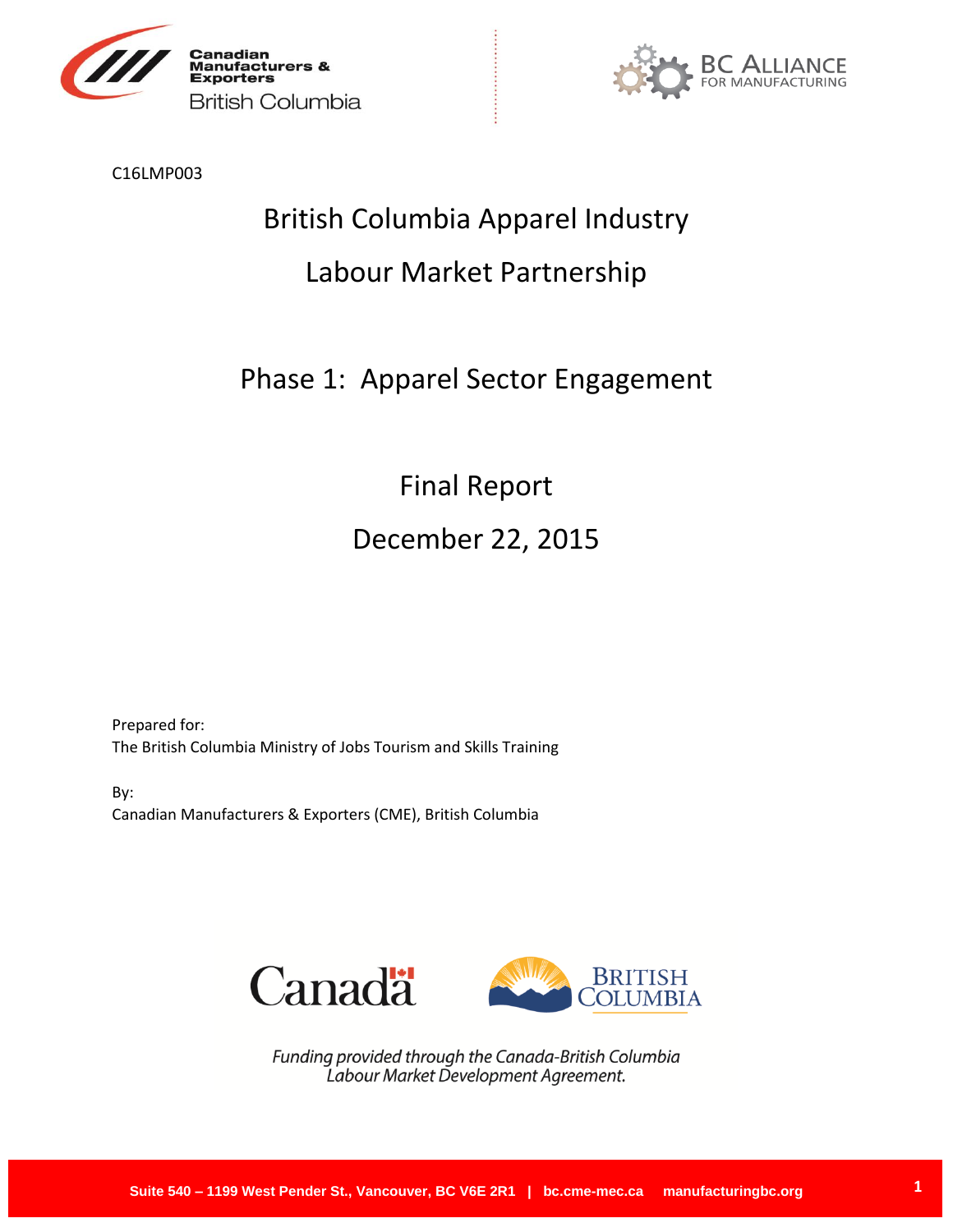



# Table of Contents

| 1.0                                                           |                                          | <b>Executive Summary</b>                                            | Page | 3  |
|---------------------------------------------------------------|------------------------------------------|---------------------------------------------------------------------|------|----|
| 2.0                                                           | <b>Background</b>                        |                                                                     | Page | 4  |
|                                                               | 2.1                                      | Apparel Industry History in B.C.                                    |      |    |
|                                                               | 2.2                                      | <b>Current Environment</b>                                          |      |    |
|                                                               | 2.3                                      | <b>Genesis of Apparel Sector Labour Market Partnership</b>          | Page | 5  |
| 3.0                                                           |                                          | Apparel Labour Market Partnership Phase 1                           | Page | 7  |
| 4.0                                                           |                                          | <b>Stage 1: Groundwork and Preliminary Meetings</b>                 | Page | 10 |
|                                                               | 4.1                                      | Initial one-on-one consultations                                    |      |    |
|                                                               | 4.2                                      | <b>Baseline Feedback</b>                                            |      |    |
|                                                               | 4.3                                      | <b>Broadening Engagement</b>                                        | Page | 11 |
| 5.0                                                           |                                          | <b>Stage 2: Identify Common Challenges and Facilitate Consensus</b> | Page | 12 |
|                                                               | 5.1                                      | <b>Identification of Common Challenges</b>                          |      |    |
|                                                               | 5.2                                      | <b>Working groups</b>                                               |      |    |
|                                                               | 5.3                                      | <b>Terms of Reference</b>                                           | Page | 13 |
|                                                               |                                          | 5.3.1<br><b>Apparel Definition</b>                                  |      |    |
|                                                               |                                          | <b>NAICS Codes</b><br>5.3.2                                         | Page | 14 |
|                                                               |                                          | 5.3.3<br><b>Job / Occupation Titles</b>                             |      |    |
|                                                               | 5.4                                      | <b>Skills and Labour Challenges</b>                                 | Page | 16 |
|                                                               |                                          | 5.4.1<br><b>General Themes</b>                                      |      |    |
|                                                               |                                          | 5.4.1.1 Executive/Leadership Labour Challenges                      |      |    |
|                                                               |                                          | 5.4.1.2 Mid-level Technical Skilled Labour Challenges               | Page | 17 |
|                                                               |                                          | 5.4.1.3 Specialist-trade Level Labour Challenges                    |      |    |
|                                                               |                                          | 5.4.2<br><b>Post-Secondary Education Group</b>                      | Page | 18 |
|                                                               |                                          | <b>Points of Emphasis by Group</b><br>5.4.3                         | Page | 19 |
|                                                               | 5.5                                      | Un-employed and Non-Mainstream Labour Pools                         | Page | 21 |
|                                                               | 5.6<br>5.7                               | <b>Additional Research Topics</b><br><b>Structural Themes</b>       |      | 22 |
|                                                               |                                          | 5.7.1<br>Categorization                                             | Page |    |
|                                                               |                                          | 5.7.2<br><b>Focus</b>                                               |      |    |
| 6.0                                                           |                                          | <b>Stage 3: Governance and Industry Organization</b>                | Page | 23 |
|                                                               | 6.1                                      | <b>Governance: LMP Steering Committee</b>                           |      |    |
|                                                               | 6.2                                      | <b>Governance: Industry Organization and Representation</b>         | Page | 24 |
| 7.0                                                           |                                          | <b>Stage 4: Reporting</b>                                           | Page | 25 |
|                                                               | 7.1                                      | <b>Steering Committee Meeting #1</b>                                | Page | 26 |
| 8.0                                                           |                                          | Stage 5: Framework for LMI (Phase 2)                                | Page | 27 |
|                                                               | 8.1                                      | <b>Steering Committee Meeting #2</b>                                |      |    |
|                                                               | 8.2                                      | <b>Solicitation of Research Firms</b>                               | Page | 28 |
| 9.0                                                           | Conclusion                               |                                                                     |      |    |
|                                                               |                                          | <b>About CME and the Alliance</b>                                   | Page | 29 |
|                                                               |                                          | <b>Appendix A: One-on-One Meetings:</b>                             | Page | 30 |
|                                                               |                                          | <b>Appendix B: Apparel Organizations Engaged:</b>                   | Page | 31 |
| Appendix C: Apparel NOC Job Titles (Apparel Connexion, 2011): |                                          |                                                                     | Page | 33 |
|                                                               | <b>Appendix D: Request for Proposal:</b> |                                                                     |      | 35 |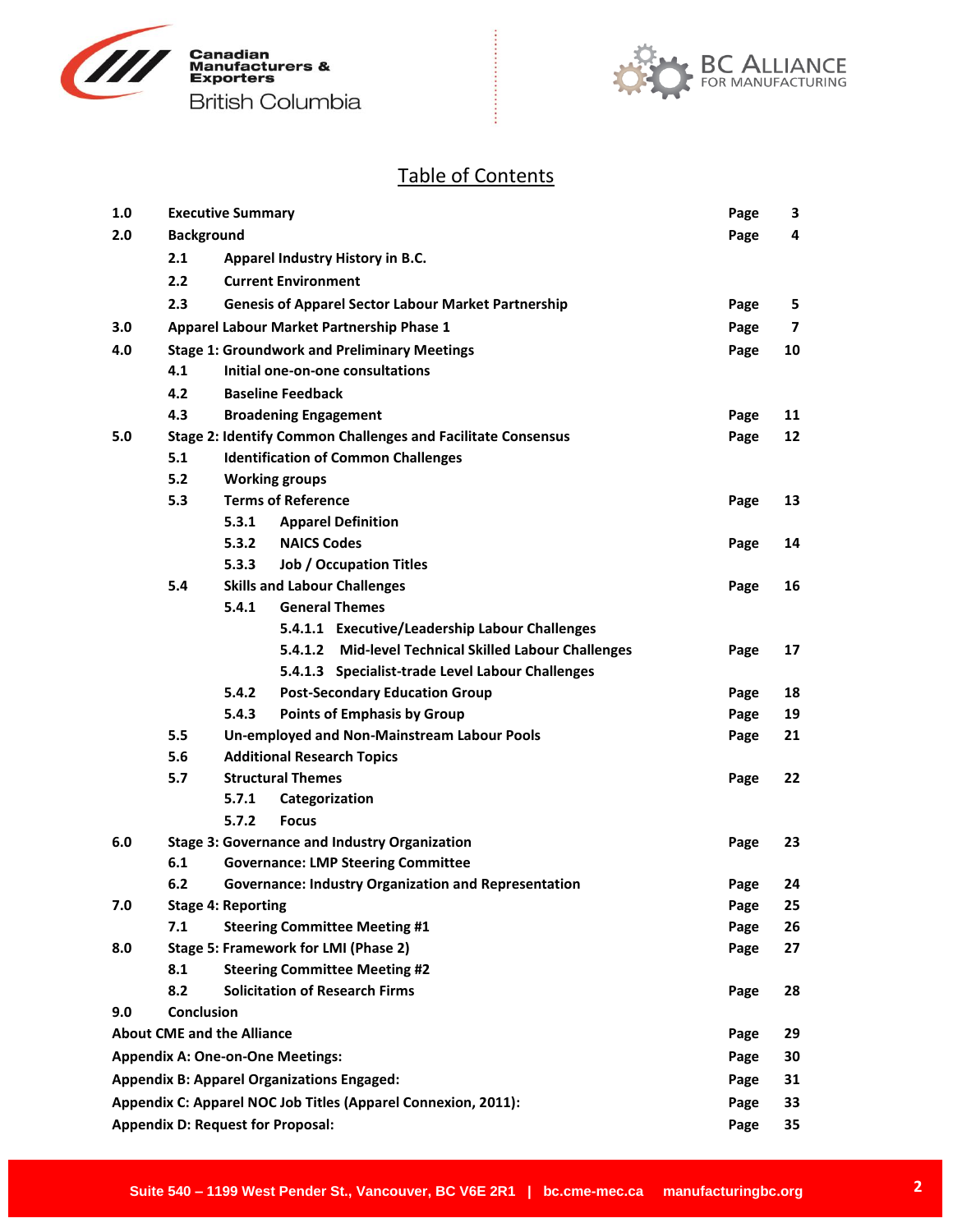



# **1.0 Executive Summary**

The apparel industry in B.C. has gone through numerous fluctuations throughout its existence. It emerged in the 1920s and became a significant employer in the post-WWII years. After a great deal of the industry declined in the 1990s, the trade-liberalisation years, the last five years have seen the industry make a come-back.

Leading the way are four major B.C.-based global brands, supported by numerous premium and performance apparel mid-tier and boutique firms. Contrary to public opinion, apparel manufacturing also maintains a solid presence in the province. As industry tries to grow, its biggest competitive disadvantage is the absence of workers. The needed labour force doesn't exist in the local market. Perspectives are that training institutions were not graduating sufficient candidates in recent years to fill today's critical job vacancies. Immigration, international talent attraction, is seen as an immediate potential relief so company growth is not constrained.

Despite the importance of the sector, little hard factual data is available on the apparel industry in B.C. In addition, as no industry organisation exists, coordination across the sector is inadequate. The Labour Market Partnership (LMP) project seeks to address these challenges by organising the industry, facilitating discussion, and gathering information to provide industry and government policy makers with accurate data to better support the industry and create jobs in the sector.

For this initial stage of the LMP, CME identified and communicated with more than 90 companies, educational institutions, and non-profits operating in the sector over the course of 10 weeks. One-onone discussions were held with more than 25 organizations. Subsequently six group meetings were held with more than 40 organizations attending.

During the working groups, information was solicited from participants on challenges the industry faces and pathways to address these issues were explored. From all of these discussions, there has been near unanimous support for the project. This support is largely a result of the desperate situation in the labour market. Through the engagement process, firms have voiced clearly defined labour market challenges that effect nearly all those operating in similar tiers. Those challenges are generally defined as: executive and leadership labour challenges; mid-level technical labour challenges; and specialisttrade labour challenges. Participants consistently spoke of difficulty with or lack of existing training programs and barriers embedded within current immigration regulations.

To further advance these issues, and to oversee the LMP project, a steering committee was formed with 13 members: 11 firms of diverse size and product and 2 educational institutions.

CME would like to acknowledge the significant support of Sarah Murray at Vancouver Community College for her contributions in the early stages of this project. Ms. Murray provided guidance, industry contacts, and information on the history of the apparel industry in B.C. for which the authors are especially grateful.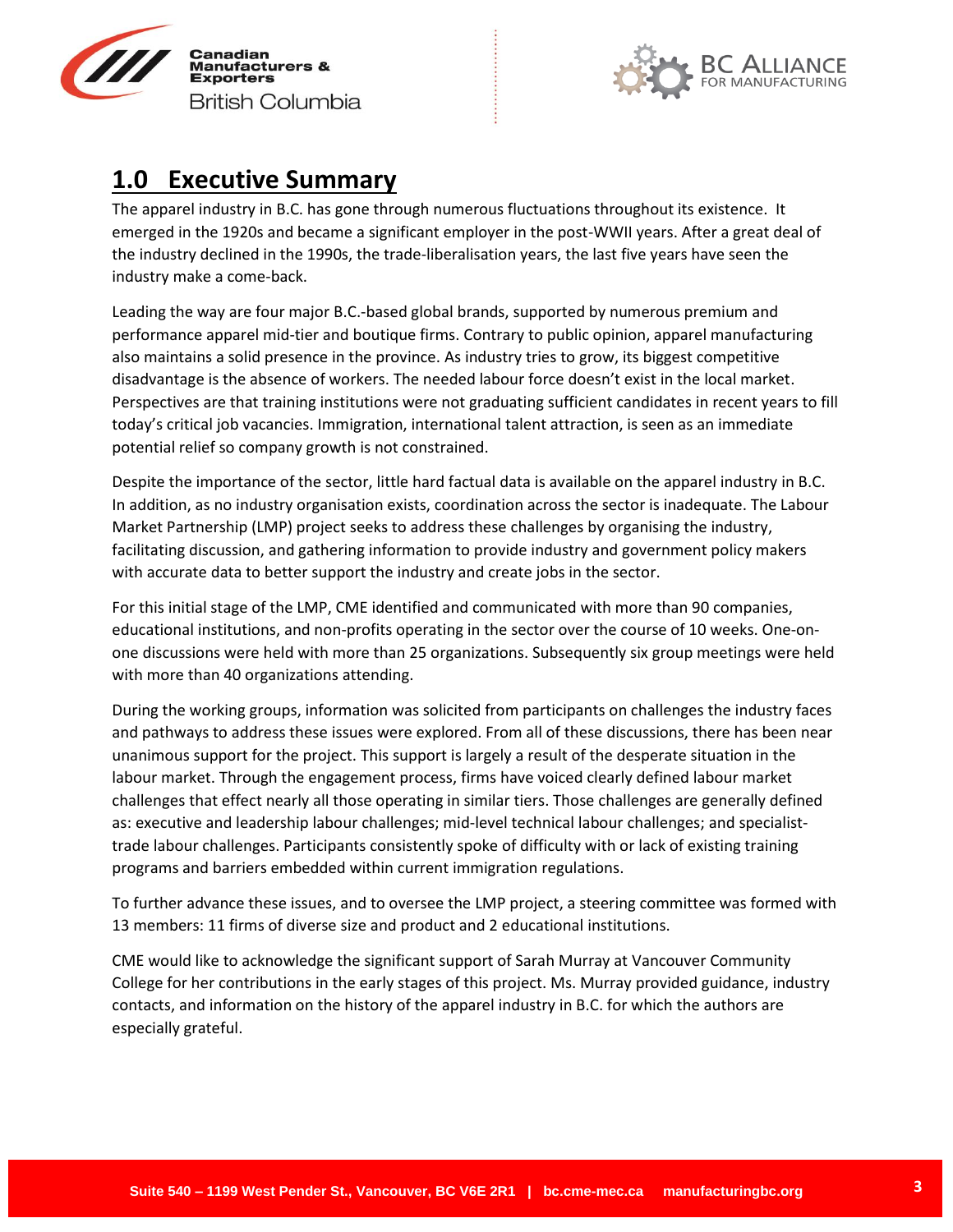



# **2.0 Background**

## **2.1 Apparel Industry History in British Columbia**

During the latter part of the nineteenth century and in the early part of the twentieth century big textile mills of the U.K. and New England supplied fabric to Canada. Demand was high enough that garmentrelated industries were among the earliest to develop and became one of Canada's largest employers. Originally, the garment industry operated on a small scale; however, by the 1920s a thriving apparel manufacturing sector existed in British Columbia. The industry thrived for decades, with a proximity to ports for receiving and exporting materials and the large influx of skilled migrants from around the world. The 1980s saw the largest increase in the apparel cluster due to computerized design. The sector was at its largest and had several world renowned fashion brands earning B.C. the sobriquet the "California of Canada."

By the 1990s labour costs were increasing and the Canadian dollar was starting to put domestic manufacturers at a disadvantage. This led Canadian manufacturers to shy away from investing in better equipment, thereby putting them at a competitive disadvantage to other international competitors.

For much of the 20<sup>th</sup> century, Canada also endeavoured to support the textile and shoe industries by heavily protecting them through import tariffs. During the 1990s trade liberalization took root and with ratification of the World Trade Organization's General Agreement on Tariffs and Trade started to see import quotas removed. Benefiting from cheaper labour and rapid industrialization, Asian economies emerged as the greatest threat to Canadian apparel manufacturers in both the domestic market and the industry's main export market –the United States. However, impacts in Canada were felt as imports of textiles and garments from China, Bangladesh, Vietnam, and even the USA increased. Ultimately apparel manufacturers in B.C. started to close. Those that remained had to become more focused, specialized and efficient to survive.

In the 2000s further pressure hit the sector as two significant recessions, the dot-com bubble and the sub-prime mortgage crisis, disrupted the global economy.

From the 1990s to 2007, several more businesses closed or downsized. The apparel workforce in B.C. plummeted by more than 35%. It was a difficult financial period. The apparel association for British Columbia, 'Apparel B.C.', was a casualty of this era, closing in 2001. Their assets were transferred to the Canadian Apparel Federation who maintained a chapter in B.C. The chapter lasted for less than a year and was dissolved due to financial challenges and East-West regional differences.

# **2.2 Current Environment**

Even though the sector retrenched, a handful of businesses emerged that are putting B.C. back on the global apparel map. Since 2007, and the end of the most recent financial crisis, the B.C. apparel industry has been steadily gaining Canadian and global market share. Four large B.C.-based brands ("the Big Four") have arisen and are competing on a level equal to many of the world's premier apparel brands names. Lululemon has become a global heavy-weight designer and producer of active wear. Arc'teryx and Mountain Equipment Coop (MEC) have emerged as major brands in technical and performance apparel. Aritzia has become a North American leader in women's premium apparel.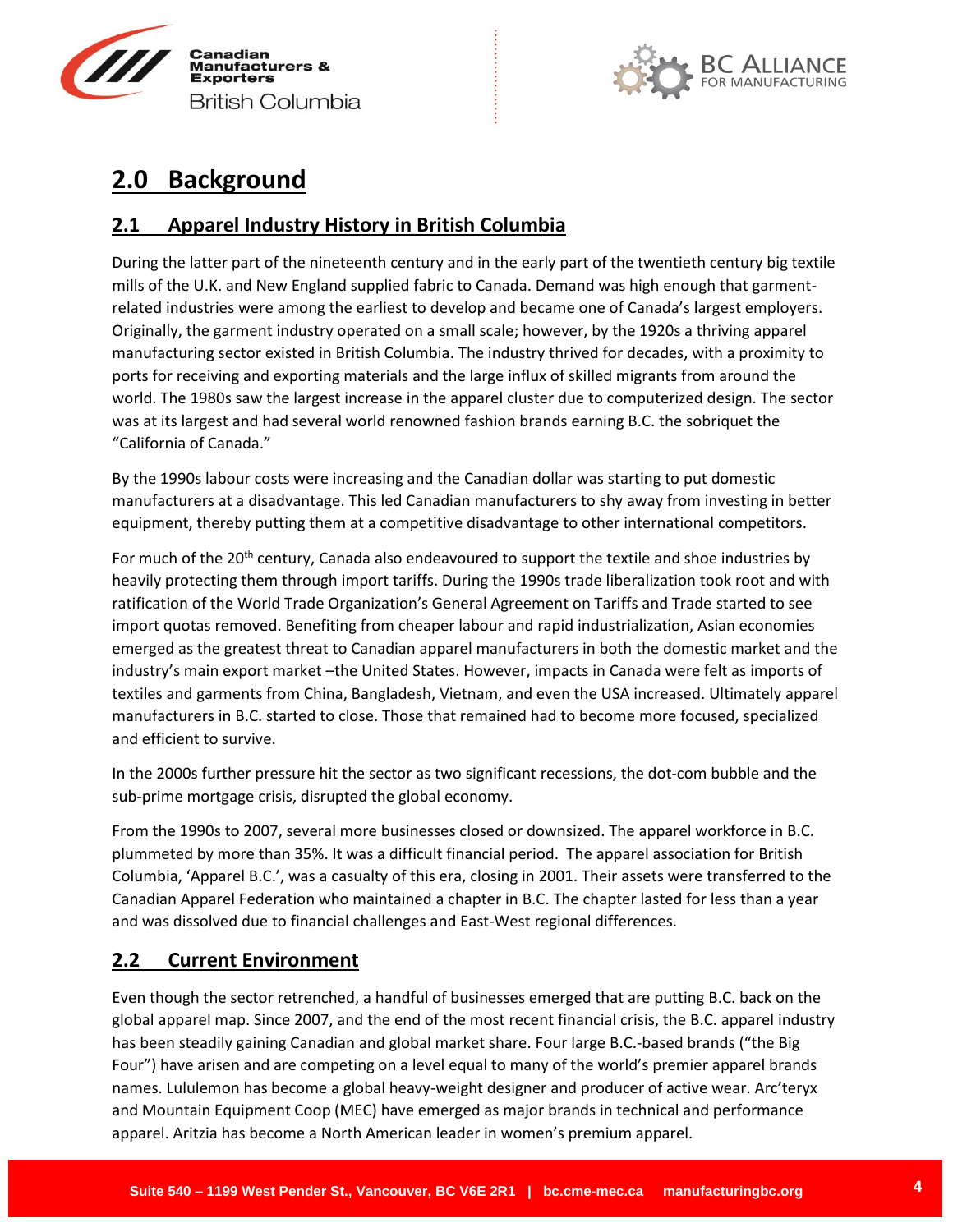



In conjunction, many mid-tier and boutique B.C. brands are highly sought after in foreign markets after being featured in preeminent fashion publications like Elle and Vogue or being a preferred and recommended brand of a top actress or celebrity. Vancouver is becoming recognized as a global design centre for premium and performance apparel. As a result, the apparel industry is fast becoming a provincial leader in job creation and revenue growth. Employment in the sector is thought to be over 7,000 jobs.

With the transformation of the sector from a primarily manufacturing based industry to one of increasingly more vertically integrated firms, the jobs created in the sector are high skilled and wellpaying positions. B.C. apparel brands have hundreds of retail outlets across the country and internationally. Several maintain manufacturing operations in British Columbia to maintain quality, protect intellectual property and to meet tight customer delivery timelines. The manufacturers' customers include large retailers like Costco, Eddie Bauer and Hudson's Bay Co.

In addition, the sector represents a significant source of exports for the province. Based on company provided information 2014 shipments exceeded \$3.0 billion with products being exported to more than 50 countries.

Accurate data on the apparel sector is incredibly hard to come by, in part because competitiveness policies force Statistics Canada to suppress most information.

## **2.3 Genesis of Apparel Sector Labour Market Partnership (LMP)**

By 2014, the B.C. apparel sector had returned to a significant growth rate. The Big Four are expanding globally. Several of their employees have joined other entrepreneurs to create new, or grow, mid-tier and boutique brands. All this impressive economic growth quickly exhausted the talent pool in B.C. This tightened labour pool was further exacerbated as a result of the Federal Government's changes to immigration programs, specifically the Temporary Foreign Worker Program. Businesses shared that they had to poach employees from partners and competitors. Talent was being recycled as individuals moved from one firm to another within the ecosystem. This was proving to be far from a sustainable solution.

Anecdotal conversations with companies revealed the potential to add approximately 5,000 jobs over the next five to ten years. Many firms were having to look internationally to find leaders, mid-level technical professionals and specialist-trade workers to support their business growth. Added to this, as companies began to expand internationally they needed talent with global experience. As the federal government started to constrain immigration rules it hampered and delayed critical talent attraction leaving many jobs empty and stifling growth plans. For example, changes to the Temporary Foreign Worker (TFW) Program has led to significant delays in bringing critical talent to B.C. This led to many firms approaching government individually at multiple levels resulting in important, but uncoordinated and parallel, conversations to seek solutions to various labour challenges.

The increasing impact on the sector generated a need for greater industry collaboration. The first initial steps at industry organization were taken by the four largest apparel companies headquartered in B.C.: Arc'teryx, Aritzia, Lululemon, and MEC. These four firms ("The Big Four") began discussions amongst themselves to understand shared problems and collaborate on potential solutions. Canadian Manufacturers & Exporters joined the effort to help the firms engage government to address the skilled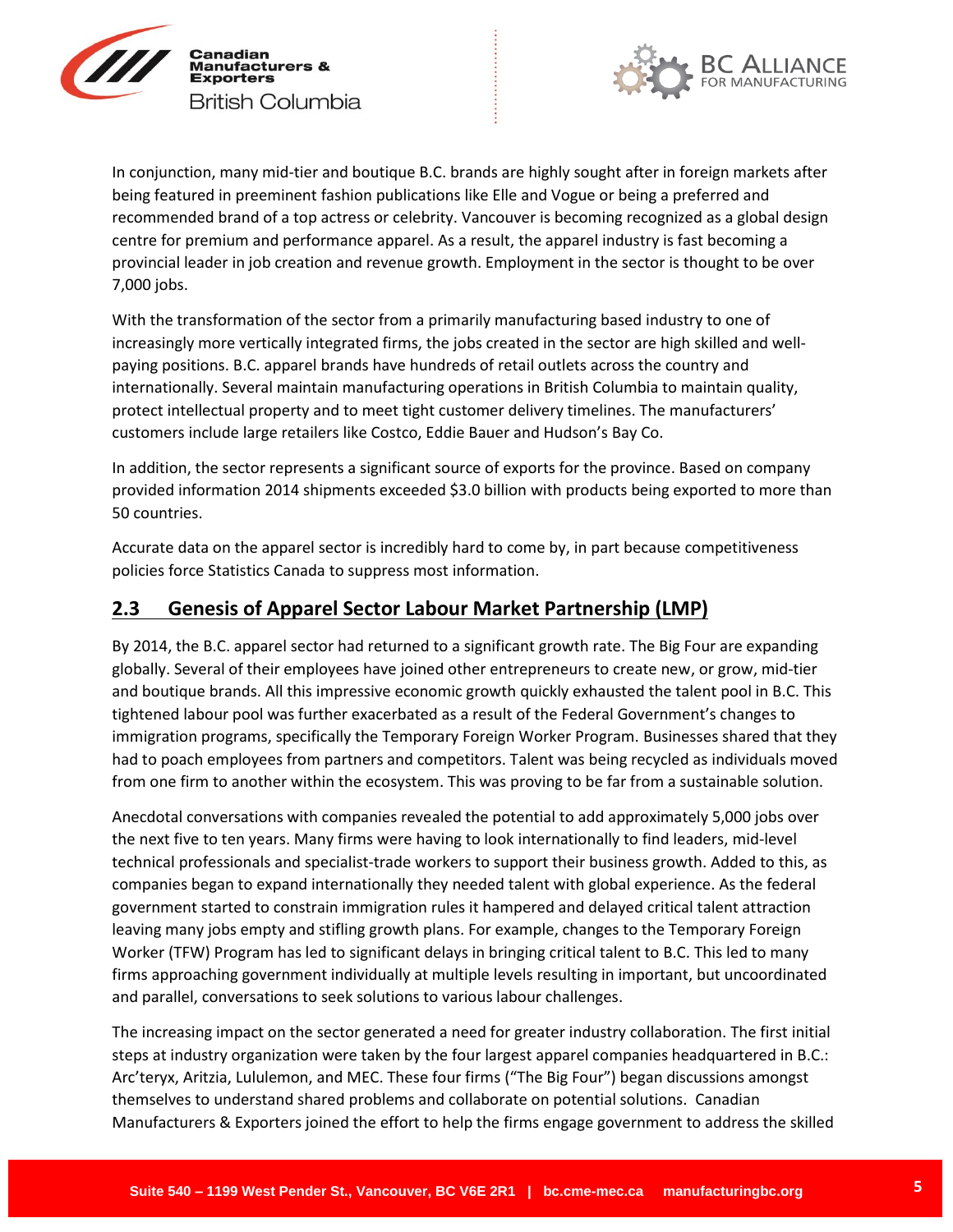



labour and regulatory challenges affecting the sector. In December 2014, CME approached government, in conjunction with Emily Carr University (ECUAD) and Vancouver Community College (VCC) to develop a strategy to support the B.C. apparel industry.

Through the spring of 2015, the Big Four found common ground in a number of strategic business areas. It immediately became clear that the greatest shared threat to business growth and competitiveness was labour challenges. However, this was not the only shared challenge. CME worked with the companies to develop a proposal to Government to create the B.C. Global Centre for Premium and Performance Apparel Design. The informal working group also includes support from the B.C. Business Council (BCBC).

The Centre would have a mandate to address 5 themes of shared strategic interest:

- Talent attraction and immigration;
- Skills development (education and training);
- Innovation and productivity;
- Value chains; and
- Global branding.

In parallel, CME was engaging other firms across the sector to see if they were facing similar challenges as the larger firms. From discussions with employers it emerged that the significant labour market challenges are constraining the ability of all firms - large, medium and small - to grow and remain competitive. Support was also identified for the other four themes.

At the same time, post-secondary institutions are seeking to redesign their training programs to better meet industry needs. Several have formed program advisory committees for their apparel related programs. The institutions require better information on which skill sets are in high-demand and what positions companies are hiring for today and in the near future as part of their growth strategies.

By the summer of 2015 Government interest was growing and the Province of British Columbia became highly supportive of an apparel initiative but set two guiding principles. First, they emphasized that evidence based decisions would need to be made so that anecdotes would not be used to guide policy. The greatest challenge in providing support to the apparel industry in B.C. lies in the lack of concrete data. It is this need for extended industry participation that has led to this report. To be able to understand what policy solutions will be the most effective, consultations and sector specific research needs to be carried out. As a result, Government has indicated their support for a labour market analysis to determine facts and identify skills gaps.

Second, the government reinforced that any initiative be as inclusive as possible so it truly represents the diversity of the apparel sector and its full contribution to the provincial economy. Government's goal is to support the growth of an industry and not simply support one or two firms.

Government supports broad industry engagement for several reasons: amongst the varying sizes of companies there will be some differences in labour market needs, diverse capacity for training, and varied priority for which job positions are the most critical. In addition, one of the long term goals of any industry collaboration focused on the labour market must be the creation of a diverse and multi-tiered sector or 'cluster' to create a draw of talent and labour able to participate and grow the sector at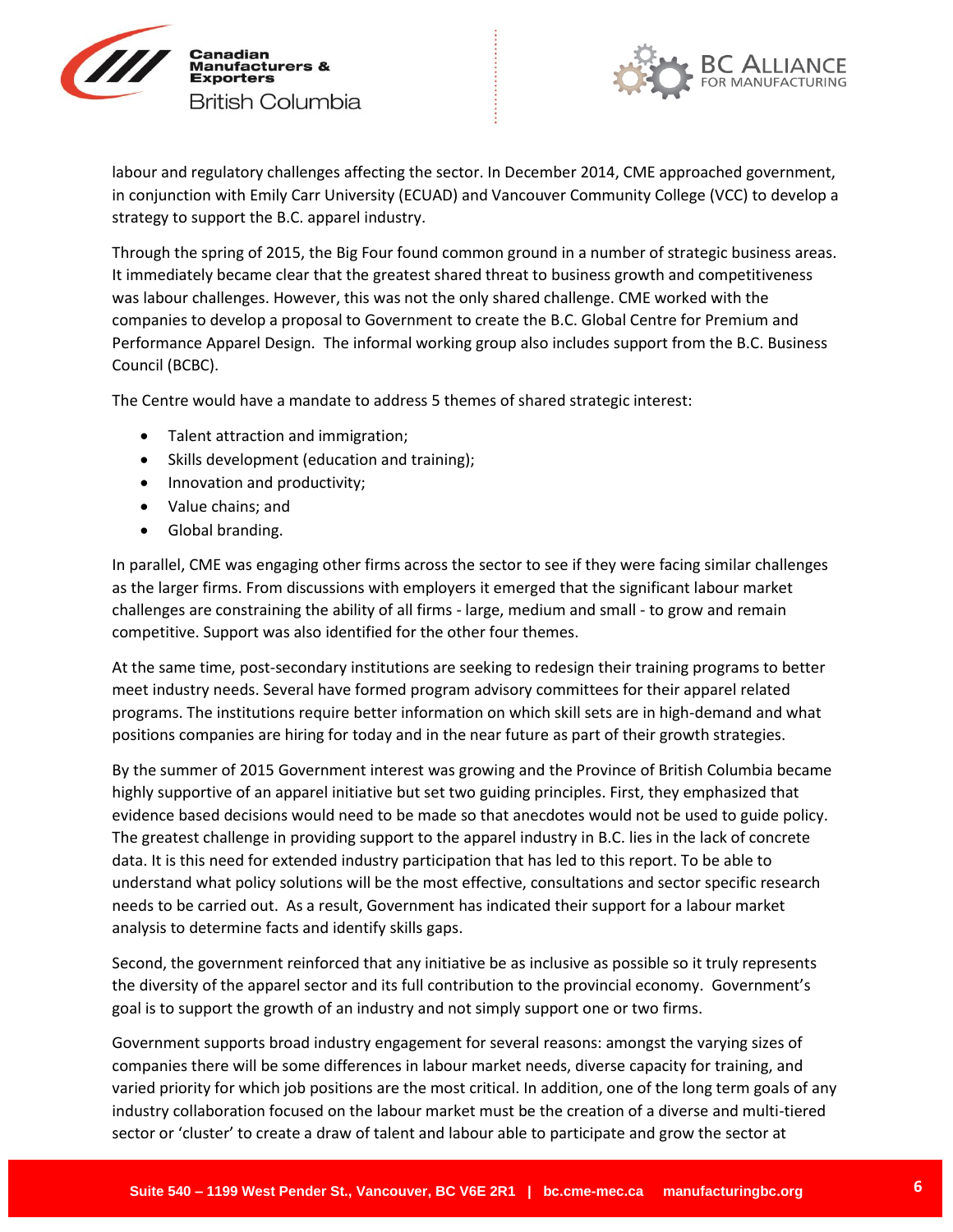



various levels as well as supporting new entrepreneurs in the sector. The obvious goal of supporting the 'next' big company can't go unstated, being clearly evidenced by the fact that Lululemon, the biggest of the Big Four, is also the newest addition of that group to the B.C. apparel landscape.

These brands generate significant investment in industries as diverse as higher education, international banking, and of course tourism and retail. In turn, the sector generates a sizeable tax contribution for the Province.

Both Industry and Government wanted to move things forward quickly so tangible results could be felt by the businesses in short order. Given Canadian Manufacturers & Exporters' (CME) role as an industry association active in skills training, coupled with the absence of a dedicated apparel association, the Government indicated their support for the sector to coordinate and complete the labour market analysis.

# **3.0 Apparel Sector Labour Market Partnership: Phase 1**

Very little labour market information for the apparel industry in B.C. currently exists. To better grow the sector and create a true and sustainable cluster, a broad labour market information (LMI) study needs to be completed. However, the first stage is to organize the sector so any initiatives are coordinated and purposeful.

Recognizing this, the Government of British Columbia introduced a new five-phase model for addressing labour market issues in late 2015, called a Sector Labour Market partnership (LMP).

The first phase of the new LMP is to bring together key organizations within B.C.'s apparel sector to establish an industry driven partnership on relevant labour force issues. The intent is to a) provide companies with an opportunity to collaborate on shared challenges, b) build clear consensus and direction on the labour market issue(s) to be addressed, and c) establish a leadership and governance structure for subsequent LMP phases. This phase is often a key success factor for on-going work in other LMP Program phases especially in situations where there is no clear leadership and consensus from the sector necessary for the LMI phase.

CME proposed a thorough and robust industry engagement strategy in order to better understand the issues and to conduct a fact based and whole of industry approach.

In order to accomplish this assignment seven outcomes were set for CME by apparel industry stakeholders so that a strategy and structure could be established to:

- 1. Coordinate the apparel industry
- 2. Create a single point of contact to streamline communications between the apparel industry and government
- 3. Provide a secretariat or project management office for an apparel focused LMP
- 4. Solicit feedback on high-level labour market challenges
- 5. Seek out additional input from smaller and medium sized firms to ensure all industry perspectives are captured
- 6. Create a steering committee for a future labour market information study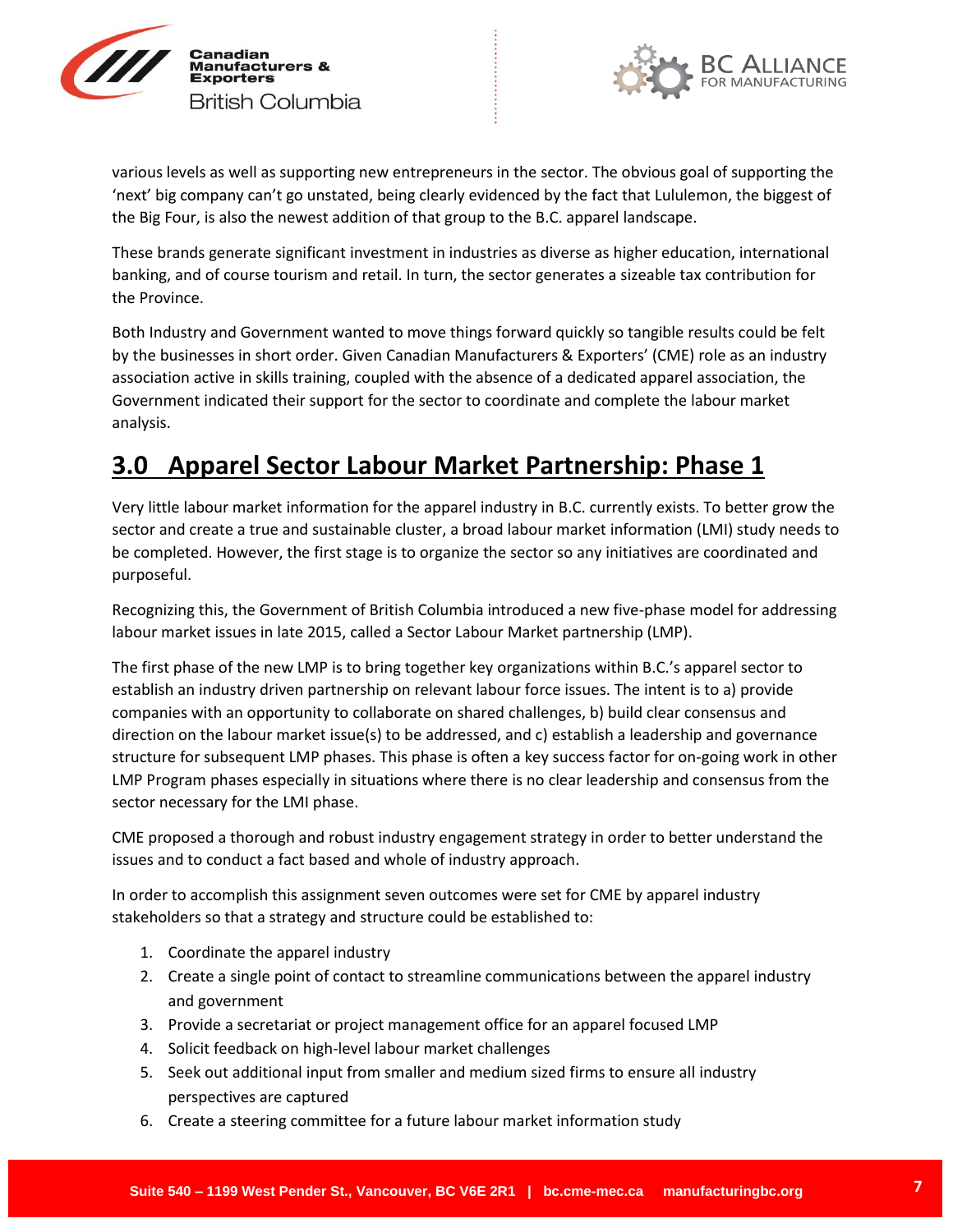



7. Establish a framework to build a multi-year plan and link to other LMP phases if appropriate

These outcomes also had a number of intermediate performance metrics identified. The broad outreach strategy included a step-by-step approach with key milestones and deliverables, outlined below, which allowed for informed engagement and continual improvement throughout the process.

Below is an overview of the methodology of Phase 1, followed by detailed completed steps:

| Time              | Objective                                                                                                                                                                                                                                                                                                                                                                                                                                          | Performance as at                                                                                                                                                                                                                                                                                                                                                                                                                                 |  |  |  |  |
|-------------------|----------------------------------------------------------------------------------------------------------------------------------------------------------------------------------------------------------------------------------------------------------------------------------------------------------------------------------------------------------------------------------------------------------------------------------------------------|---------------------------------------------------------------------------------------------------------------------------------------------------------------------------------------------------------------------------------------------------------------------------------------------------------------------------------------------------------------------------------------------------------------------------------------------------|--|--|--|--|
|                   |                                                                                                                                                                                                                                                                                                                                                                                                                                                    | December 23, 2015                                                                                                                                                                                                                                                                                                                                                                                                                                 |  |  |  |  |
|                   | <b>Stage 1: Ground Preliminary Meetings</b>                                                                                                                                                                                                                                                                                                                                                                                                        |                                                                                                                                                                                                                                                                                                                                                                                                                                                   |  |  |  |  |
| September<br>2015 | Conduct at least a dozen (12) one-on-one meetings<br>$\bullet$<br>within Lower Mainland with representative<br>stakeholders from cross section of apparel industry<br>(size, type, product)                                                                                                                                                                                                                                                        | <b>Exceeded Target</b><br>$\bullet$<br>Conducted more than 25 one-<br>$\bullet$<br>on-one meetings throughout<br>the course of the sector<br>engagement                                                                                                                                                                                                                                                                                           |  |  |  |  |
|                   | Obtain baseline feedback on sector labour market<br>issues and gauge interest in participation on<br>advisory committee                                                                                                                                                                                                                                                                                                                            | Obtained feedback on sector<br>$\bullet$<br>issues, broadly labour market<br>challenges, and other strategic<br>issues identified in the report<br>Received significant interest in<br>$\bullet$<br>participation                                                                                                                                                                                                                                 |  |  |  |  |
|                   | Identify expanded list of stakeholders from across<br>the sector                                                                                                                                                                                                                                                                                                                                                                                   | Identified over 80<br>$\bullet$<br>organizations operating in the<br>apparel sector through various<br>identification techniques                                                                                                                                                                                                                                                                                                                  |  |  |  |  |
|                   | Stage 2: Identify Common Challenges and Facilitate Consensus                                                                                                                                                                                                                                                                                                                                                                                       |                                                                                                                                                                                                                                                                                                                                                                                                                                                   |  |  |  |  |
| October<br>2015   | Host 5 to 6 working groups to better understand<br>labour force challenges faced by different type of<br>firms in the sector.<br>Large Brand Technical Apparel and Fashion<br>1)<br>firms (>\$ 250 mil. annual rev)<br>Specialized industrial garment firms<br>2)<br>Mid-Tier apparel firms (emerging brands)<br>3)<br>Boutique fashion and apparel firms<br>4)<br>5)<br>Fashion Design firms (if required)<br>6)<br><b>Fashion Design Schools</b> | <b>Exceeded target</b><br>$\bullet$<br>Hosted more than 40<br>$\bullet$<br>companies in 6 working<br>groups with most participants<br>divided into sub categories:<br>1 x Large firms<br>1 x Mid-tier firms<br>2 x Boutique firms<br>1 x Industrial/specialized firms<br>1 x Education organizations<br>Note: Subsequent meetings<br>$\bullet$<br>and conference calls are being<br>organized with firms unable to<br>join earlier working groups |  |  |  |  |
|                   | Draft terms of reference for Phase Two (LMI)                                                                                                                                                                                                                                                                                                                                                                                                       | Worked with participants to<br>$\bullet$<br>review and define common<br>framework for what<br>components of Apparel should<br>be examined in an LMI                                                                                                                                                                                                                                                                                               |  |  |  |  |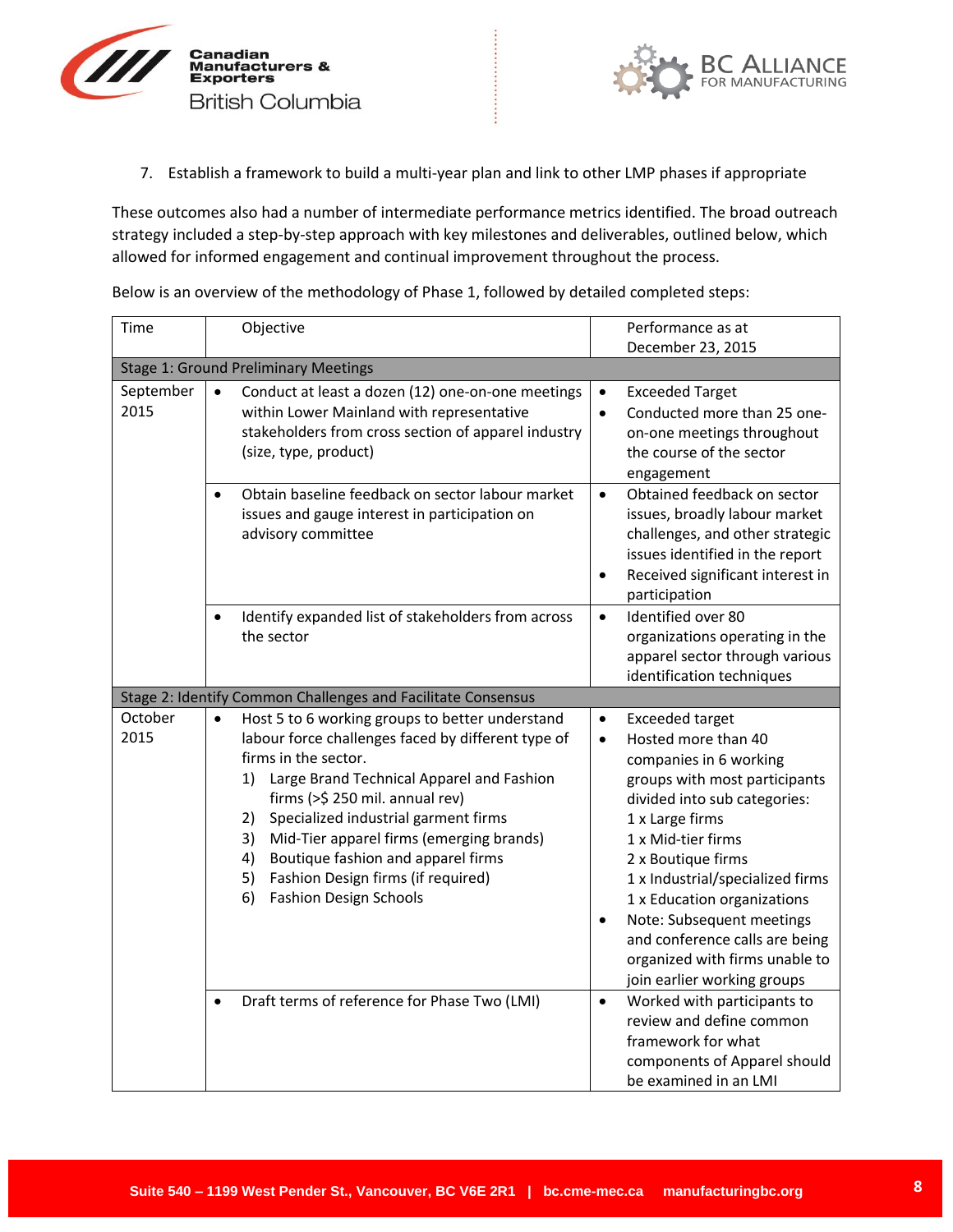



| Stage 3: Governance and Industry Organization |                                                                                                                                                                                                                                                                                 |                                                                                                                                                                                                                                                                                                                              |  |  |  |
|-----------------------------------------------|---------------------------------------------------------------------------------------------------------------------------------------------------------------------------------------------------------------------------------------------------------------------------------|------------------------------------------------------------------------------------------------------------------------------------------------------------------------------------------------------------------------------------------------------------------------------------------------------------------------------|--|--|--|
| November<br>2015                              | Develop appropriate governance structure for<br>$\bullet$<br>future LMP phases<br>Identify potential LMP Steering Committee<br>$\bullet$<br>members<br>Identify potential members for Apparel Workforce<br>$\bullet$<br>Table                                                   | Developed governance<br>$\bullet$<br>structure including LMP<br><b>Steering Committee</b><br>composition for groups to<br>provide feedback<br>13 Apparel LMP Steering<br>$\bullet$<br>Committee members<br>identified<br>16 leaders also identified to sit<br>$\bullet$<br>on the Province's 2016<br>Apparel Workforce Table |  |  |  |
|                                               | Form advisory committee<br>$\bullet$                                                                                                                                                                                                                                            | <b>Steering Committee formed</b><br>$\bullet$<br>and met November 24, 2015                                                                                                                                                                                                                                                   |  |  |  |
| Stage 4: Reporting                            |                                                                                                                                                                                                                                                                                 |                                                                                                                                                                                                                                                                                                                              |  |  |  |
| December<br>2015                              | Analyse results and draft interim engagement<br>$\bullet$<br>report<br>Solicit feedback on draft from participants<br>$\bullet$<br>Bring interested partners together for initial<br>$\bullet$<br>advisory committee meeting<br>Validate Interim engagement report<br>$\bullet$ | Continuous feedback gathered<br>$\bullet$<br>from participants<br>Interim report drafted<br>$\bullet$<br>Draft interim report submitted<br>$\bullet$<br>to Apparel LMP Steering<br><b>Committee November</b><br>Committee met December 2,<br>$\bullet$<br>2015                                                               |  |  |  |
|                                               | Submit interim report<br>Conduct up to 2 subsequent follow up advisory<br>$\bullet$<br>committee meetings to achieve consensus on<br>labour market issues (Terms of Reference) to be<br>addressed and governance structure for next<br>Sector LMP project phase                 | Interim report to be submitted<br>$\bullet$<br>to Ministry before December<br>11, 2015. Report was<br>submitted on December 3,<br>2015<br>Steering Committee met<br>$\bullet$<br>December 17, 2015 to<br>approve Terms of Reference                                                                                          |  |  |  |
|                                               | Stage 5: Framework for LMI (Phase 2)                                                                                                                                                                                                                                            |                                                                                                                                                                                                                                                                                                                              |  |  |  |
| January<br>2016                               | Finalize results and recommendations to complete<br>$\bullet$<br>final Phase 1 engagement report.<br>Submit final report<br>$\bullet$<br>Prepare and submit LMP Phase 2 proposal along<br>with documentation related to Phase 1 report<br>findings                              | This report completed and<br>$\bullet$<br>submitted to MJTST December<br>23, 2015.<br>LMP Phase 2 proposal still to<br>٠<br>be completed                                                                                                                                                                                     |  |  |  |

In addition to the LMP, the Province, with support from CME, is developing a Workforce Table of CEOs from the apparel sector to help identify needs and strategies for long-term workforce development. CME is helping the Province identify suitable executives from the sector to participate in the Apparel Workforce Table (AWFT) who are best positioned to provide support and high-level advice to policy makers. This initiative is similar to the LNG Workforce Table the province struck in order to have a better understanding of the key factors effecting industry growth and job creation.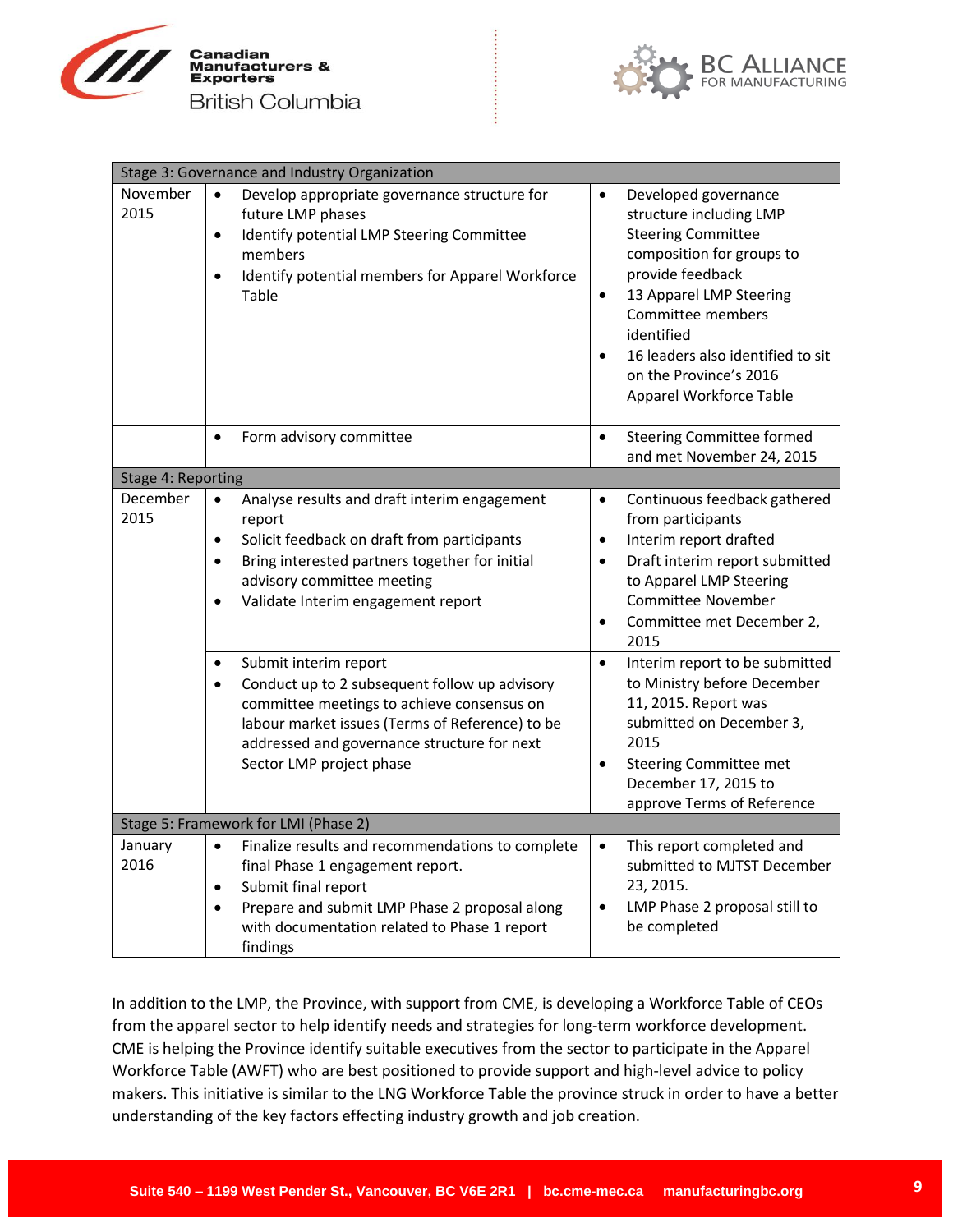



The Apparel LMP work will provide concrete data and analysis to help shape the policy discussions of the AWFT. It is expected that the AWFT will be stood up in January 2016 once the busy Christmas season for the apparel industry passes.

# **4.0 Stage 1: Groundwork and Preliminary Meetings**

## **4.1 Initial one-on-one consultations**

The goal of Stage 1 was to identify firms in the apparel space. No central list of firms exists. Furthermore, because of the lack of an industry association, the industry is not organized, making identifying firms challenging.

One of the first steps was to consult with former executives from the defunct Apparel B.C. association. In addition, we consulted with national groups such as the Canadian Apparel Federation and Apparel Connexion. Unfortunately, both of these organizations have a strong focus on Eastern Canadian firms and provided limited information for British Columbia.

Meetings were held with a number of post-secondary institutions to learn where graduates were being hired. These institutions provided valuable feedback and were integral in creating connections to other educational organizations providing training in the sector.

During the early stages, more than 25 one-on-one meetings were conducted. These meetings were carried out in order to understand general industry issues and formulate broader engagement strategies, as well as being used to identify partner organizations. A majority of the meeting participants were selected as a result of responses from emails and LinkedIn messages sent out. These messages were sent out to 'name brands' i.e. companies that were well known in the area or had recent news articles written about them. Generally, meetings were arranged via email and then carried out in person or over the phone.

Also, throughout the process, one-on-one meetings continued to occur. This was usually because of those participants' inability to attend one of the group meeting times. Furthermore, we are continuing to meet with firms we may have not yet spoken to.

## **4.2 Baseline Feedback**

All but one of the participants in the initial one-on-one meetings supported the project and encouraged CME and the Government to look further into labour market support for the industry. There were several areas that participants repeatedly suggested CME investigate further:

- Easing immigration challenges, for executives and leadership level talent, mid-level technical professionals and specialist-trade labour;
- Modernizing training programs for critical skills development; and
- Coordinating industry to act in harmony with a single voice.

Overwhelmingly, the meetings resulted in offers of support for the project and information sharing. Nearly all companies expressed either some or significant labour challenges leading to human resources capacity constraints at various levels which is impacting their growth plans.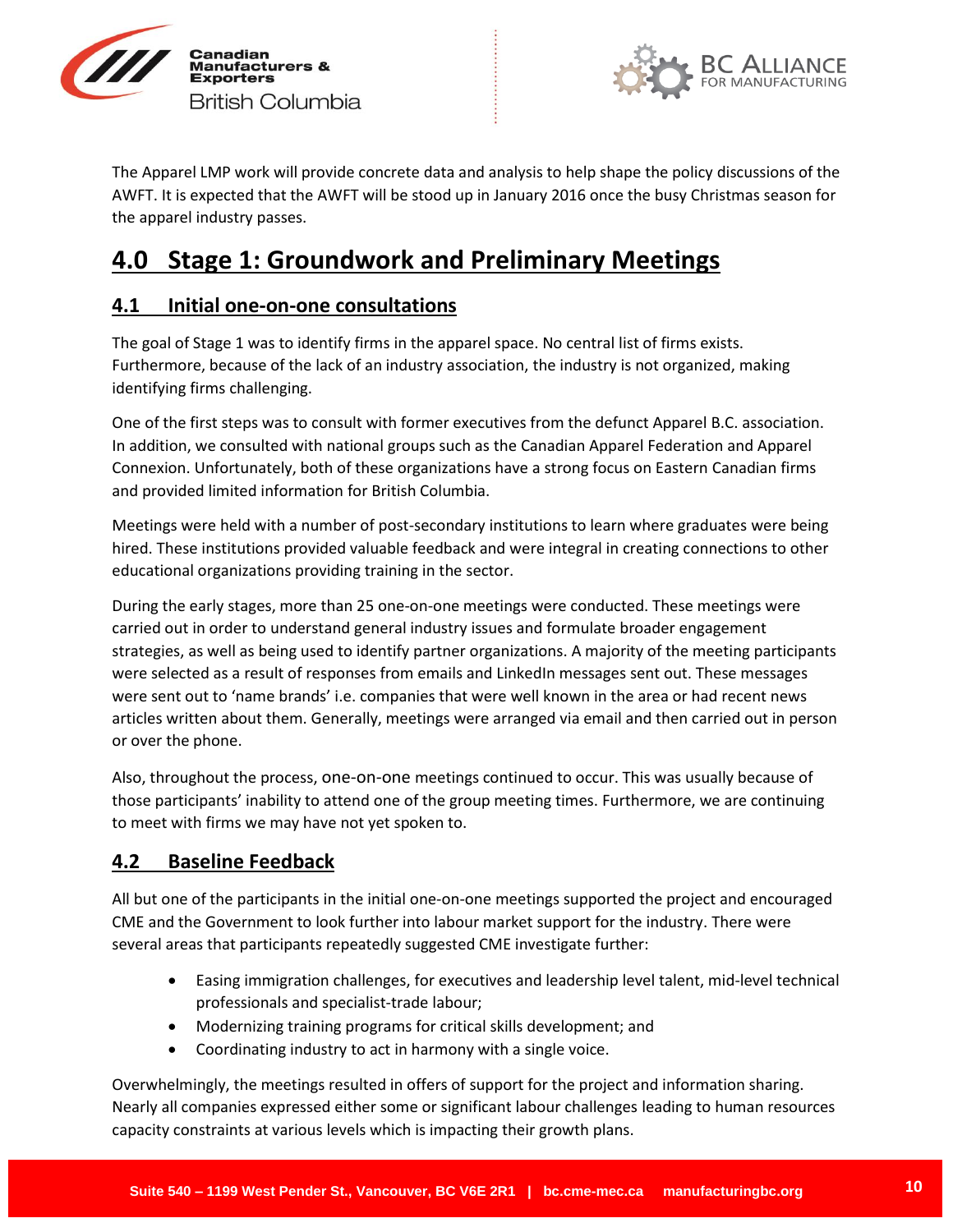



Vertically integrated companies generally expressed challenges at all levels, while companies engaged in specific activities along the production chain expressed difficulties in their respective areas of specialization.

Only one representative expressed overall negative commentary, the basis of which being that the individual didn't believe that their company had any labour challenges and the project didn't warrant involvement. While this may have been possible for this company, the representative stated they were new in their role and therefore it could also be the case that they were unaware of issues or challenges in their company.

The education institutions provided valuable feedback on training and skills development strategies. Overwhelmingly, they encouraged greater linkages between industry and education organizations. They strongly supported the development of the project.

This process also helped expand the inventory of apparel companies in B.C. as participants identified partners, suppliers, third-party service providers, competitors and more generally other business they knew about.

## **4.3 Broadening Engagement**

As outlined in the methodology overview above, the next stage in the process was to contact an expanded list of companies and to solicit input on their labour challenges.

Firstly, during early consultations and one-on-one meetings and throughout the project, organizations were asked to provide suggestions of others that may be absent and to reach out to industry colleagues for participation. Secondly, internet and social media search tools were used (Google, Facebook, and LinkedIn). Thirdly, CME used business registry lists: using a B.C. provincial business registry list, federal industry information, and municipal business registries, CME began identifying and sorting corporations to be involved.

A significant challenge faced while to trying to engage companies was that much of the corporate and individual information was outdated or inaccurate, including that obtained from industry participants. Companies move, staff change (and therefore email addresses don't work), and of course some go out of business. In addition, several of the searches provided lists of companies that incorporate aspects of textile or apparel manufacturing but were not appropriate for this survey. Examples include makers of fish skin products, jewelry makers, small-scale t-shirt silk screening, as well as clothing resellers.

Producers of footwear, handbags, and backpacks were included as a result of early discussions with industry participants suggesting a close linkage with and integration of overall apparel as well as the fact that several participants made these products in conjunction with other standard clothing products. Accessory manufacturers making only items such as watches, wallets, and umbrellas were not included. A company engaged purely in 3<sup>rd</sup> party apparel design, as well as one firm in fabric technology creation were included. A medical device services company developing products that requires labourers that could potentially overlap with the needs of apparel manufacturers was also included.

There were some difficulties making contact once applicable companies were identified. Some of the smaller companies as well as several manufacturers had limited online presence and limited industry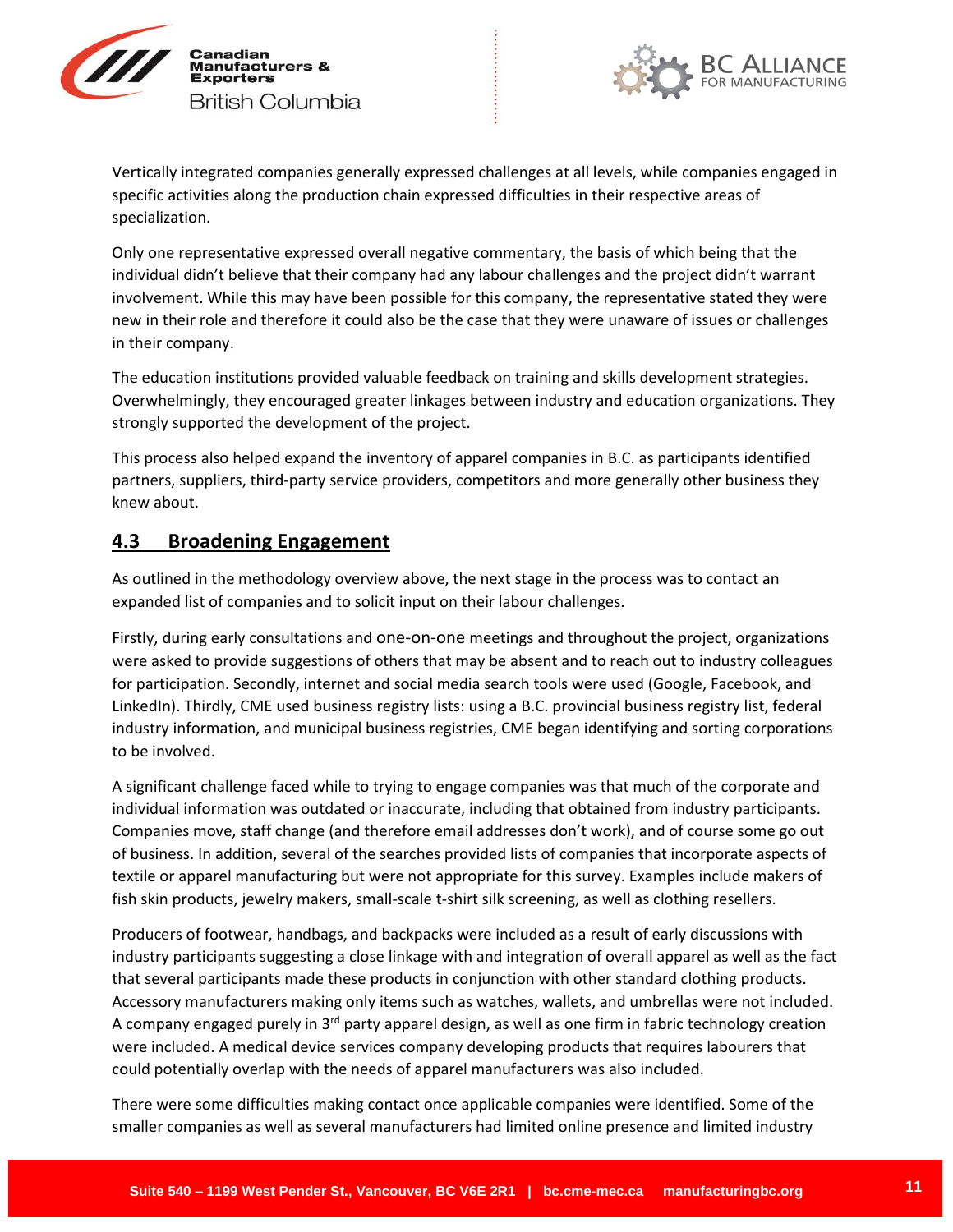



participation outside of the select few clients they serviced. Several companies have no email address or phone number easily available and this required significant work on the part of the consultant. Another difficulty was faced with some larger organizations that required substantial explanation of the validity of the project or several layers of approval within the organization. It was explained that many prominent businesses receive large amounts of unsolicited email or phone contact and many in the retail space have significant consumer contact, therefore it becomes difficult for them to sort through emails and phone calls to decipher worthy projects. With many of the companies, it was sometimes difficult to ascertain the correct person to handle the project. It was usually assigned to either the head of human resources or some variation of head of operations (COO, CFO, or CEO for smaller firms).

The educational institutions operating in this space were identified through a similar research process along with referrals. Of the 9 that were contacted, 6 were able to attend a working group.

# **5.0 Stage 2: Identify Common Challenges and Facilitate Consensus**

## **5.1 Identification of Common Challenges**

The first step to identify common challenges was to ensure that all participants had a shared understanding of labels, terminology and points of reference. This meant clarifying that they all shared a common definition of the apparel sector. Agreement was also needed on the industry codes (NAICS) that should be included or not included. Also, researchers would need to know if firms were all experiencing challenges in the same types of occupations or if unique occupations should be included.

A number of working groups were established to discuss these themes and to ensure that everyone was operating with the same background and definitions. Secondly, the working groups were to establish what challenges the group wished to address.

## **5.2 Working groups**

Companies were initially categorized in 5 groupings:

- 1) Large firms **Firms** with over \$250 million in annual revenue
- 2) Mid-tier firms **Firms with more than 20 employees but revenue less than \$250 million**
- 3) Boutique firms **Firms** with less than 20 employees
- 4) Specialized/Industrial firms Firms with a single purpose
- 5) Education organizations Institutions providing training to and for the apparel industry

The grouping was simply done to ensure common firms could come together to discuss common issues. However, some recognition was also made to keep highly competitive organizations apart from each other. Because some companies were unable to make certain dates, or preferred to attend with another organization, one or two participants in a meeting may not have aligned completely with the others in the group. The core presentation was largely unaltered between groups and discussion was usually on universal themes.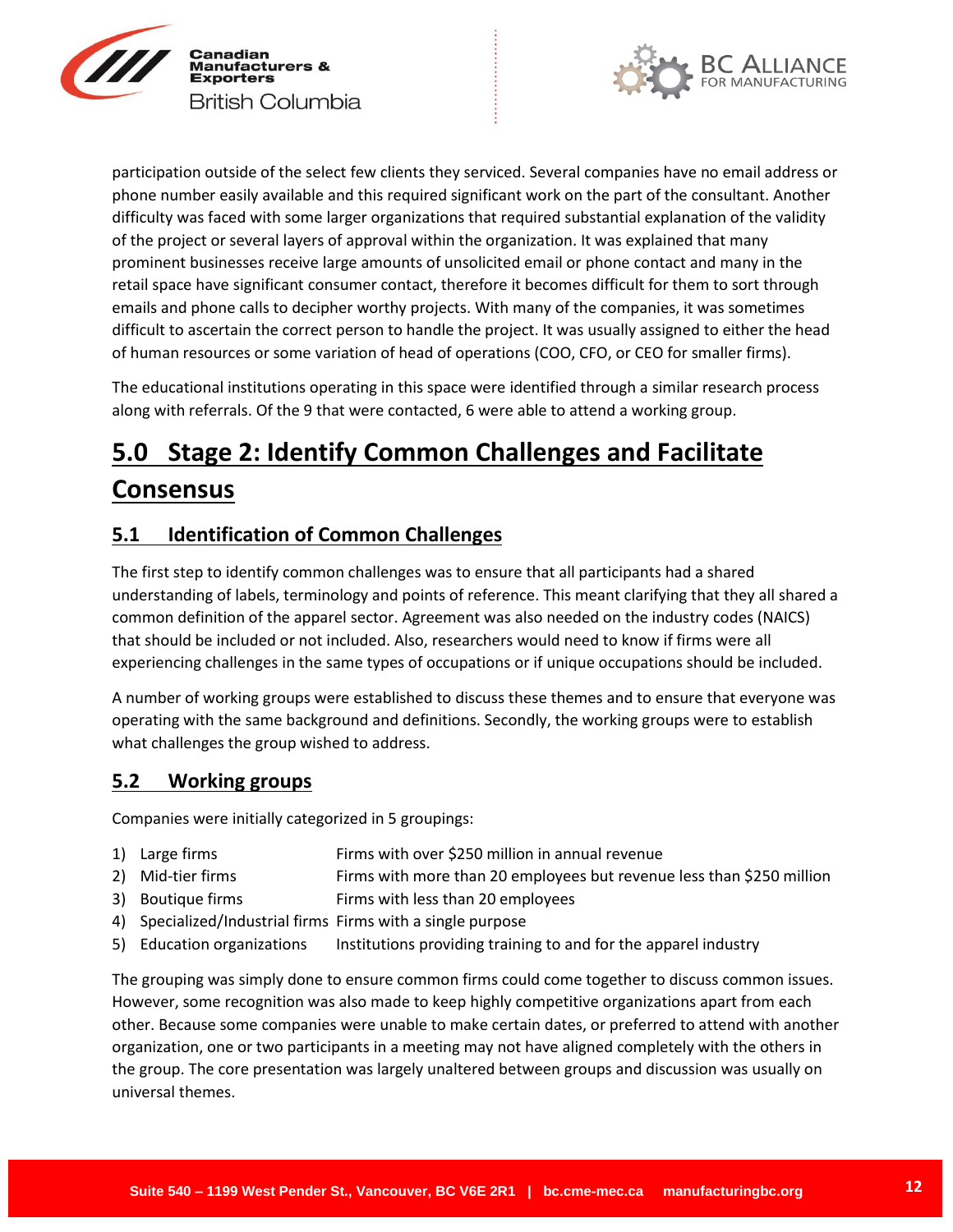



Throughout the categories there was a diverse representation of apparel products manufactured. There were domestic and overseas manufacturers in each meeting with firms.

Over a 6-week period six working group meetings were hosted. Meetings lasted from two to two and a half hours in duration. In total, more than 40 organizations attended the meetings.

The overarching goal of the working groups was twofold: solicit input from industry and prepare for phase two of the project – labour market research.

The structure of the meetings was based around a Power Point presentation informed by the initial oneon-one consultations. This presentation consisted of an overview of the industry and its important contributions to the province, the interest of the key players such as government, and an explanation of other concurrent projects, an outline of the five phase LMP structure, the timeline of the various phases, and the objectives of the project.

The working group then moved into a facilitated dialogue on three key issues focused on informing phase 2 of the LMP:

- 1) Terms of Reference
- 2) Skills and Labour Challenges
- 3) Industry Organization

## **5.3 Terms of Reference**

### **5.3.1 Apparel Definition**

The first task with respect to establishing terms of reference was to define what 'apparel' means and what types of companies should therefore be included in the LMP project. The apparel production industry has transformed a great deal over the years to the extent that the old definition, companies that were primarily generating revenues as domestic manufacturers, is now incompatible with the modern apparel economy. In fact, the same discussion around 'apparel manufacturing' has been taking place in high-labour cost countries across the globe. Many growth firms have refocused domestic activity on higher value-added items such as design while others have grown to fully integrated operations doing design, manufacturing and managing their own retail infrastructure. A newer definition was needed to better reflect today's economy.

Groups started with a basic definition along with examples collected from other apparel clusters around the world. Participants were asked to comment and contribute how well they felt the definition described their own business. In general, most felt that a more detailed definition created greater clarity and outlined a stronger sense of purpose. After several iterations, a made-in-B.C., industry supported working definition was agreed upon:

*"A focus on B.C.-based apparel, footwear, and accessories firms, conducting value-added activities locally such as innovation, design and engineering, sourcing, product development, quality control, marketing, technology, distribution and logistics. This can include manufacturing and their own retail, e-commerce and/or wholesale operations."*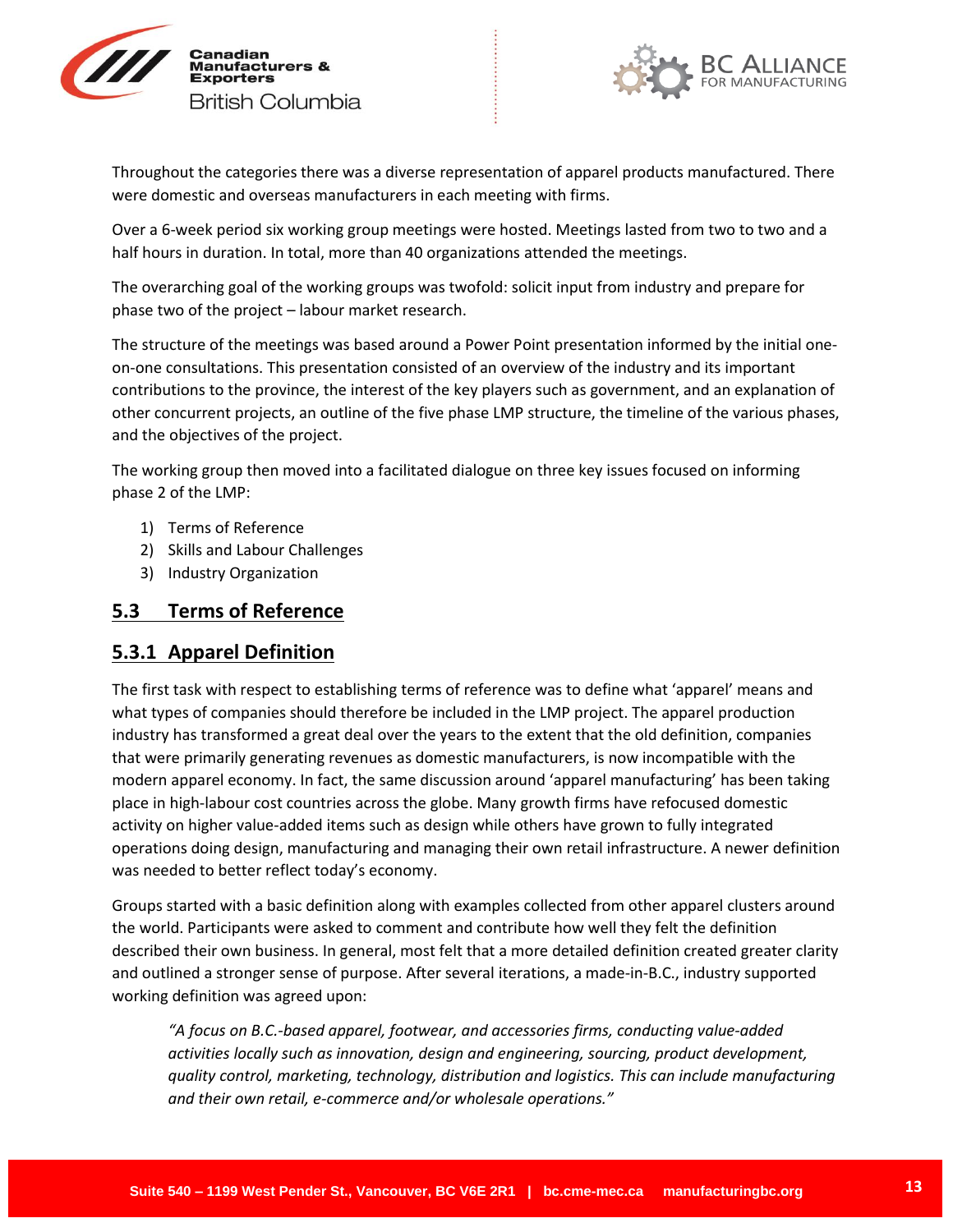



## **5.3.2 NAICS Codes**

For statistical purposes government agencies utilize standard North American Industry Classification System (NAICS) codes to group companies for analytical reporting purposes.

Apparel related NAICS codes are distributed across Manufacturing (31-33), Wholesale Trade (41), Retail Trade (44-45) and Professional, Scientific and Technical Services (54).

In order to further focus the research phase of the upcoming LMI, participants were also asked to consider which NAICS code would best include their business operations.

| NAICS 313          | Textile Mills (yarns, fabrics, coatings)                  |
|--------------------|-----------------------------------------------------------|
| $NAICS$ 314        | Textile Products (curtains, bags, tents, etc.)            |
| $NAICS$ 315        | <b>Clothing and Accessories Manufacturing</b>             |
| $NAICS$ 3162       | <b>Footwear Manufacturing</b>                             |
| $NALCS$ 3169       | Other Leather (luggage, handbags, purses, wallets)        |
| N AICS 41411       | Clothing and Accessories Wholesaling                      |
| N AICS 41412       | Footwear Wholesaling                                      |
| NAICS 448          | <b>Clothing and Clothing Accessory Stores</b>             |
| <b>NAICS 54149</b> | Designing Clothes and Shoes (Specialized Design Services) |

Participants agreed this list covered all appropriate firms, with the only common suggestion being that there was little rationale to include NAICS 313-Textile Mills (yarns, fabrics, coatings) as there were no longer any of these types of firms operating in B.C.

## **5.3.3 Job / Occupation Titles**

The third task regarding terms of reference was to begin the process of categorizing and listing specific job titles that companies felt represented their highest labour attraction and retention pressures which should be included in further research.

A 2010 national apparel report prepared by the Apparel Human Resources Council (AHRC) (now known as Apparel Connexion) contained a summary list of 68 National Occupation Classification (NOC) job titles used to generate their analysis.

A summarized list (below) and the full list (attached as Appendix C) were shared with participants.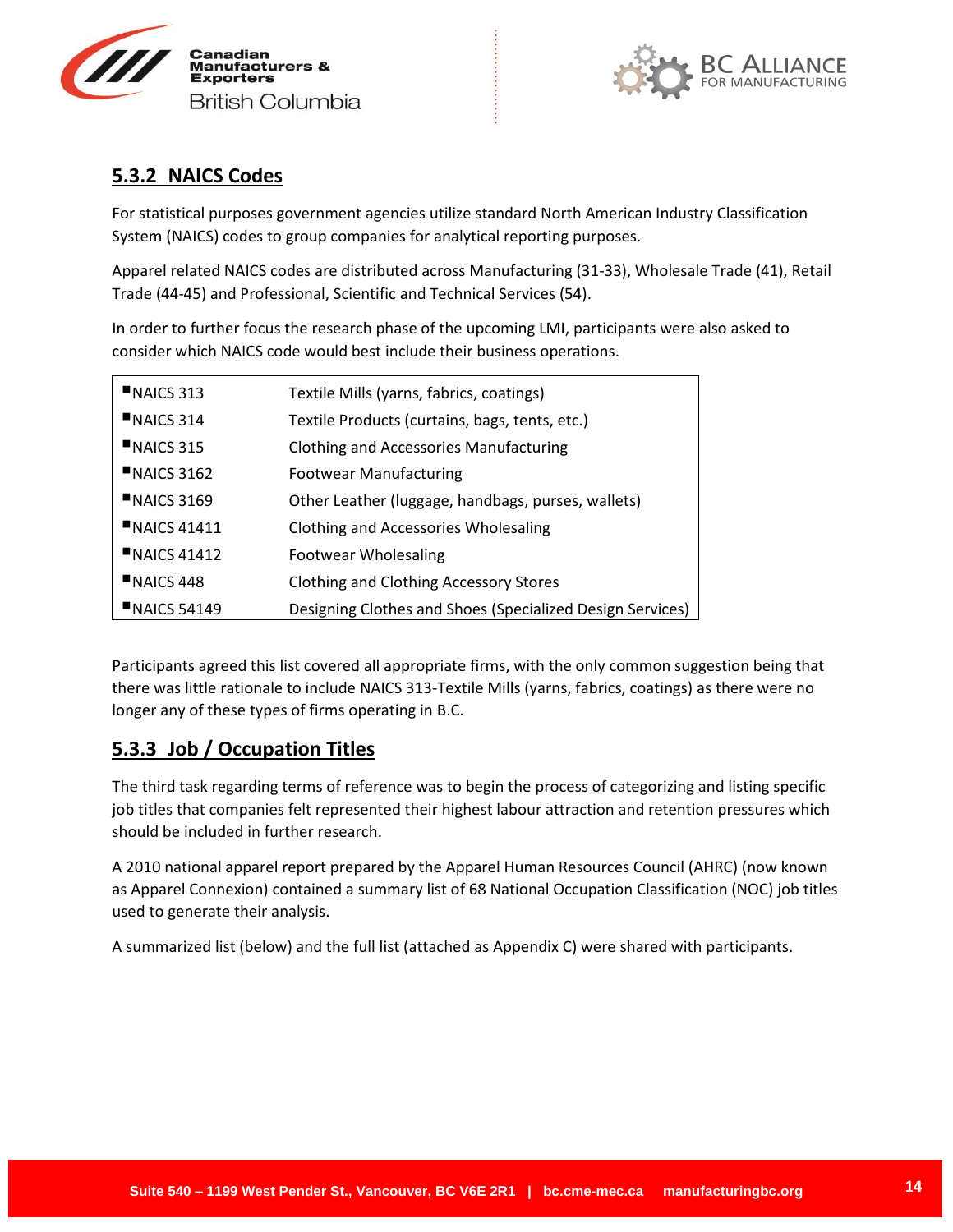





Milstein & Co Consulting, AHRC Labour Market Update Study Survey, 2010

Participants were asked to confirm whether they felt this list, and the supplementary list (Appendix C), reflected job titles at their organizations, if they felt certain job titles were missing, and whether there were jobs on the list that seemed irrelevant.

Many participants felt the lists were insufficient and missed core positions of their workforces. Numerous additional job titles were consistently suggested:

- E-commerce professionals
- Social media professionals
- Product Designers
- Textile sourcers
- Silk-screeners
- Pressers
- Digitizers
- Embroiderers

These are specialist positions that firms identified as being outside the somewhat generic NOC system. In addition to a number of apparel standard jobs not being recognized in the NOC system it was also pointed out that definitions from NOC 2006 and NOC 2011 for a specific occupation may also not accurately reflect the job duties of today.

As a result, the research firm hired for Phase 2 will need to ensure that during any survey or interviews all jobs across the NOC categories are identified within each apparel company. Firms were also asked to identify job titles for positions they may not have today but might need in the future.

With agreement on a definition of apparel, as well as alignment on industry and occupation codes any research should be comparing apples to apples.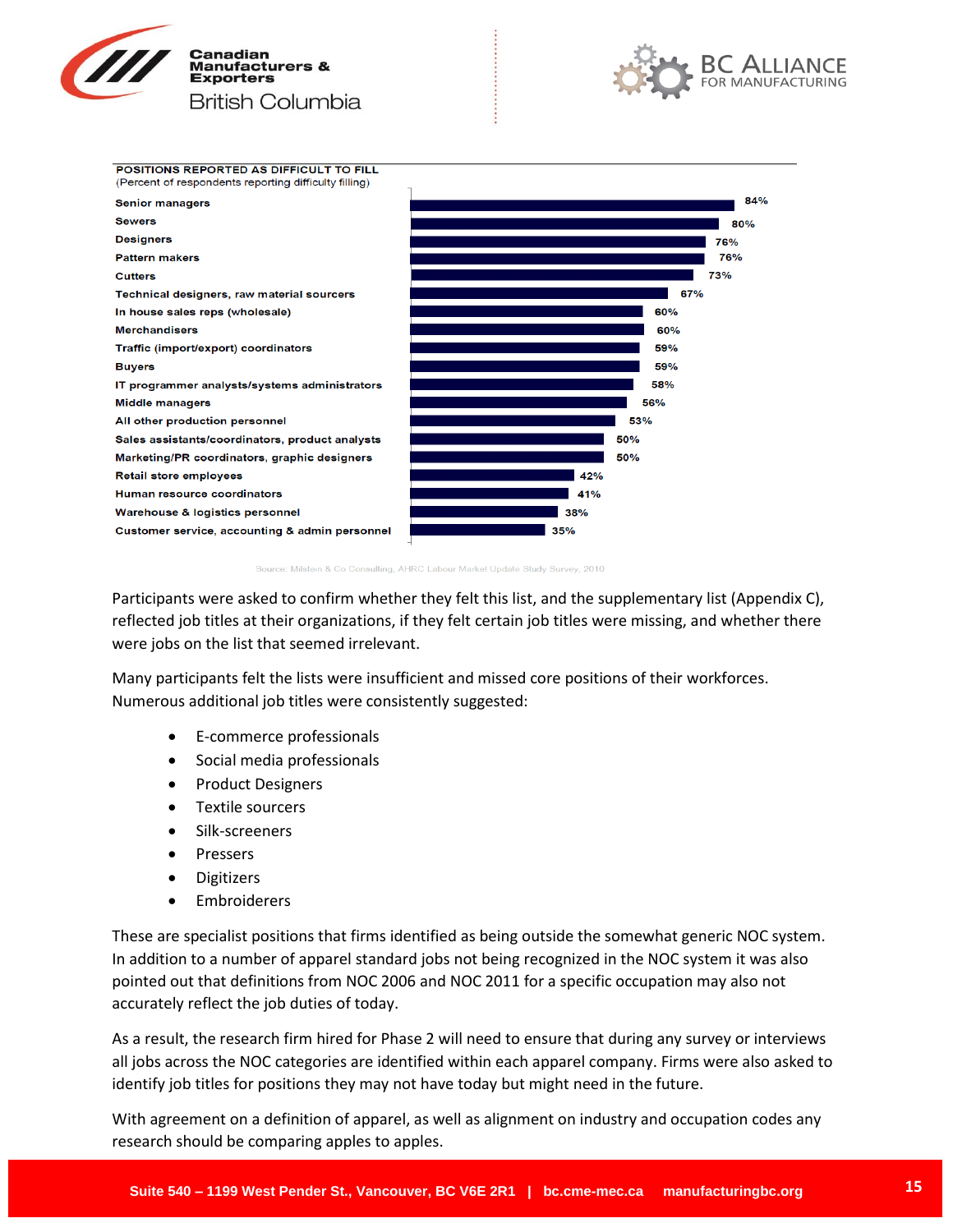



It was also noted that for some firms the need to fill an executive position might be deemed the greatest priority for growth, while in other firms the need for sewers might be even more critical. Groups of companies have different business models and weight the criticality of various positions accordingly. Unfortunately, the current NOC system, and related immigration policies, reinforces an arbitrary hierarchy based on perceived skill levels. All participants remarked that a specialist sewer with 10 years' experience is highly skilled and potentially more valuable than a junior executive. It was felt that, irrespective of experience, current immigration policies would give the executive more points.

## **5.4 Labour and Skills Challenges**

The next step at this stage was to engage in facilitated discussion on labour challenges. Through a series of questions and facilitated interaction amongst participants, firms discussed challenges they faced in finding, hiring, training, and retaining employees.

## **5.4.1 General Themes**

Throughout the working group participants raised similar themes. The firms that were engaged often stated the number one challenge they face in their firms is limited labour supply. The resounding message was that the industry is experiencing significant growth but does not have a workforce, sufficient in size or skills, to meet customer demand. In the simplest terms there is not enough people to fill available jobs. Businesses are slowing expansion plans and rejecting large client orders because they do not currently have the labour capacity to realize their strategic goals.

Three main categories of labour challenges arose in the discussions, but the underlying issue was that the growth of all firms was restricted because of a shortage of highly skilled people. The categories indicated:

| 1. Executive and Leadership Level Labour Challenges | NOC Skill Level 0   |
|-----------------------------------------------------|---------------------|
| 2. Mid-level Technical Skilled Labour Challenges    | NOC Skill Level A/B |
| 3. Specialist-Trade Level Labour Challenges         | NOC Skill Level C/D |

A great deal of emphasis was placed on the perceived inaccurate devaluing the NOC categorization system has on core apparel manufacturing functions (sewers, cutters, pressers, etc.) related work. Many firms remarked that at all levels, these workers were considered highly skilled and integral to a firms continuing existence. Without these positions firms are struggling to remain viable. The same opinion was expressed for mid-level technical talent such as world-class caliber designers, pattern markers and other creative roles. All positions were deemed high-skilled by the employers.

## **5.4.1.1 Executive and Leadership Level Labour Challenges**

With respect to the leadership category, several large firms discussed the challenge of hiring C-suite or senior level employees. The cause of the challenge often cited was that since the size of most apparel firms in Canada is relatively small and the sector has only been experiencing growth in the last six years. Therefore, sufficient time has not existed for a senior level talent pool to have developed and flourish. This means that there are few people with the experience necessary to manage large volumes or major revenue projects. Growing firms need leaders who can start-up and manage new business units. As firms become global they also need to compete globally for talent. Accordingly, the only place to find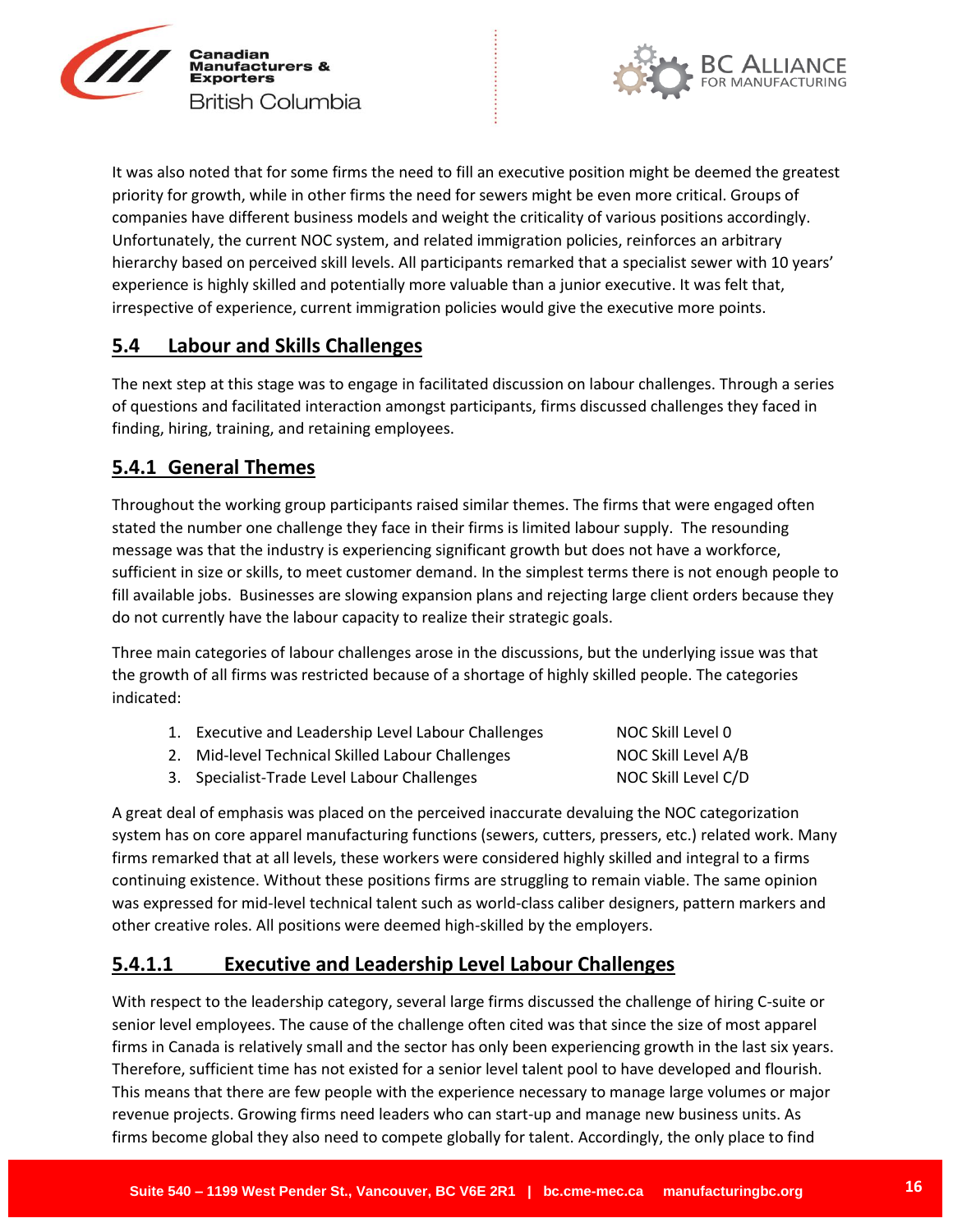



these employees is with other global brands outside of Canada, generally in the USA or Europe. Unfortunately, especially since the changes to the Temporary Foreign Worker (TFW) Program, many top prospects are lost due to difficulty or long wait times of the immigration process.

Larger firms mentioned that in many instances they were experiencing long delays waiting on a foreign trained executive or expert to join them who would have the needed leadership skills. An ongoing frustration is that once the firm had that single key employee, they would be able to hire numerous Canadians who would report to that person. The number of these executive or expert positions are small in the grand scheme of things; however, the sentiment was that Government focuses on restricting the importation of one talented individual and not the large number of jobs that would be created by adding this person to a company's team.

## **5.4.1.2 Mid-level Technical Skilled Labour Challenges**

Many firms discussed the difficulty in hiring design graduates from local programs. This was thought to be due to three reasons. First, the number of graduates entering the workforce five to ten years ago was small. As a result, the number of available candidates today with sufficient years of work experience is correspondingly small. Second, performance and technical apparel companies are generally seeking industrial designers more so than fashion designers. A number of firms mentioned a disconnect between current fashion design program curricula and the current needs of the industry. This included a lack of specific technical and practical skills. Third, since B.C.-based firms have to compete globally and need globally competitive talent, it was felt local candidates were not graduating with similar skills as graduates from comparable programs at specialized schools with comprehensive design programs like Ryerson, Central Saint Martins or Parsons. Several firms cited a significant variability in the quality of graduates from schools in the area.

The technical labour challenges also extend to IT. As firms seek to sell to the world through e-commerce platforms many firms discussed challenges finding specialized IT workers, such as e-commerce developers, social media marketing managers and database administrators. One large firm mentioned it has already had to move much of its IT project-work to an office in Silicon Valley area as a result of the tightened labour supply in B.C.

## **5.4.1.3 Specialist-Trade Level Labour Challenges**

The need for the specialist-trade workers cuts across all levels, from large firms to small boutiques. Every company doing domestic manufacturing mentioned a severe shortage of skilled sewers, pattern makers, cutters, pressers, and other similar production workers that are essential to apparel production. Even firms that do little domestic manufacturing need these skill-sets in house to perform critical functions in product development, quality control and production management in off-shore factories. One factory owner describing his workforce claimed that every single one of his sewers was over the age of 60 and a first generation Canadian. This is clearly not a sustainable position to be in. Most domestic manufacturers say they have recurring job advertisements that have few or no applicants. Several firms have started their own industrial training programs to try and fill gaps; however, despite wages being some of the highest in the firm, positions go unfilled.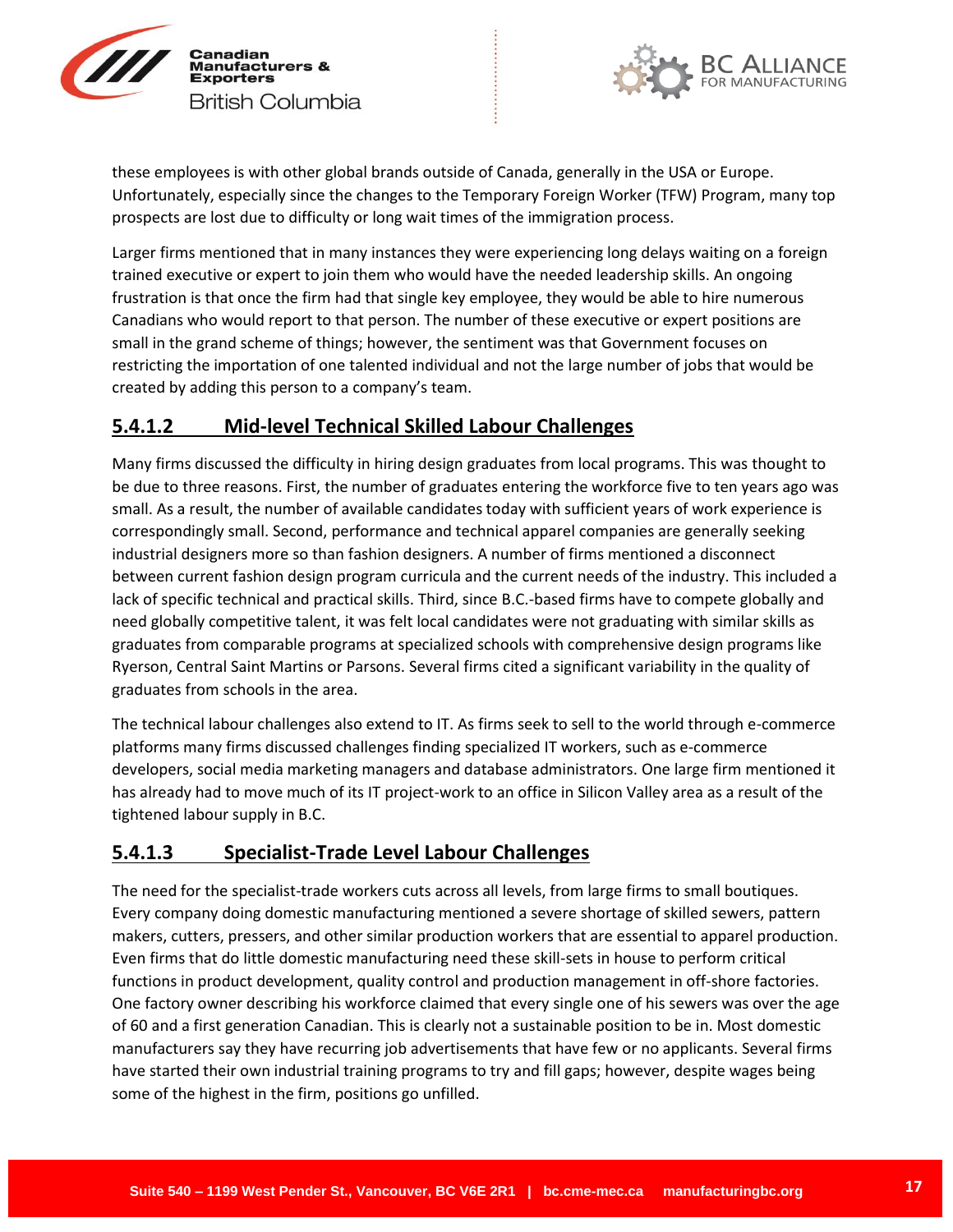



The firms emphasized the extremely important point that moving manufacturing/sewing jobs overseas also takes with it production floor managers, HR managers, quality control managers, and many more skilled labour positions.

All domestic manufacturers mentioned the inability to expand operations because of a lack of skilled sewing labour. Several mentioned they only accept a small percentage of work they are offered simply because they do not have the production workers to complete these orders. This also makes it next to impossible for smaller local designers to produce locally and for smaller companies to grow their businesses, which in turn, stifles the establishment of a sustainable cluster.

Numerous firms discussed challenges in terms of education or training programs. A concern was raised that no organization exists that is training sewers at a high level. Many think that this type of work no longer exists in B.C.; however, many firms still produce locally to ensure quality, to protect intellectual property, and to rapidly meet specialized customer orders by shortening delivery time.

Several local manufacturers suggested the creation of a 'trade' system for sewing and apparel machine operators. They suggested this would provide both an established route to the profession as well as greater pride and recognition in a career path. Many others argued this would be unlikely to solve the problem, feeling that Canadians were now unwilling to do the job regardless of the above average wage, based on the idea that factory work was seen as 'dirty work'. Some felt that immigration may be the only solution.

Regardless, clearly there is a great need for further empirical evidence to fully understand the extent of these challenges.

## **5.4.2 Post-Secondary Education Group**

The meeting with the post-secondary institutions was purposefully scheduled after many of the other working groups had occurred in the interest of trying to present the institutions with industry's feedback and to garner their response.

In general, the education organizations strongly supported the objectives of the LMP project and agreed on the need for greater industry coordination and integration.

Education representatives claimed to understand the challenges in training workers for industry. One representative mentioned that it was difficult to convince students of the realities of the industry despite the best efforts of staff. Students often enter programs with inaccurate ideas of the industry from television and movies and do not appreciate the difficult work and years of practice required to attain certain levels of accomplishment. Several representatives lamented the lack of sewing training and mentioned that there had been attempts in the past to support organizations that provided this type of training but that they were usually underfunded or poorly marketed.

That being said, many representatives were resistant to the idea that it was the responsibility of their institutions to train students for factory work, one stating "we aren't responsible for training widgets". They felt the need to provide the type of training a student wanted and would pay for, as well as wanting to deliver a more holistic focus on broader education and life skills. This holistic emphasis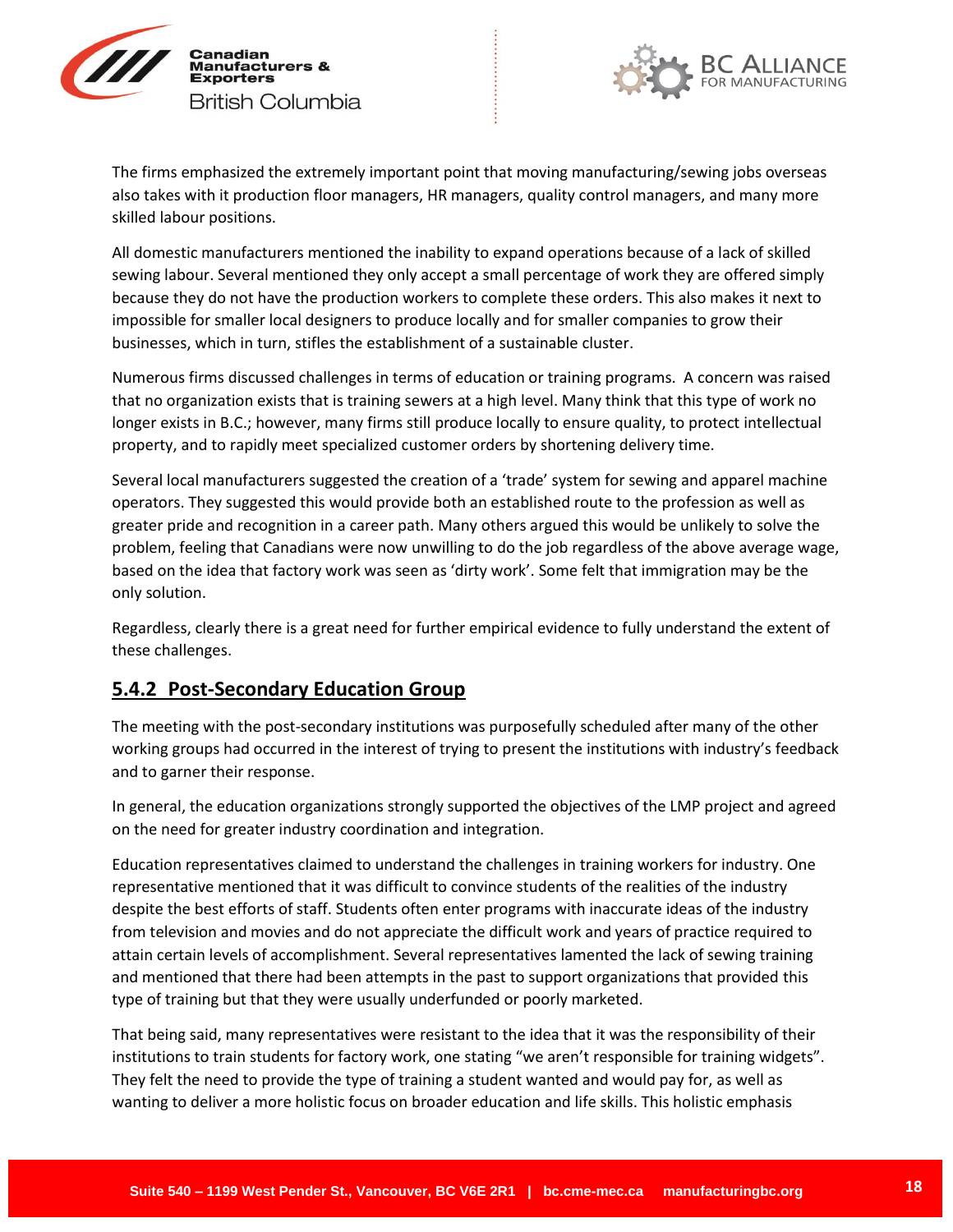



usually means that students don't become experts by focusing on a single area of apparel but instead get an overview of several roles and potential careers within the sector.

It was also recognized that local colleges are generally catering to a fashion industry not a textile or technical apparel industry. Colleges felt that a diversity of programming is important.

In response to the possibility of poor alignment between education given by institutions and training required by industry, representatives had several responses. Largely, they felt it was inaccurate as they believed a great number of their graduates attain employment at apparel local firms. One organization stated that one of its apparel programs has a 90% placement rate and a new Technical Apparel Program has a 100% placement rate. They also felt the industry needs to do a better job of in-house training and development. In addition, they felt that greater backing needs to come from industry to support co-op and intern programs.

More importantly, various officials within the Government of British Columbia have stated that the education system must do a better job of responding to industry needs. This could have potential funding implications for post-secondary institutions if their programs are not delivering the workers B.C. industry needs to remain competitive and profitable. The B.C. Jobs Plan and the Skills for Jobs Blueprint are seeking to realign government resources to obtain the best results for the provincial economy.

Obviously the results of this discussion raise a great need to investigate further the perceived gaps between labour demand and supply.

## **5.4.3 Points of Emphasis by Group**

While most conversations had strong parallels and reinforced each other, each working group had some unique points to contribute or emphasize, as outlined below.

### **Working Group 1: Large firms**

Points of emphasis:

- Need people with experience in large quantity fabric sourcing and development
- Need people with international experience
- Need people with experience in fast growth firms who can potentially fill leadership positions
- Difficulty finding IT/digital sector employees
- Difficulty finding senior manufacturer, senior product design and senior creative roles
- Local training institutes producing graduates only suitable for junior designers, but stronger need for senior roles
- International programs produce more well-rounded candidates
- Business opportunities missed because of lack of senior person to run a business unit which would create jobs for dozens Canadians underneath
- Significant investment has been made to promote within but difficulty moving from retail store to product development role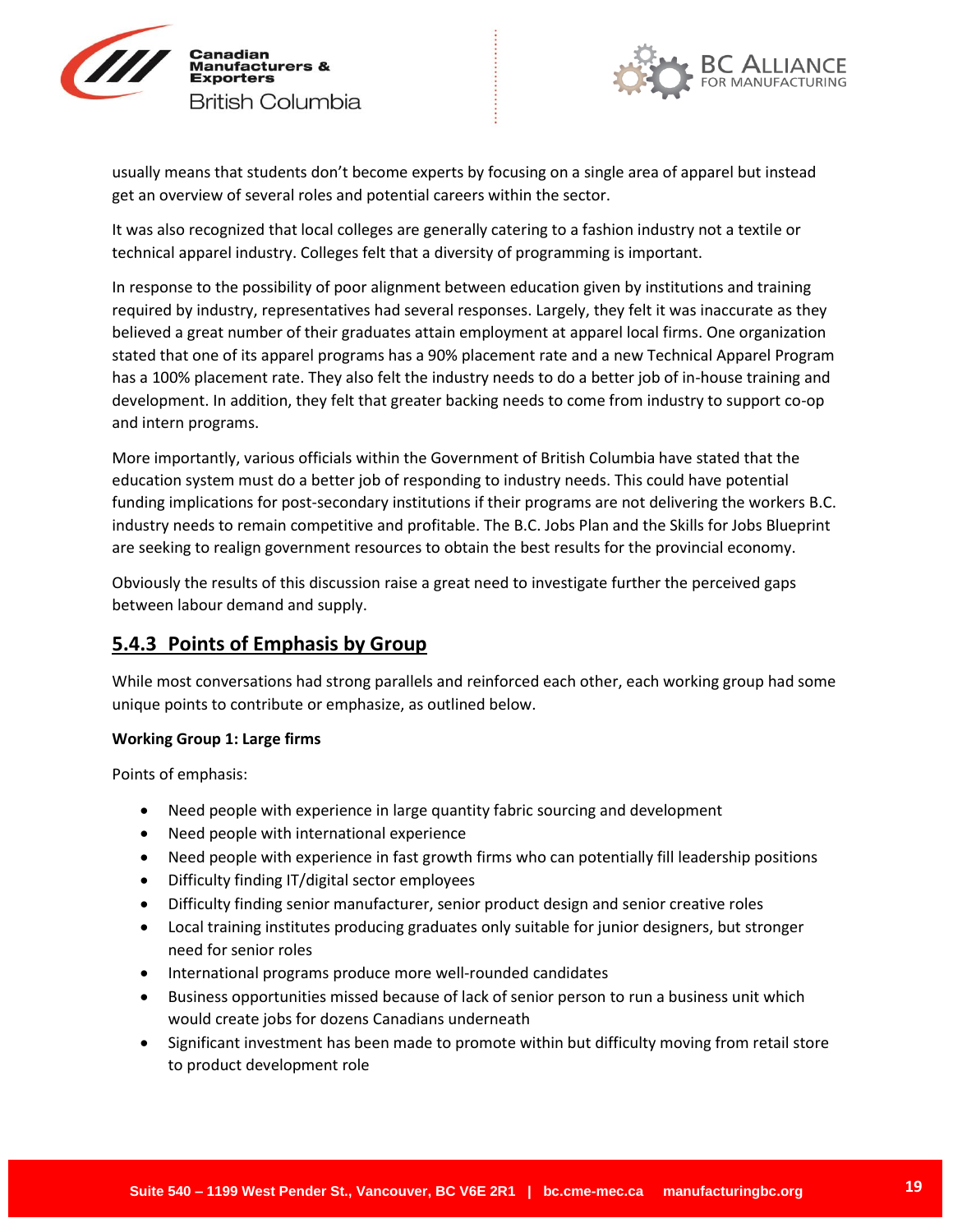



#### **Working Group 2: Mid-tier firms**

Points of emphasis:

- This group included a number of manufacturers. Their concern was that an apparel initiative should not wholly focus on the design element. Participants suggested to not reduce emphasis on the importance of local manufacturing
- Several mentioned e-commerce and social media roles difficult to fill
- Because of lack of sewers, must move offshore. This then moves managers offshore
- A large volume of business is turned away, which impacts tax revenue
- New/small volume designers can't start because of lack of access to local factories
- A sewing institute should be initiated

### **Working Groups 3A and 3B: Boutique firms**

Points of emphasis:

- There exists many artisan made products, small scale producers who might be impacted differently. Not all firms face same challenges
- Difficulty finding cutters, pressers
- Silk screening a suggestion of missing job categories as specialized role do not create significant job number
- Some sentiment that certain skills sets could lead to a trade certification
- Schools not preparing technical designers appropriately
- Technical design could be a trade
- Many education institutions training for fashion design when there are few true design jobs.
- Ryerson University an example of successful internship program
- Trouble finding import/export/logistics employees
- Boutique firms want to have local manufacturing capacity in order to develop small production runs in a timely manner.

#### **Working Group 4: Industrial/Specialized**

Points of emphasis:

- More emphasis needs to be put on manufacturing in B.C. as these skillsets go beyond design
- Creation of a trade certification in sewing related field
	- $\circ$  Creates pride in careers, a degree of assurance of labour for duration of program
	- o Should create national standard
- Difficulty finding embroiderers, digitizers, patternmakers
- There is no school training machine operators

A common theme across Groups 2, 3, and 4 was an emphasis on creating a trades/apprentice system for specialized skills required by industry so candidates can see a career progression while being trained to the standards industry needs.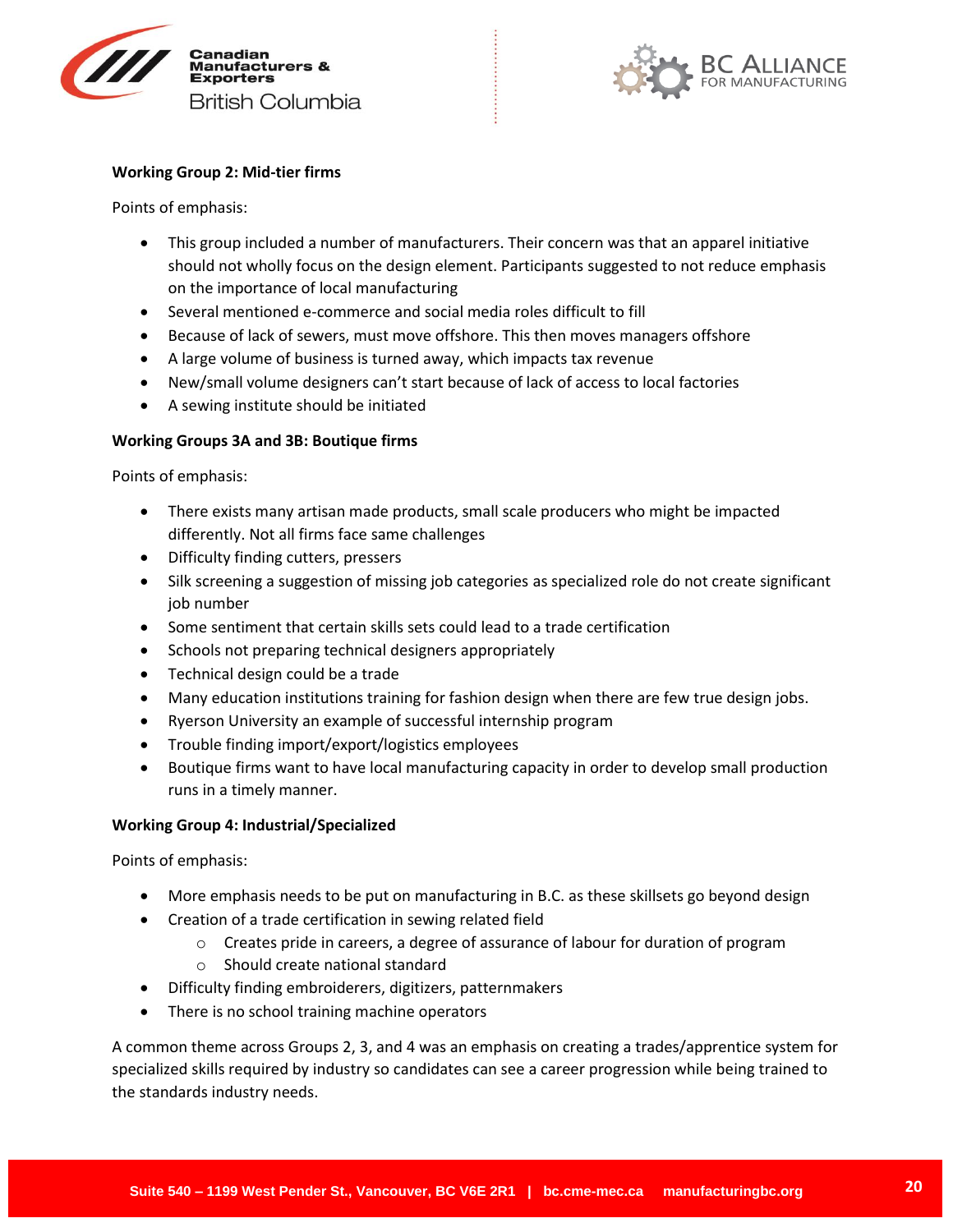



#### **Working group 5: Education Institutions**

Points of emphasis:

- Felt all students graduated to appropriate jobs with local firms
- Wanted to see lists and numbers of actual jobs at firms
- Problem with near elimination of textile programs in high schools undermining basic skills
- Mentioned that e-commerce comes from business programs or computer science, not design programs
- Polarization between training students for a specific job versus role to broaden student horizons
- Wanted to know what training is happening in companies
- Perhaps industry associations should play a greater role
- Felt B.C. needs incubator for design and start-ups
- Some advanced projects on industrial design and 'wearables'
- Sewing programs have been attempted in past but little or no student demand

### **5.5 Un-employed and Non-Mainstream Labour Pools**

Subsequent to the Working Groups, additional meetings were held with government and social assistance agencies to identify if non main-stream labour pools such as the unemployed receiving social assistance from government, or groups such as immigrants, refugees, the disabled or First Nations could contribute to easing some of the labour challenges faced by B.C.'s apparel industry.

This was noted and, in Phase 2, research firms selected for the LMI would be asked to identify skills inventories and pathways to work for these subsets of the provincial workforce.

### **5.6 Additional Research Topics**

Participants were also asked to identify what other labour topics could be explored by a researcher. Since surveys and interviews are already planned, would there be an opportunity to identify related themes for investigation.

A number of topics were raised such as deeper detail on workforce demographics, a review of industry compensation, a map of company values to help improve marketability of industry occupations, and a survey of student intentions.

Representatives felt that certain elements would already exist in other tools and potentially be contextually irrelevant. For example, digging into industry compensation would not help address labour issues. Industry felt they were having to pay increasing market rates to attract and retain staff from a shrinking labour pool and any survey data would quickly become meaningless.

Companies did however want the research to have a fuller analysis of demographics of the workforce so it was known how many workers are on work permits or visas. Representatives felt this number would be fairly low overall but pretty important in terms of filling critical positions.

Additionally, representatives from industry and educational institutions were very interested in exploring student intentions. This analysis would show that the passions and interests of graduates would map nicely to the cultures, values and job characteristics of the companies. The hope is that this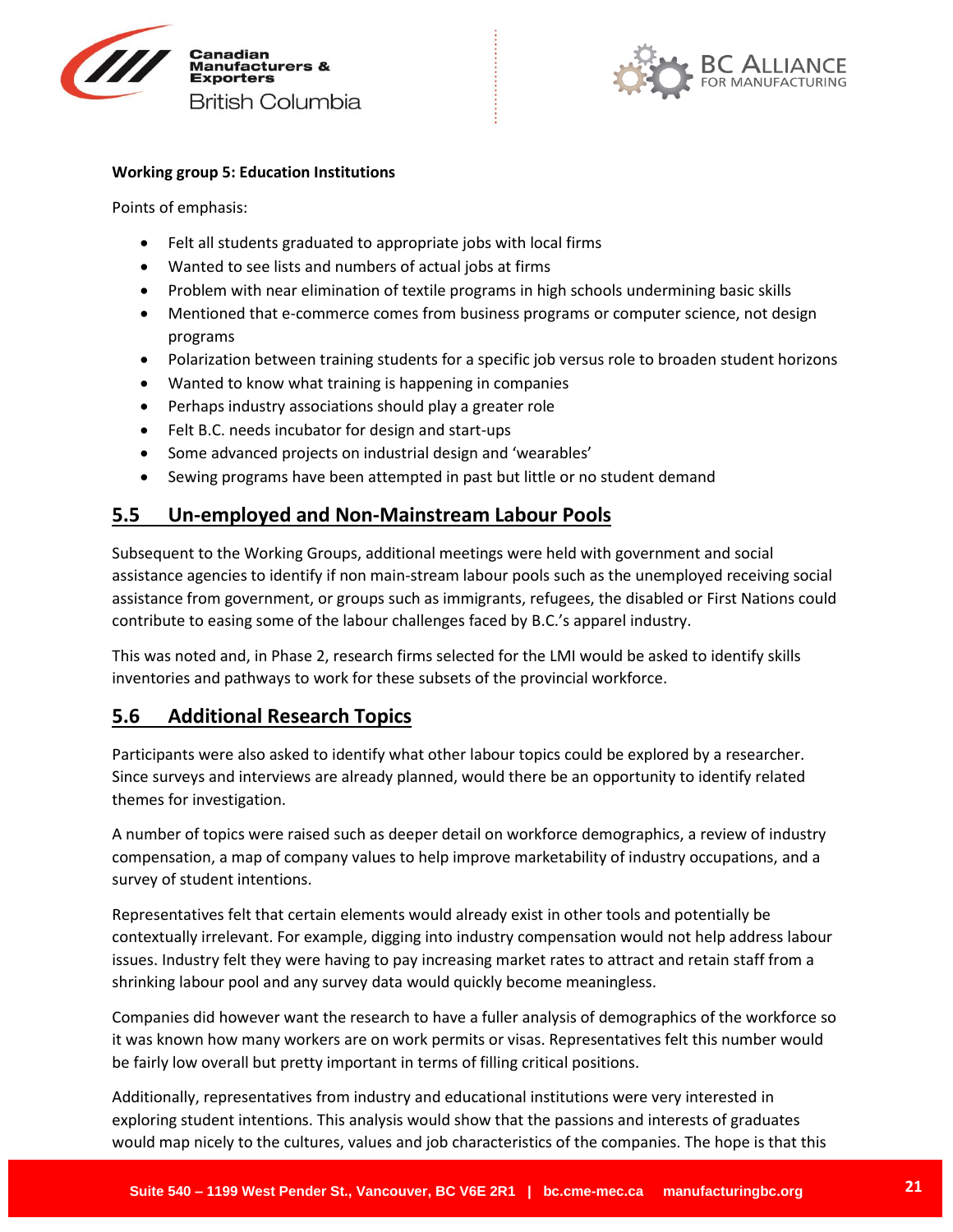



analysis would also help improve the marketing and imagery of jobs in the apparel industry so graduates knew that the roles allow entrants to be creative and work in an engaging, adventurous and flexible work environment.

## **5.7 Structural Themes**

During the working groups, two themes of feedback emerged on a frequent basis.

## **5.7.1 Categorization**

Participants in the Working Groups regularly asked how the companies were grouped to arrive at various invite lists. For example one industrial garment firm did not see themselves in that category and demanded to be include in another working group. Another mid-tier firm thought they were more aligned with the companies in the large group.

Several suggestions were received on how to categorize firms, with some suggesting other forms of categorization might be more appropriate than size, such as: extent of vertical integration; location of manufacturing; and exclusively revenue size.

It was explained that the groupings were likely only to be used at this early stage and largely irrelevant as the long term goal was sector cooperation not categorization. The objective in creating the categories was simply to engender communication and collaboration through some commonality amongst the participants of each group meeting and to try to avoid competition or conflict. No alternative was strongly favorable for participants and the majority of the group agreed the current categories were sufficient for the time being.

## **5.7.2 Focus**

While most firms supported the overarching objectives of the project, there were some suggestions to alter the approach. Given the diversity of the apparel sector it was not surprising to see competing opinions that the project should adjust the focus to be only on smaller firms, as they are the ones that need the support. On the other hand it was also suggested that the focus of the project be only on the larger firms as they are responsible for most of the market share.

Other suggestions included strengthening the focus on domestic manufacturers as they are at the greatest risk and need the most help. This was countered by the sentiment to not focus on domestic manufacturing as the industry is assumed to be too small.

Each of these concerns were only voiced by one or two representatives and, while there might be valid aspects contained within some of these concerns, the broader view of the group was that all ships will rise with the tide. The vast majority of the participants agreed that the current broad approach detailed above was preferred and most suitable for this project.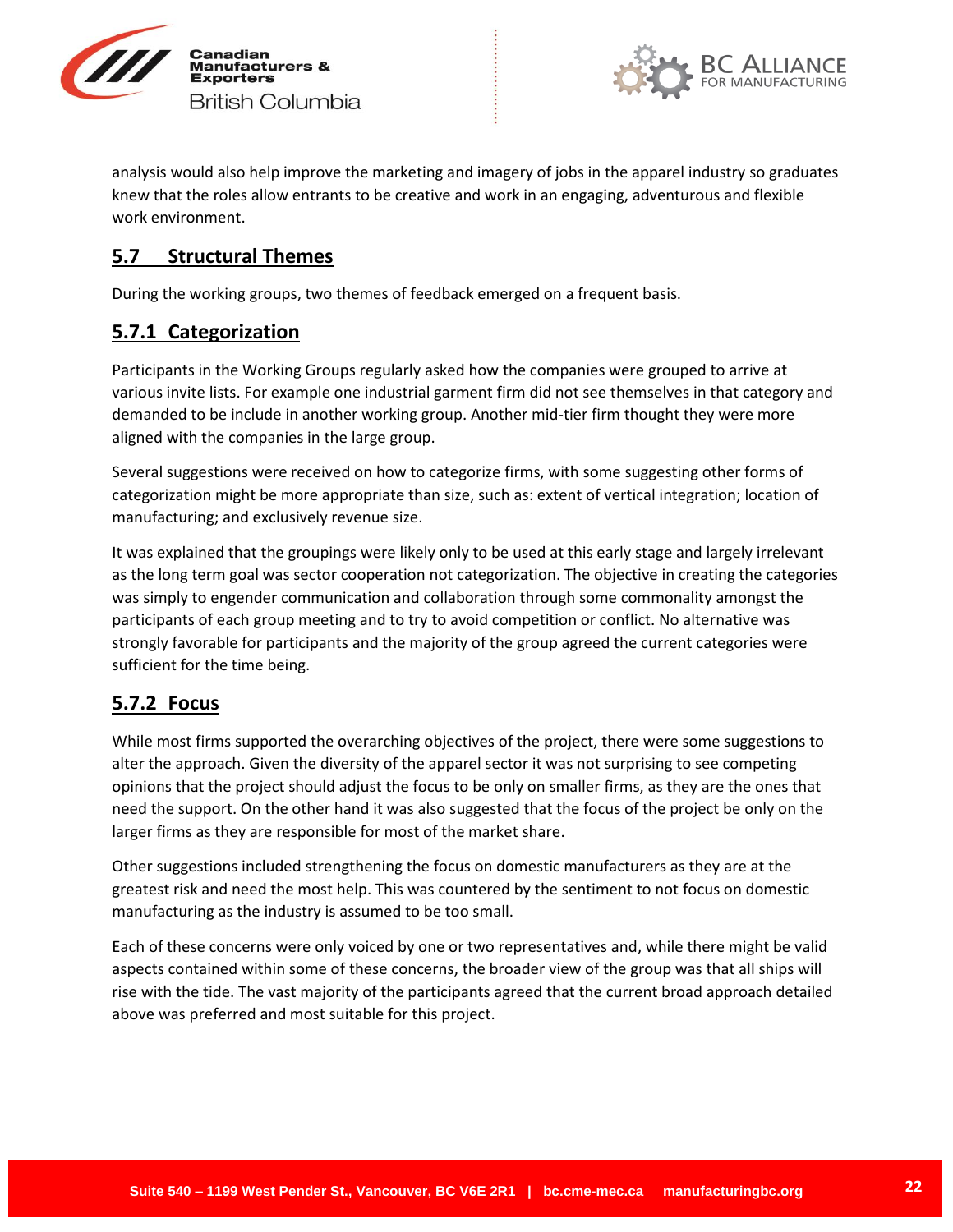



# **6.0 Stage 3: Governance and Industry Organization**

An additional priority of the Phase 1 engagement work was to organize industry. This is important for two reasons. First, a governance structure is needed to provide guidance and leadership during the various phases of the Apparel Labour Market Partnership. . Furthermore, government prefers the simplification and expediency of only having to deal with a single organization

Second, a single entity needs to be established so that industry speaks with one coordinated voice, build a brand for the B.C. apparel sector, to coordinate conversations between multiple stakeholders and agencies, and to act as a central project management office to advance the priorities of the industry. In addition, a neutral voice is needed to balance the sometimes divergent views of the participants. Strength ultimately comes from numbers and industry will have to organize and fund their initiative.

## **6.1 Governance: LMP Steering Committee**

A central component of the meetings was to establish a steering committee for the further phases of the LMP. The Steering Committee would guide the work of the research firms and provide feedback at various check-in milestones. A committee comprising between 10 and 15 members would be sufficiently robust and able to speak on behalf of all facets of the industry. Time commitments and responsibilities were outlined for Phase 1 as well as how the Steering Committee would be utilized in subsequent phases.

A few representatives volunteered during the working group meetings, generally one from each group. An additional call out was sent by email to every firm engaged during the project. Through this call out, several more volunteers were identified, totaling 13 firms (including 2 education institutions). It was felt that this is sufficient to move ahead with the next stages though up to two additional committee members may be added if appropriate volunteers come forward.

| Alan Yiu                | Westcomb                           | Performance | Mid-Tier        | Vancouver |
|-------------------------|------------------------------------|-------------|-----------------|-----------|
| Alex McAulay            | Garmatex                           | Third party | Boutique        | Vancouver |
| Carolyn Robertson       | Kwantlen Polytechnic University    | Education   | Education       | Vancouver |
| Corinne Kepper          | Aritzia                            | Premium     | Large           | Vancouver |
| Eric Kazenbroot         | Peak Apparel                       | Third party | Boutique        | Vancouver |
| Jake Wiebe              | Obakki                             | Premium     | Boutique        | Vancouver |
| Jeff Penner             | Minimoc                            | Footwear    | Boutique        | Vancouver |
| Julie Robb              | <b>MEC</b>                         | Performance | Large           | Vancouver |
| Laura Appleton          | Arc'teryx                          | Performance | Large           | Vancouver |
| Laura Mackenzie         | Lululemon                          | Performance | Large           | Vancouver |
| <b>Melanie Hadfield</b> | <b>Tatum and Olivia</b>            | Premium     | <b>Boutique</b> | Victoria  |
| Sarah Murray            | <b>Vancouver Community College</b> | Education   | Education       | Vancouver |
| Virginia Beltjens       | White House Design                 | Premium     | Mid-tier        | Vancouver |

The current committee members as at December 23, 2015 are: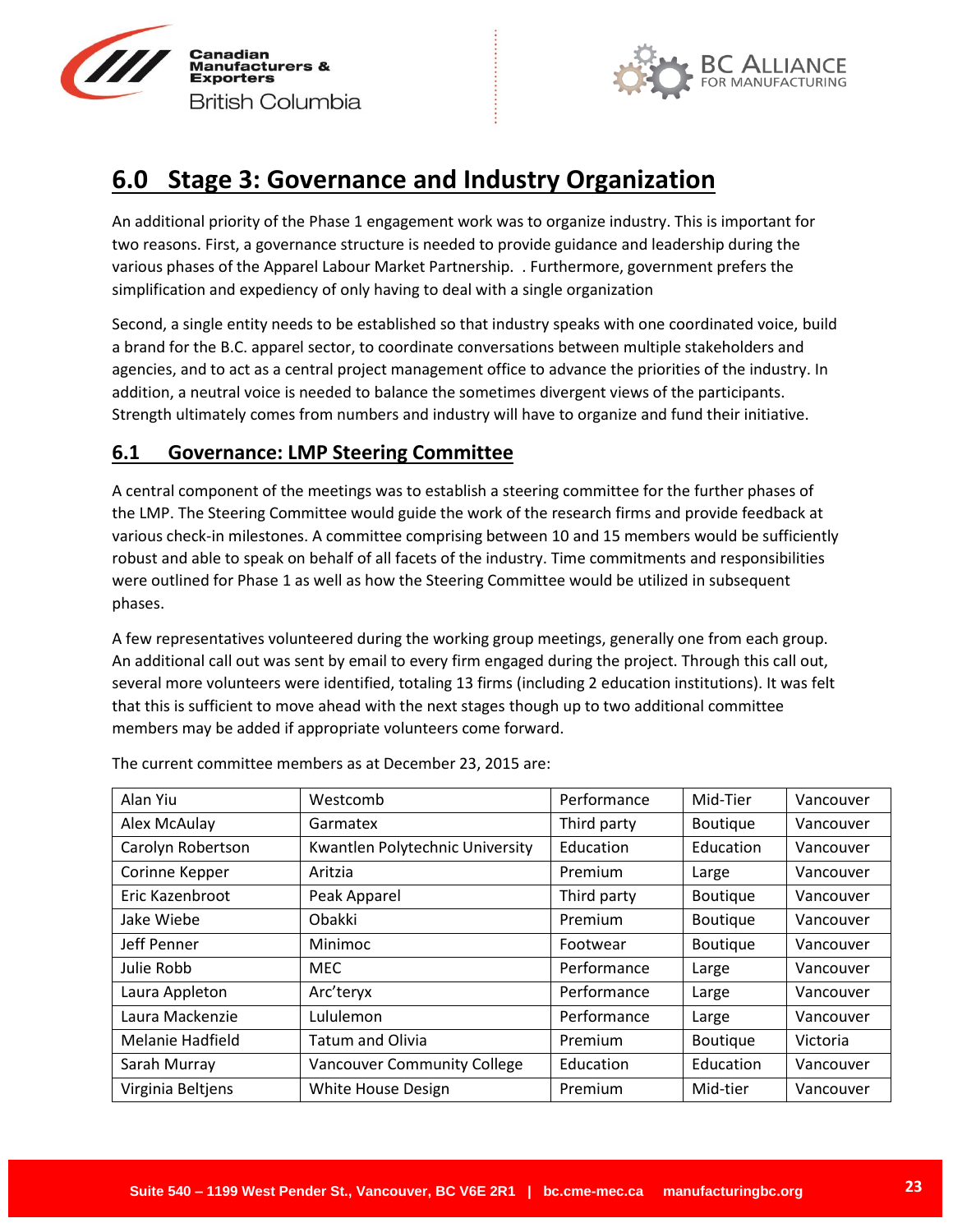



## **6.2 Governance: Industry Organization and Representation**

Before it was scheduled to come up in the order of the working group presentation, the topic of general industry organization arose early on in every discussion that was held. This is a clear reflection of the strong desire of industry participants for an organization or body to help consolidate, coordinate, and advocate on its behalf.

Several of the participants were members of the previous Apparel B.C. organization and spoke about that experience. Many felt that its failure was a consequence both of the difficult economic conditions of the industry at the time, with many members unable to pay dues, but also of poor management and internal conflict.

As Apparel B.C. was wound down, a chapter of the Canadian Apparel Federation was established in B.C. Unfortunately it was faced with the same difficulties as the original Apparel B.C. Participants also remarked that very little emphasis was put on B.C. issues as most of the organizations members and resources were in Ontario leading to an Eastern dominance.

During the mid-2000s a smaller organization, Fashion High, emerged to try and fill the apparel organization void. However, without sufficient funding it lacked the critical mass to advocate and implement programs.

With this history in mind, participants discussed several options in addition to the LMP steering committee as potential ways to organize the industry:

## 1. CME Platform CME is a national leader in advocacy and skills training. The organization serves as an umbrella for specialized manufacturing associations and projects and has brought together 53 national associations and 14 provincial associations to improve advocacy and coordination. CME B.C. provides platform support for other provincial associations in the manufacturing space. Pros: This would be the fastest way to stand up an Apparel entity. CME is already intimately involved with the firms and the issues. CME is well known for supporting other associations pro bono and through service delivery agreements.

- CME B.C. has a large team in the province with resources already supporting apparel topics.
- CME could act as an incubator and provide staff, office space and operational support to an Apparel initiative.

Cons:

- Industry players have expressed a desire to establish an independent brand for Apparel.
- Stakeholders want to have a separate advisory or governance board.
- Funds would need to sequestered so that funding meant for apparel initiatives are not integrated with other CME project budgets.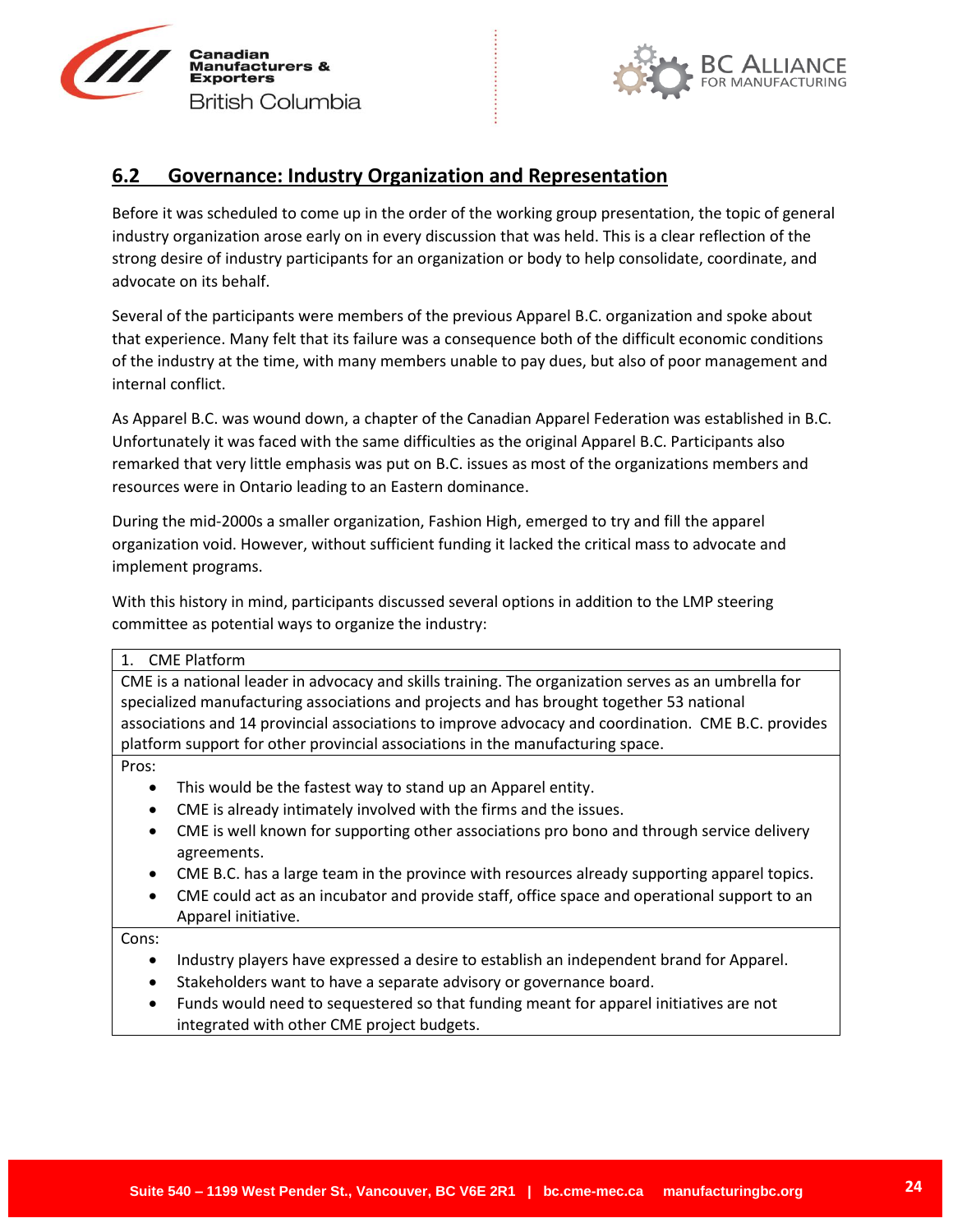



|  |  |  |  | 2. Chapter of a National Association |
|--|--|--|--|--------------------------------------|
|--|--|--|--|--------------------------------------|

Three organizations, two Canadian and one North American, exist to support the fashion and apparel industries in Canada.

Pros:

- Long history of activity in this space.
- Strong understanding of the issues and challenges facing the apparel sector.

Cons:

- Not clear what support could be provided in B.C. from another province.
- Canadian Apparel Federation (CAF) established a B.C. chapter after Apparel B.C. dissolved. However, it was felt that CAF represented the larger firms in Toronto and paid little attention to B.C. topics.
- B.C. members were not paying dues and CAF had to underwrite debt. Ended as bad experience for all.
- Looking at the B.C. association landscape, the province seems to prefer local solutions.
- Not much has changed since 2001. Potential for baggage to resurface.

|           | 3. Independent Organization                                                             |
|-----------|-----------------------------------------------------------------------------------------|
|           |                                                                                         |
|           | A final option is to build a new organization                                           |
| Pros:     |                                                                                         |
| $\bullet$ | Would have significant independence                                                     |
| Cons:     |                                                                                         |
| $\bullet$ | Would take the longest to set-up.                                                       |
| $\bullet$ | Would have significant overhead costs.                                                  |
| $\bullet$ | Would have limited access to tools, programs and advocacy due to no economies of scale. |

Would have limited backing from larger national organizations.

Numerous participants suggested CME should be an overarching body to organize the industry, at least in the initial stages. Partially because of its success in government advocacy and labour market support, CME was generally regarded as the first option to bring the industry together.

This proposal will addressed in further detail after further consultation with industry. Ideally industry is able to self-organize, implement a governance structure and establish a funding envelope before the LMP project progresses past Phase 3. LMP funding does not provide core funding for association set-up or operations.

# **7.0 Stage 4: Reporting**

After the November 24<sup>th</sup> meeting, an interim report was submitted to the steering committee for final approval. The first Steering Committee meeting was held December 2, 2015 to review the interim report and pursue finalization.

At this point, the project was slightly ahead of schedule. In December, the goals were to complete the Terms of Reference (ToR) for the labour market Information research and analysis and to finalize the Phase 1 project report.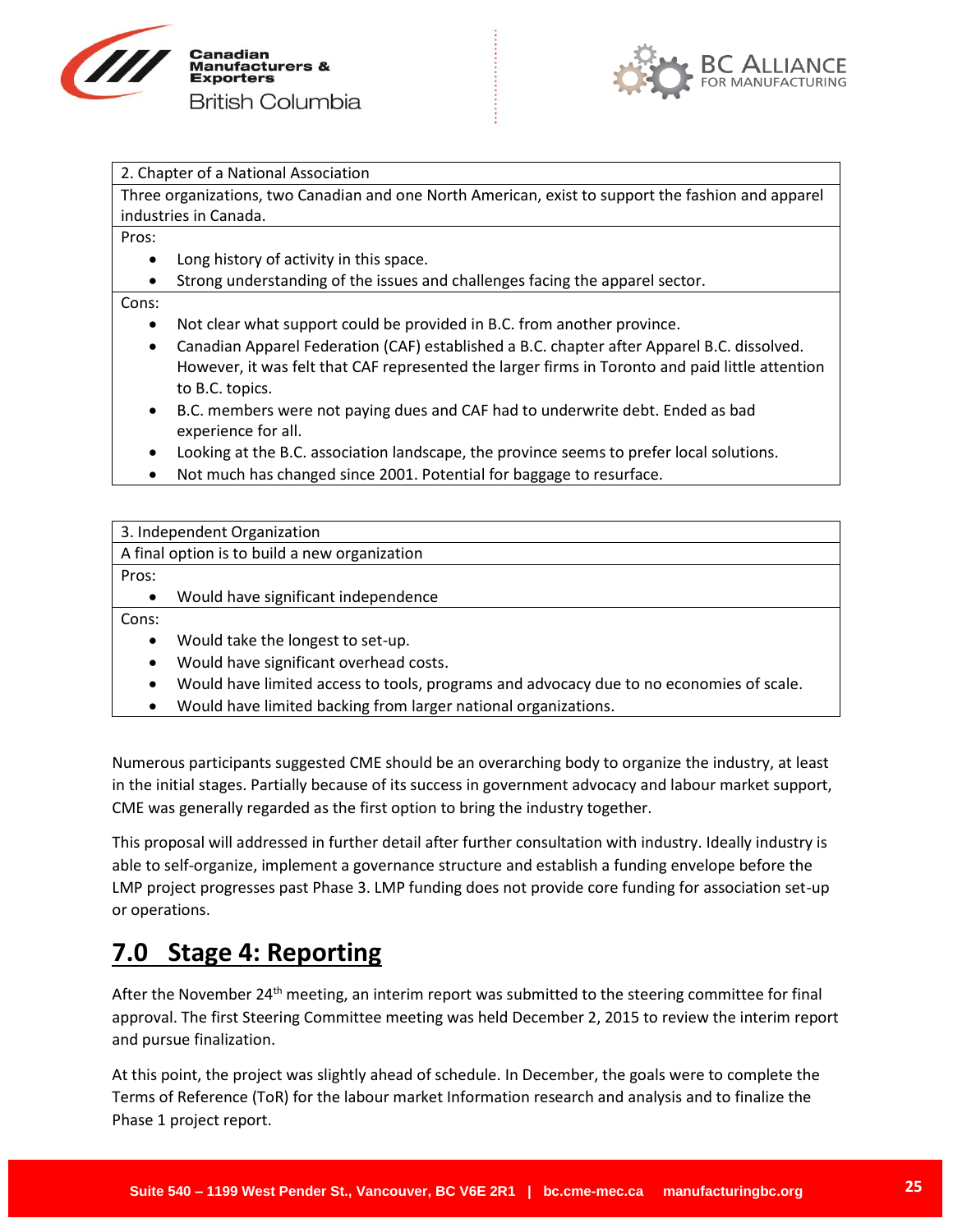



## **7.1 Steering Committee Meeting #1**

The first steering committee was convened Wednesday, December  $2^{nd}$  at 9:30am to finalize the draft report. In attendance were:

| Representatve   | Organisation | Representative    | Organization               |
|-----------------|--------------|-------------------|----------------------------|
| Julie Robb      | <b>MEC</b>   | Laura Mackenzie   | Lululemon                  |
| Corinne Kepper  | Aritzia      | Laura Appleton    | Arc'teryx                  |
| Jeff Penner     | Minimoc      | Evelyn May        | KPU                        |
| Eric Kazenbroot | Peak Apparel | Virginia Beltjens | <b>White House Designs</b> |
| Jake Wiebe      | Obakki       | Melanie Hadfield  | <b>Tatum and Olivia</b>    |

Unable to attend:

| Alex McAulay                                | Garmatex | Yiu<br>Alan | Westcomb |
|---------------------------------------------|----------|-------------|----------|
| $\overline{\phantom{0}}$<br>Sarah<br>Murray | VCC      |             |          |

This meeting largely focused on a review of the interim report prior to submission to the ministry to ensure accuracy. Committee members felt on the whole that the report was thorough and accurate. They felt it covered the wide range of challenges and issues faced by apparel companies in B.C. and supported the direction of the project.

Several suggestions were made for inclusion with one of the main points of discussion centered on challenging the labelling associated with tiers of skilled labour. It was felt all levels of employment demand high and specialized skills. Leaders are valued for specialized leadership skills, professionals for design and technical skills, and specialists for trade skills. Many felt that calling the production workers 'semi-skilled' belittled the fact that many of these employees require years of specific technical skill and experience before being fully capable at their roles. For example, this was reflected in a new label, used in the interim report, entitling those workers as 'specialist-trade' which members agreed better represented the true skill level and value of that labour tier.

| NOC Skill Level | Current Label                     | Proposed Label                         |
|-----------------|-----------------------------------|----------------------------------------|
| Level 0         | High Skilled/Executive Level      | Executive and Leadership Level         |
| Level A/B       | Technical and Professional Skills | Mid-level Technical Professional Level |
| Level C/D       | Semi-skilled/Entry Level          | Specialist-Trade Level                 |

The group felt that irrespective of placement in the hierarchy all positions in the companies required significant skill and specialization earned from complex training and many years of experience. However, in order to remain consistent with Stats Canada, and other government agency, reporting the current labeling structure will not be abandoned but used in parallel to the proposed labeling,

In addition, an education institution representative mentioned that according to their data, of their two programs one has a 90% employment rate and the other has a 100% employment rate. However, it was also recognized that companies were seeking more than entry level workers.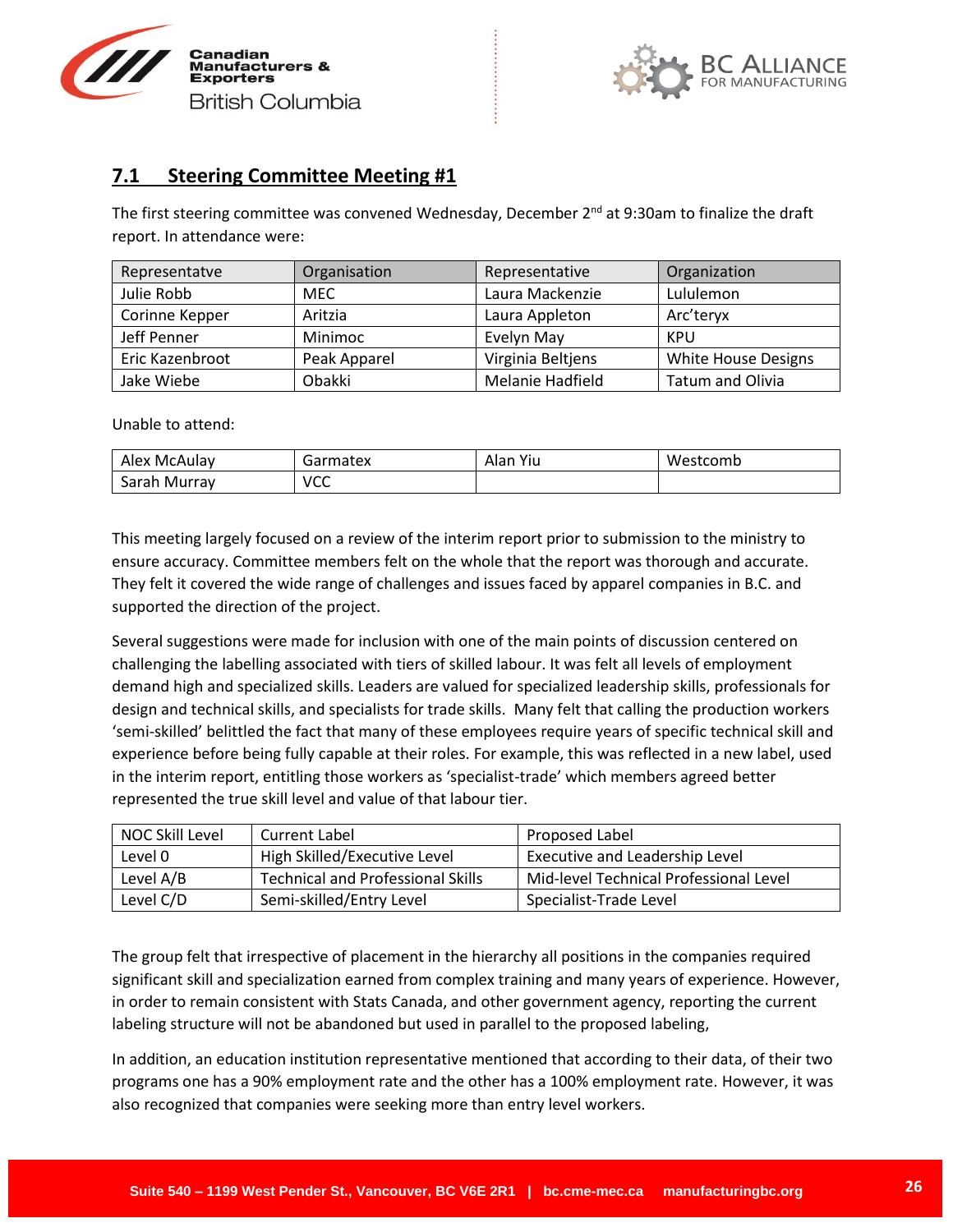



Also, several members wanted to emphasize the importance that immigration policy has played and will continue to play in the future in terms of solutions. It was heavily emphasized that immigration will need to be an accepted component if companies are going to be able to fill critical positions.

The meeting ended with committee members supporting the edited document. The interim report was submitted to the Ministry of Jobs, Tourism and Skills Training on December 3, 2015 and agreeing to meet again to review the next stage.

The month of December was utilized to collect input from firms who were unable to participate in the Working Groups leading to additional changes to this report.

# **8.0 Stage 5: Framework for LMI (Phase 2)**

Input was also being solicited to refine a formal terms of reference (ToR) for a full apparel Labour Market Information (LMI) study. The ToR is being used to solicit proposals from research firms to perform the labour market analysis component which would be undertaken under Phase 2 of the Apparel Sector LMP.

The draft ToR was circulated to the Steering Committee in mid-December.

## **8.1 Steering Committee Meeting #2**

The second steering committee was convened Thursday, December  $17<sup>th</sup>$  at 9:30am to review and approve the ToR. In attendance were:

| Representatve   | Organisation | Representative    | Organization               |
|-----------------|--------------|-------------------|----------------------------|
| Julie Robb      | <b>MEC</b>   | Laura Mackenzie   | Lululemon                  |
| Corinne Kepper  | Aritzia      | Tony Tam          | Arc'teryx                  |
| Jeff Penner     | Minimoc      | Evelyn May        | KPU                        |
| Eric Kazenbroot | Peak Apparel | Virginia Beltjens | <b>White House Designs</b> |
| Jake Wiebe      | Obakki       | Alex McAulay      | Garmatex                   |

Unable to attend:

| Sarah Murray     | VCC                   | Yiu<br>Alan | Westcomb |
|------------------|-----------------------|-------------|----------|
| Melanie Hadfield | ' Olivia<br>Tatum and |             |          |

For this meeting, CME distributed to all committee members a detailed draft Request for Proposals (RFP) document to be used to solicit proposals from research firms to perform the labour market analysis component in Phase 2. The document outlines how the Terms of Reference would be used and lays out an overview for research firms to create proposals for. It includes a proposed work plan for Phase 2 and asks consultants for a project budget. During the meeting, all members agreed on the proposal with minor changes.

Changes suggested by committee members included:

- a stronger emphasis on the implication and effects of previous immigration policies
- the potential to add to the list of competitor jurisdictions researched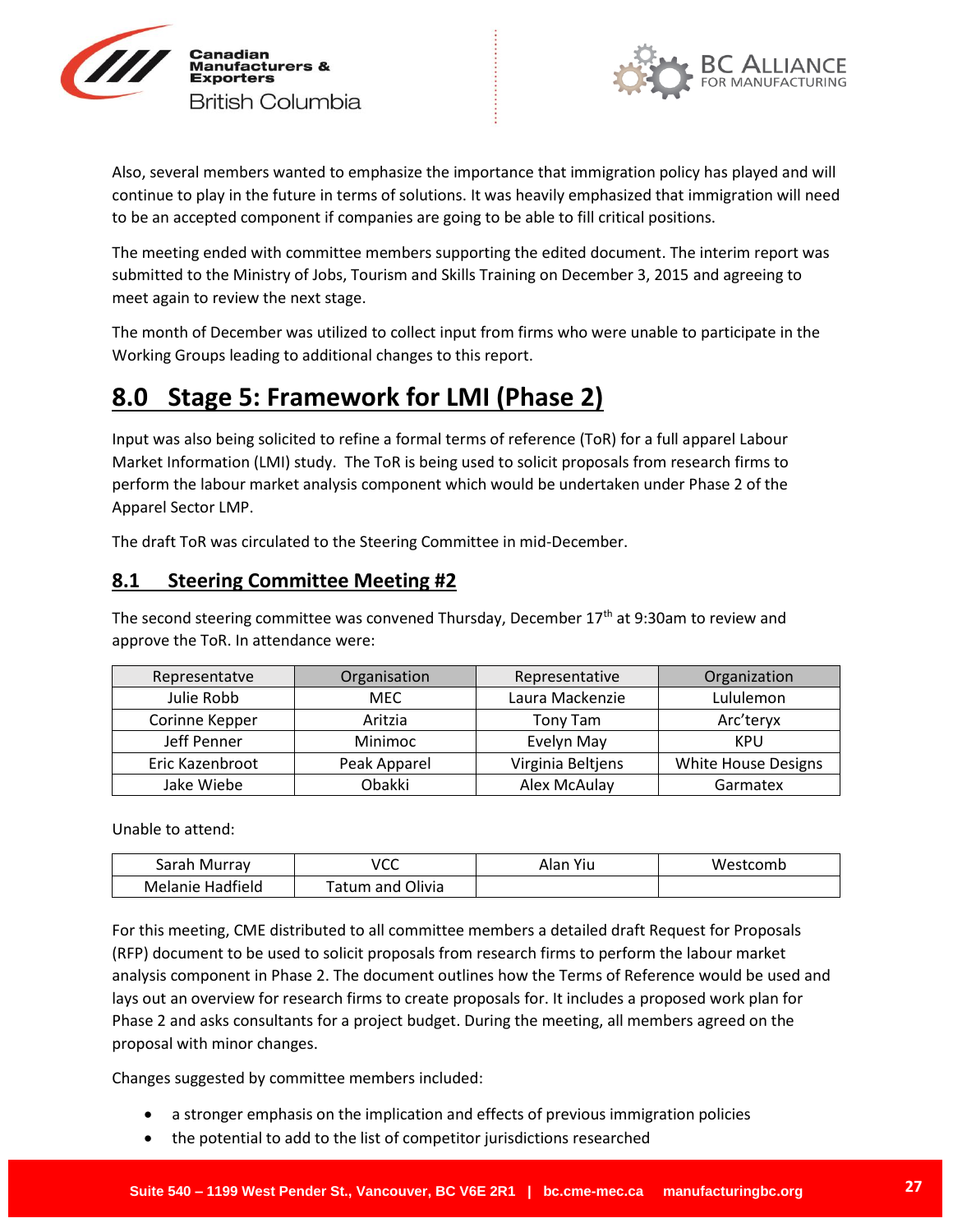



Ensure that attempts to capture employees outside of country are included

These changes integrated into the Request for Proposal document (Appendix D).

## **8.2 Solicitation of Research Firms:**

The Terms of Reference for the Labour Market information research and analysis has been shared with approximately dozen local consultancies. The goal is to establish if the firms have the capacity and competencies to perform such work prior to April 2016. A secondary purpose is to try to establish an appropriate budget for Phase 2.

| Context Research                | <b>MMK Consulting</b>        |
|---------------------------------|------------------------------|
| Ference & Company               | <b>Mustel Group</b>          |
| <b>Human Capital Strategies</b> | Roslyn Kunin & Associates    |
| Izen Consulting                 | Sampson Research             |
| Justason Market Intelligence    | Vann Struth Consulting Group |
| Malatest & Associates           |                              |

Firms were asked to submit preliminary proposals prior to December 31, 2015. This will mean that once Ministry approval is met for Phase 2, the winning firm should be able to start as soon as mid-January.

# **9.0 Conclusion**

Phase 1 has helped bring industry together around a common cause – improving competitiveness by addressing shared skills and labour shortages. Companies have agreed they have shared challenges and should be collaborating to pursue common solutions which will help strengthen and grow the apparel design and manufacturing cluster in British Columbia. All participants agreed to common framework, definitions and work plan to conduct a Labour Market Information study in 2016. The study will identify challenges and gaps that are restraining growth and bring to light facts necessary to help better make decisions to improve labour, training and immigration policies and programs.

A Phase 2 proposal will be submitted in the coming weeks with the aim to produce a final labour market study report by no later than the summer of 2016. With this date, organizations and government would be able to construct strategic solutions using the data and begin implementation under Phase 3 in the fall of 2016.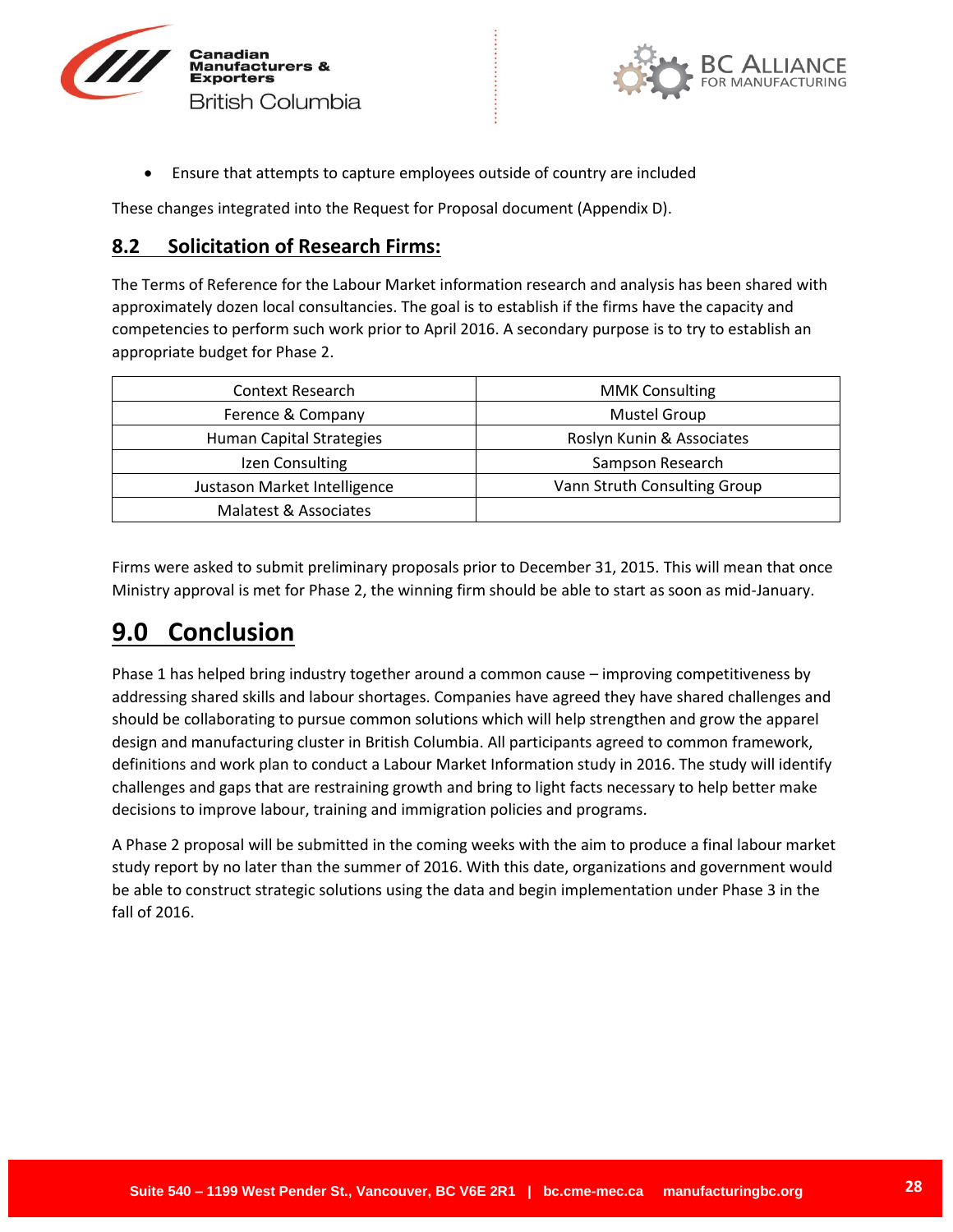



# **About**

Founded in 1871, Canadian Manufacturers & Exporters (CME) is the country's largest and most influential industrial network representing 10,000 manufacturing and exporting firms coast-to-coast. Additionally, through various initiatives, such as the Canadian Manufacturing Coalition, a group of 53 national industry associations chaired by CME, the organization represents more than 100,000 businesses, 2.1 million employees, with the majority being small- and medium-sized enterprises.

The B.C. Alliance for Manufacturing is a coalition of fourteen like-minded manufacturing industry associations with a common vision to promote a world-class manufacturing sector in British Columbia. Members include those organizations with an interest in ensuring a strong manufacturing sector in the province, such as representatives of businesses in the design, supply, material handling, fabrication and logistics areas; people-based organizations that train and develop skilled workers for high-paying jobs; and community-focused chambers of commerce and boards of trade that recognize the significant economic contribution to their cities derived from manufacturing, directly and indirectly.

Manufacturing is the fourth largest contributor to provincial GDP and one of the top employers. Manufacturing contributes 30% of the business tax revenue paid to government, 42% of private sector research and development and almost 65% of British Columbia's exports.

Apparel is currently estimated to be one of the top 5 components of manufacturing in British Columbia.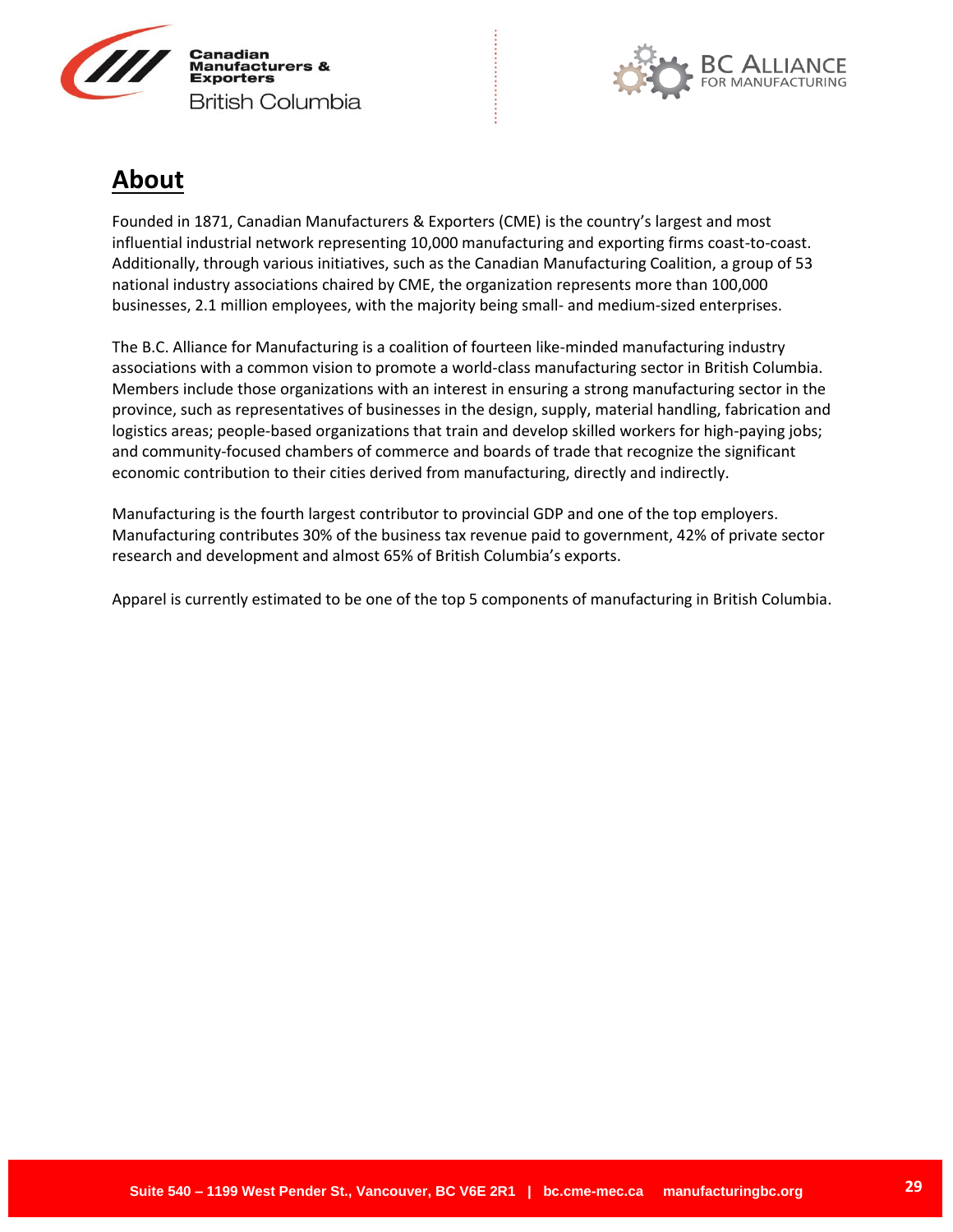



## **Appendix A: One-on-One Meetings:**

..........

| Organizations                      |                                    |  |
|------------------------------------|------------------------------------|--|
| (Former) Apparel B.C.              | Indochino                          |  |
| <b>Apparel Connexion</b>           | Kwantlen Polytechnic University    |  |
| Arc'teryx                          | Lionheart Sports                   |  |
| Aritzia                            | Lululemon                          |  |
| <b>Canadian Apparel Federation</b> | MEC                                |  |
| <b>Christine Design</b>            | Native Shoes                       |  |
| <b>Common Thread/Threadworks</b>   | Nicole Bridger Designs             |  |
| Emily Carr University of Art and   | Peak Apparel                       |  |
| Design                             |                                    |  |
| <b>FAST</b>                        | <b>Quantum Apparel</b>             |  |
| Fluevog                            | Sugoi                              |  |
| Garmatex Technologies Inc.         | University of British Columbia     |  |
| <b>Helly Hansen</b>                | <b>Vancouver Community College</b> |  |
| Herschel                           |                                    |  |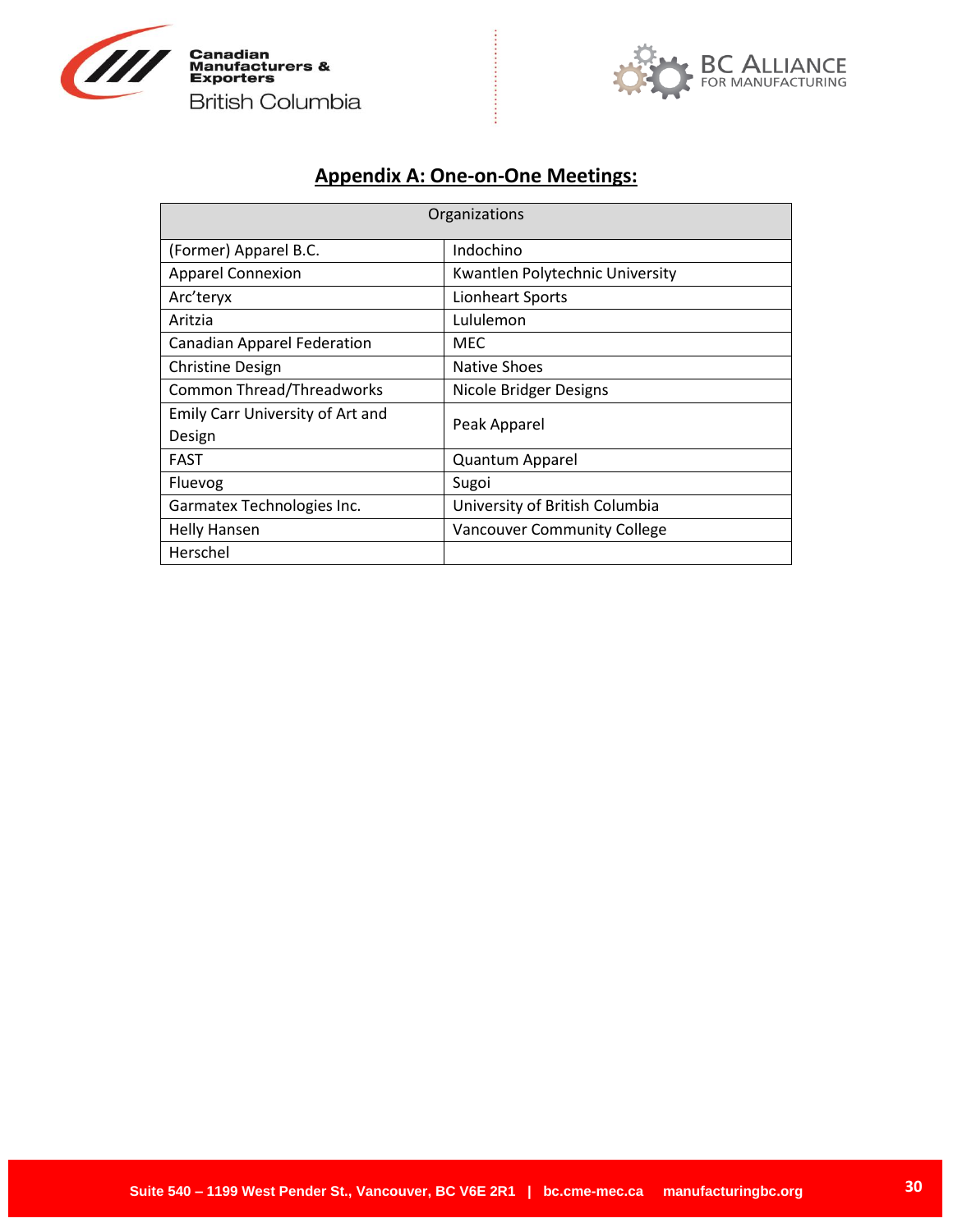



# **Appendix B: Apparel Organizations Engaged (111)**

..........

| Large Brand Firms - 4                   |                             |
|-----------------------------------------|-----------------------------|
| Arc'teryx                               | Lululemon                   |
| Aritzia                                 | <b>MEC</b>                  |
| <b>Specialized/Industrial Firms - 9</b> |                             |
| <b>F.A.S.T.</b>                         | <b>Watson Gloves</b>        |
| Lionheart Sports                        | <b>Vertical Suits</b>       |
| <b>Mustang Survival</b>                 | Viking                      |
| Peak Apparel                            | Viberg                      |
| Pro Elvis                               |                             |
| Mid-Tier firms - 9                      |                             |
| Herschel                                | Oak and Fort                |
| Indochino                               | Stormtech                   |
| John Fluevog                            | Sugoi                       |
| Karma                                   | Westcomb                    |
| Kit and Ace                             |                             |
| <b>Boutique Firms - 58</b>              |                             |
| 7mesh Industries                        | Little Moso                 |
| Adhesif                                 | Mezzi                       |
| Allison Wonderland                      | Minimoc                     |
| Boardroom Clothing/Eco Apparel          | Nancy Lord                  |
| <b>Boulder Denim</b>                    | <b>Native Shoes</b>         |
| <b>Blurr Clothing</b>                   | Nicole Bridger Designs      |
| <b>Brooks Paddlegear</b>                | Obakki                      |
| Canadian Sweater                        | Party Skirts                |
| Catherine Regehr                        | Plenty                      |
| Cecile Benac                            | Plum Clothing               |
| <b>Chloe Angus</b>                      | Public Myth                 |
| Christine Designs Ltd.                  | Raceface                    |
| Cyc Design Corp/Wings & Horn            | Red Dragon Apparel          |
| Dace                                    | Ryu- Respect Your Universe. |
| Daub + Design                           | Salts Organic               |
| Dayton Boots                            | SAXX                        |
| Devil May Wear                          | Sitka                       |
| Dish & Du/Er / Pimlico Performance      | <b>Skull Skates</b>         |
| Dorothy Grant                           | <b>Slipper Factory</b>      |
| Echo Verde                              | <b>Smoking Lily</b>         |
| Erdaine Knitwear                        | Sofia Clothing              |
| Gentle Fawn                             | <b>Stonz Wear</b>           |
| Holeys                                  | STR/KE MVMNT                |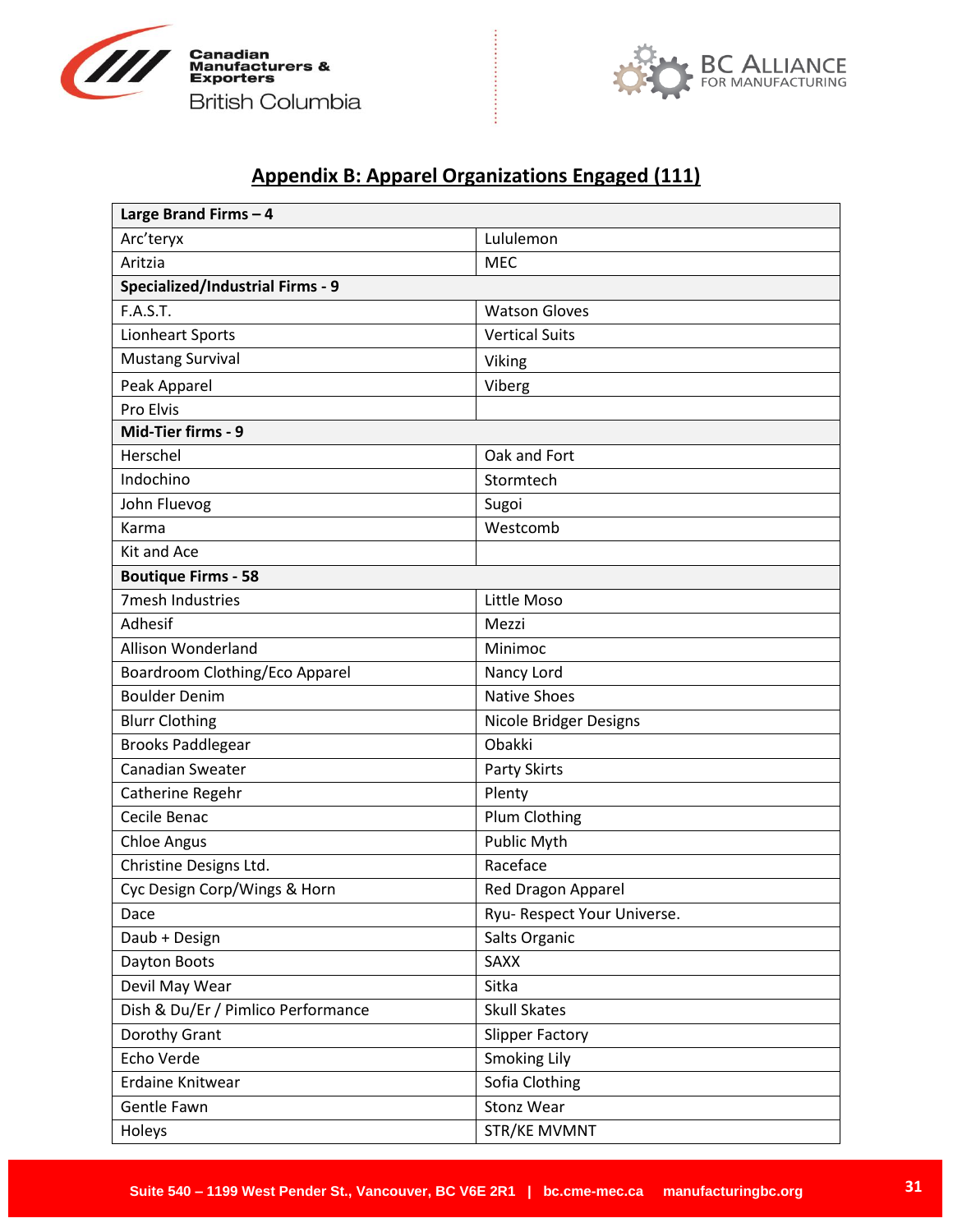



| <b>International Fashions</b>                   | Sunja Link                                             |
|-------------------------------------------------|--------------------------------------------------------|
| Jana                                            | <b>Sweet Peanut</b>                                    |
| Kanata Knits                                    | <b>Tatum And Olivia</b>                                |
| Kensie                                          | <b>Twigg And Hottie</b>                                |
| Lifetime Collective                             | White House Design Company                             |
| Lija                                            | <b>Zonda Nellis</b>                                    |
| 3rd party - Manufacturers & Designers - 16      |                                                        |
| <b>Bishop Wear</b>                              | M J Fashions Ltd.                                      |
| C&O Apparel                                     | <b>Quantum Apparel</b>                                 |
| <b>Challenger Athletic Apparel</b>              | Tamoda Apparel                                         |
| <b>Direct Current</b>                           | <b>Treen Safety</b>                                    |
| <b>FYI Design</b>                               | <b>Tristar Headwear</b>                                |
| Garmatex Technologies Inc.                      | Wing Wing Garments                                     |
| <b>GE Garments</b>                              | Winner Sportswear Ltd.                                 |
| Heli Hansen                                     | 3 x 3 Designs                                          |
| <b>Schools and Fashion Institutions - 10</b>    |                                                        |
| Art Institute Vancouver                         | LaSalle College - Vancouver                            |
| <b>Blanche Macdonald</b>                        | Simon Fraser University (SFU)                          |
| Emily Carr University of Art and Design (ECUAD) | University of British Columbia (UBC)                   |
| Kwantlen Polytechnic University (KPU)           | Visual College of Art and Design - Vancouver<br>(VCAD) |
| Langara College                                 | Vancouver Community College (VCC)                      |
| <b>Other Related Organizations - 5</b>          |                                                        |
| (Former) Apparel B.C.                           | <b>Common Thread</b>                                   |
| <b>Apparel Connexion</b>                        | Sorin/Livanova                                         |
| <b>Canadian Apparel Federation</b>              |                                                        |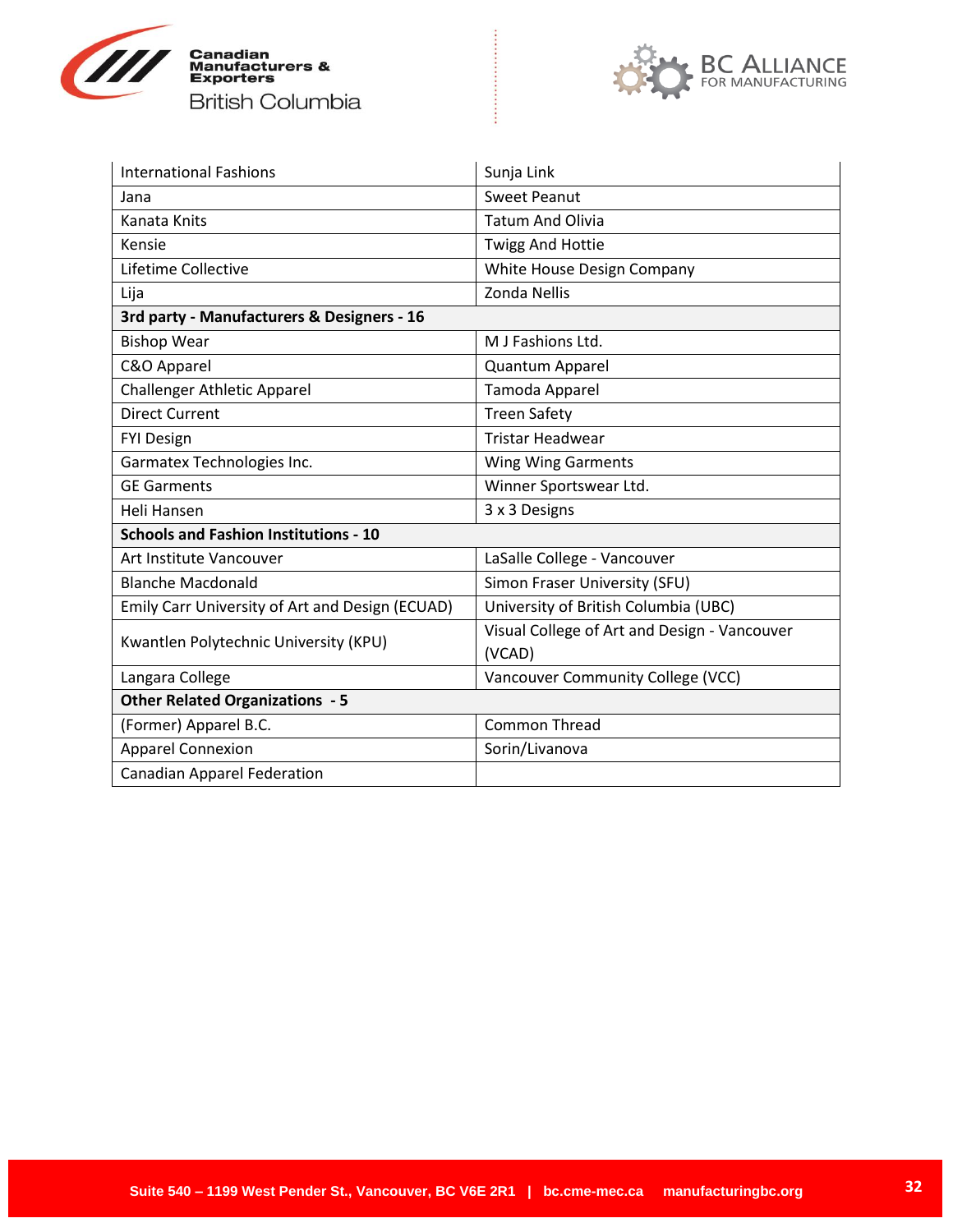



# **Appendix C: Apparel NOC Job Titles (Apparel Connexion, 2011):**

| Subsector                                                                                                                                                                                                                                                                                                      | Clothing<br>Mfg                           | Footwear<br>Mfg                    | Textile,<br>Clothing &                    | <b>Textile</b><br>Product<br><b>Mills</b> | Clothing &<br><b>Accessory</b>             | Department<br><b>Stores</b>                   |                                                 |
|----------------------------------------------------------------------------------------------------------------------------------------------------------------------------------------------------------------------------------------------------------------------------------------------------------------|-------------------------------------------|------------------------------------|-------------------------------------------|-------------------------------------------|--------------------------------------------|-----------------------------------------------|-------------------------------------------------|
|                                                                                                                                                                                                                                                                                                                |                                           |                                    | Footwear<br>Wholesaling                   |                                           | <b>Stores</b>                              |                                               |                                                 |
| <b>NAIC</b>                                                                                                                                                                                                                                                                                                    | 315                                       | 3162                               | 4141                                      | 314                                       | 448                                        | 4521                                          | Total                                           |
| Select Occupations (NOC-2006 HRSDC)                                                                                                                                                                                                                                                                            | 61,500                                    | 3,830                              | 22,970                                    | 16,620                                    | 195,815                                    | 139,245                                       | 439,980                                         |
| A Management occupations                                                                                                                                                                                                                                                                                       | 4,545                                     | 320                                | 4,790                                     | 1,825                                     | 41,665                                     | 14,765                                        | 67,910                                          |
| A0 Senior management occupations<br>A1 Specialist managers<br>A2 Managers in retail trade, food & accommodation<br>A3 Other managers, n.e.c.                                                                                                                                                                   | 960<br>1,075<br>355<br>2,160              | 60<br>85<br>10<br>170              | 1,005<br>2,740<br>540<br>505              | 285<br>495<br>160<br>875                  | 1,355<br>1,390<br>38,655<br>265            | 150<br>1,435<br>13,015<br>160                 | 3,815<br>7,220<br>52,735<br>4,135               |
| B Business, finance and administrative<br>occupations                                                                                                                                                                                                                                                          | 5,665                                     | 535                                | 7,040                                     | 2,035                                     | 9,975                                      | 14,290                                        | 39,540                                          |
| B57.147 Recording, scheduling & distributing<br>B571.1471 Shippers and receivers<br>B572.1472 Storekeepers and parts clerks<br>B573.1473 Production clerks<br>B574.1474 Purchasing and inventory clerks<br>C Natural & applied sciences and related<br>occupations                                             | 1,835<br>1,315<br>50<br>200<br>240<br>735 | 150<br>95<br>10<br>25<br>20<br>125 | 2,395<br>1,585<br>35<br>205<br>545<br>350 | 570<br>370<br>20<br>115<br>60<br>450      | 3,110<br>1,885<br>295<br>105<br>825<br>820 | 5,450<br>3,530<br>395<br>95<br>1,370<br>1,165 | 13,510<br>8,780<br>805<br>745<br>3,060<br>3,645 |
| C1 Technical occup related to natural & applied<br>sciences                                                                                                                                                                                                                                                    | 450                                       | 55                                 | 195                                       | 295                                       | 425                                        | 515                                           | 1,935                                           |
| C15.225 Tech occup in architecture, drafting &<br>surveying<br>C18.228 Tech occup in computer & information<br>systems                                                                                                                                                                                         | 170<br>70                                 | 10<br>15                           | 80<br>60                                  | 85<br>15                                  | 110<br>225                                 | 30<br>175                                     | 485<br>560                                      |
| D Health occupations                                                                                                                                                                                                                                                                                           | $\overline{10}$                           | $\overline{15}$                    | $\overline{15}$                           | 10                                        | 180                                        | 710                                           | 940                                             |
| E Occ in social science, educ, gov service &<br>religion                                                                                                                                                                                                                                                       | 125                                       | 35                                 | 215                                       | 65                                        | 545                                        | 585                                           | 1570                                            |
| F Occupations in art, culture, recreation & sport                                                                                                                                                                                                                                                              | 2955                                      | 55                                 | 750                                       | 540                                       | 2795                                       | 905                                           | 8000                                            |
| F0 Professional occupations in art and culture<br>F02.512 Writing, translating and PR professionals<br>F1 Technical occ in art, culture, recreation & sport<br>F12.522 Photographers, graphic arts technicians &<br>technical & coordinating occupations in motion<br>pictures, broadcasting & performing arts | 50<br>40<br>2,905<br>70                   | 10<br>50                           | 55<br>50<br>690<br>35                     | 535<br>15                                 | 110<br>100<br>2,685<br>45                  | 135<br>125<br>770<br>15                       | 350<br>325<br>7,635<br>180                      |
| F14.524 Creative designers and craftspersons<br>F141.5241 Graphic designers and illustrators<br>F142.5242 Interior designers<br>F143.5243 Theatre, fashion, exhibit & other creative<br>directors                                                                                                              | 2,800<br>270<br>1,835                     | 50<br>10<br>15                     | 655<br>155<br>425                         | 510<br>90<br>10<br>95                     | 2,605<br>230<br>70<br>1,280                | 730<br>115<br>115<br>490                      | 7,350<br>870<br>195<br>4,140                    |
| F144.5244 Artisans and craftspersons<br>F145.5245 Patternmakers-textile, leather & fur<br>products                                                                                                                                                                                                             | 135<br>565                                | 10<br>15                           | 20<br>50                                  | 255<br>65                                 | 970<br>50                                  | 10                                            | 1,400<br>745                                    |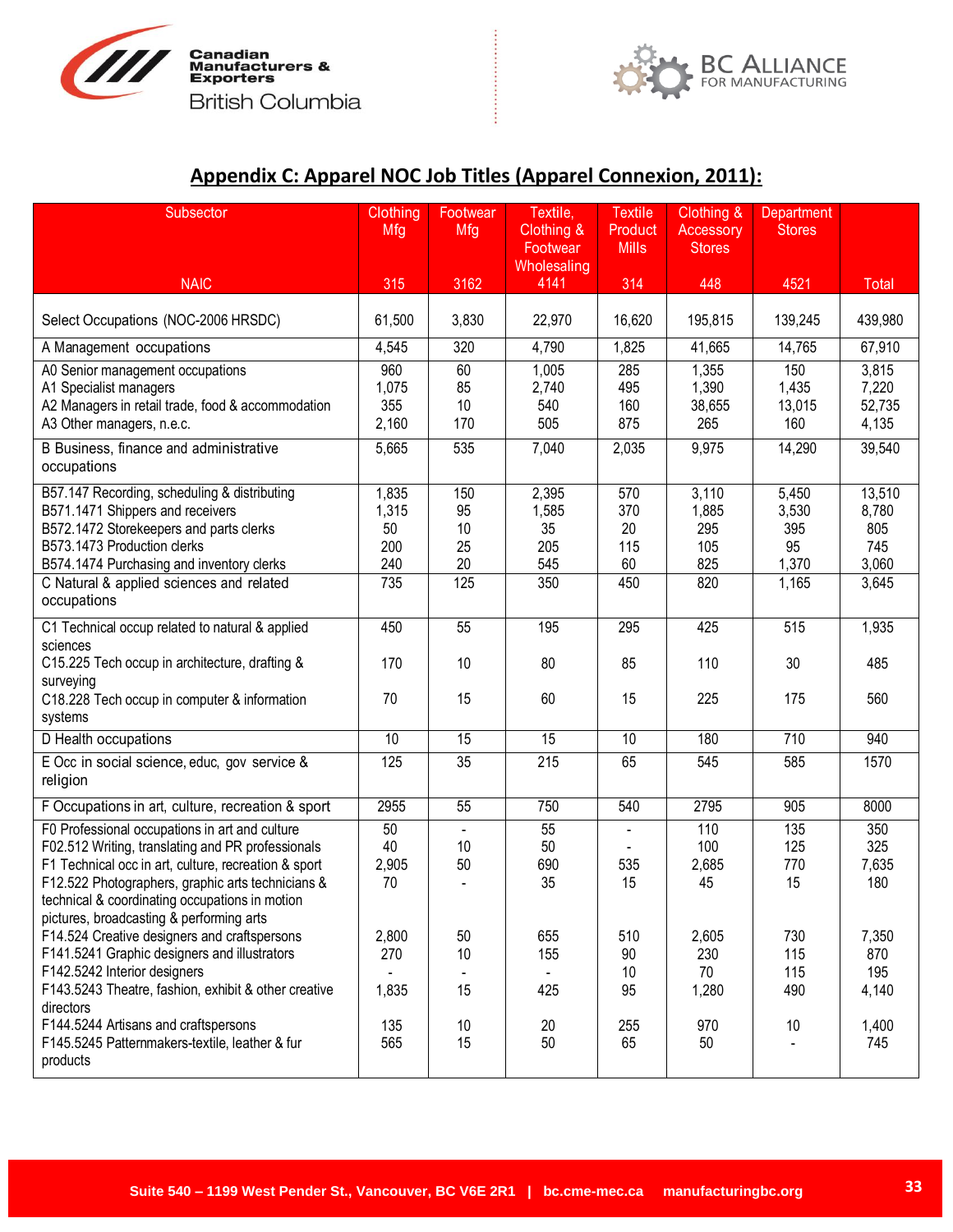



| G Sales and service occupations                                                                        | 4,180        | 235   | 5,690 | 855   | 132,250 | 98,880         | 242,090 |
|--------------------------------------------------------------------------------------------------------|--------------|-------|-------|-------|---------|----------------|---------|
| G0 Sales and service supervisors                                                                       | 20           |       | 115   | 25    | 4,005   | 5,925          | 10,090  |
| G1 Wholesale, technical, insurance, real estate sales                                                  | 1,600        | 105   | 4,475 | 380   | 2,450   | 2,035          | 11,045  |
| specialists and retail, wholesale and grain buyers                                                     |              |       |       |       |         |                |         |
| G11.641 Sales representatives, wholesale trade                                                         | 1,380        | 95    | 3,975 | 375   | 215     | 115            | 6,155   |
| G111.6411 Sales reps-wholesale trade (non-technical)                                                   | 1,380        | 95    | 3,975 | 380   | 215     | 115            | 6,160   |
| G13.623 Insurance and real estate sales occup &                                                        | 215          |       | 470   |       | 2,215   | 1,905          | 4,805   |
| buyers                                                                                                 |              |       |       |       |         |                |         |
| G133.6233 Retail & wholesale buyers G2 Retail                                                          | 215          |       | 465   |       | 2,175   | 1,905          | 4,760   |
| salespersons and sales clerks                                                                          | 575          | 60    | 615   | 240   | 115,135 | 53,490         | 170,115 |
| G9 Sales and service occupation, n.e.c.                                                                |              |       |       |       |         |                |         |
| G92.648 Other occupations in personal service                                                          | 1,925        | 40    | 375   | 170   | 3,310   | 15,585         | 21,405  |
| G93.666 Cleaners                                                                                       | 20           |       | 45    | 10    | 150     | 1,295          | 1,520   |
| G97.662 Other sales and related occupations                                                            | 380          | 35    | 60    | 95    | 580     | 2,390          | 3,540   |
|                                                                                                        | 135          |       | 115   | 15    | 2,330   | 11,305         | 13,900  |
| H Trades, transport, equip operators and related                                                       | 8,000        | 720   | 1,490 | 2,140 | 6,125   | 6,315          | 24,790  |
| H5 Other trades, n.e.c.                                                                                | 6,485        | 480   | 210   | 845   | 4,395   | 615            | 13,030  |
| H51.734 Upholsterers, tailors, shoe repairers, jewelers                                                | 6,430        | 480   | 205   | 560   | 4,375   | 160            | 12,210  |
| and related occupations                                                                                |              |       |       |       |         |                |         |
| H511.7341 Upholsterers                                                                                 | 15           |       |       | 40    |         |                | 55      |
| H512.7342 Tailors, dressmakers, furriers & milliners                                                   | 6,395        | 95    | 190   | 515   | 1,925   | 100            | 9,220   |
| H513.7343 Shoe repairers and shoemakers                                                                | 15           | 385   | 10    |       | 220     |                | 630     |
| H514.7344 Jewelers, watch repairers & related occup                                                    |              |       |       |       | 2,230   | 60             | 2,290   |
|                                                                                                        | 32,850       | 1,770 | 2,615 | 8,685 | 1,430   | 1,590          | 51,370  |
| J Occupations unique to processing, mfg and<br>utilities                                               |              |       |       |       |         |                |         |
|                                                                                                        |              |       |       |       |         |                |         |
| J0 Supervisors in manufacturing                                                                        | 1770         | 125   | 165   | 640   | 65      | $\blacksquare$ | 2,765   |
| J01.921 Supervisors, processing occupations                                                            | 275          | 25    | 95    | 460   | 20      |                | 875     |
| J02.922 Supervisors, assembly and fabrication                                                          | 1,490        | 100   | 70    | 180   | 40      |                | 1,880   |
| J025.9225 Supervisors, fabric, fur and leather prod mfg                                                | 1,475        | 95    | 70    | 125   | 35      |                | 1,800   |
| J1 Machine operators in manufacturing                                                                  | 29,120       | 1,175 | 1,200 | 5,690 | 1,060   | 1,380          | 39,625  |
| J15.944 Machine operators & related workers in textile                                                 | 2,475        | 10    | 345   | 2,835 | 195     | 15             | 5,875   |
| processing                                                                                             |              |       |       |       |         |                |         |
| J151.9441 Textile fibre and yarn prep machine ops                                                      | 115          |       | 10    | 370   |         |                | 495     |
| J152.9442 Weavers, knitters and other fabric-making                                                    |              | 10    | 90    | 1,645 | 60      |                | 3,005   |
| J153.9443 Textile dyeing & finishing machine ops<br>J154.9444 Textile inspectors, graders and samplers | 1,200<br>325 |       | 115   | 580   | 40      |                | 1,060   |
| J16.945 Machine operators and related workers in                                                       |              |       |       |       |         |                |         |
| fabric, fur and leather products manufacturing                                                         | 835          | 10    | 130   | 235   | 90      | 15             | 1,315   |
| J161.9451 Sewing machine operators                                                                     | 26,465       | 1,085 | 770   | 2,560 | 770     | 20             | 31,670  |
| J162.9452 Fabric, fur and leather cutters J163.9453                                                    |              |       |       |       |         |                |         |
| Hide and pelt processing workers J164.9454 Inspectors                                                  | 23,765       | 710   | 535   | 2,265 | 570     | 10             | 27,855  |
| and testers, fabric, fur and leather products                                                          | 1,750        | 290   | 115   | 255   | 110     |                | 2,520   |
| manufacturing                                                                                          | 10           | 15    |       | 10    |         |                | 35      |
| J2 Assemblers in manufacturing                                                                         | 945          | 65    | 120   | 35    | 95      | 15             | 1,275   |
| J3 Labourers in processing, mfg and utilities                                                          |              |       |       |       |         |                |         |
| J31.961 Labourers in processing, mfg and utilities                                                     | 110          |       | 80    | 390   | 115     | 75             | 770     |
| J316.9616 Labourers in textile processing                                                              | 4,275        | 470   | 1,165 | 1,965 | 190     | 130            | 8,195   |
| J319.9619 Other labourers in processing, mfg and                                                       |              |       |       |       |         |                |         |
|                                                                                                        | 4,275        | 470   | 1,165 | 1,965 | 185     | 130            | 8,190   |
| utilities                                                                                              | 1,635        | 25    | 600   | 1,695 | 45      |                | 4,000   |
|                                                                                                        | 2,575        | 430   | 550   | 200   | 140     | 125            | 4,020   |
|                                                                                                        |              |       |       |       |         |                |         |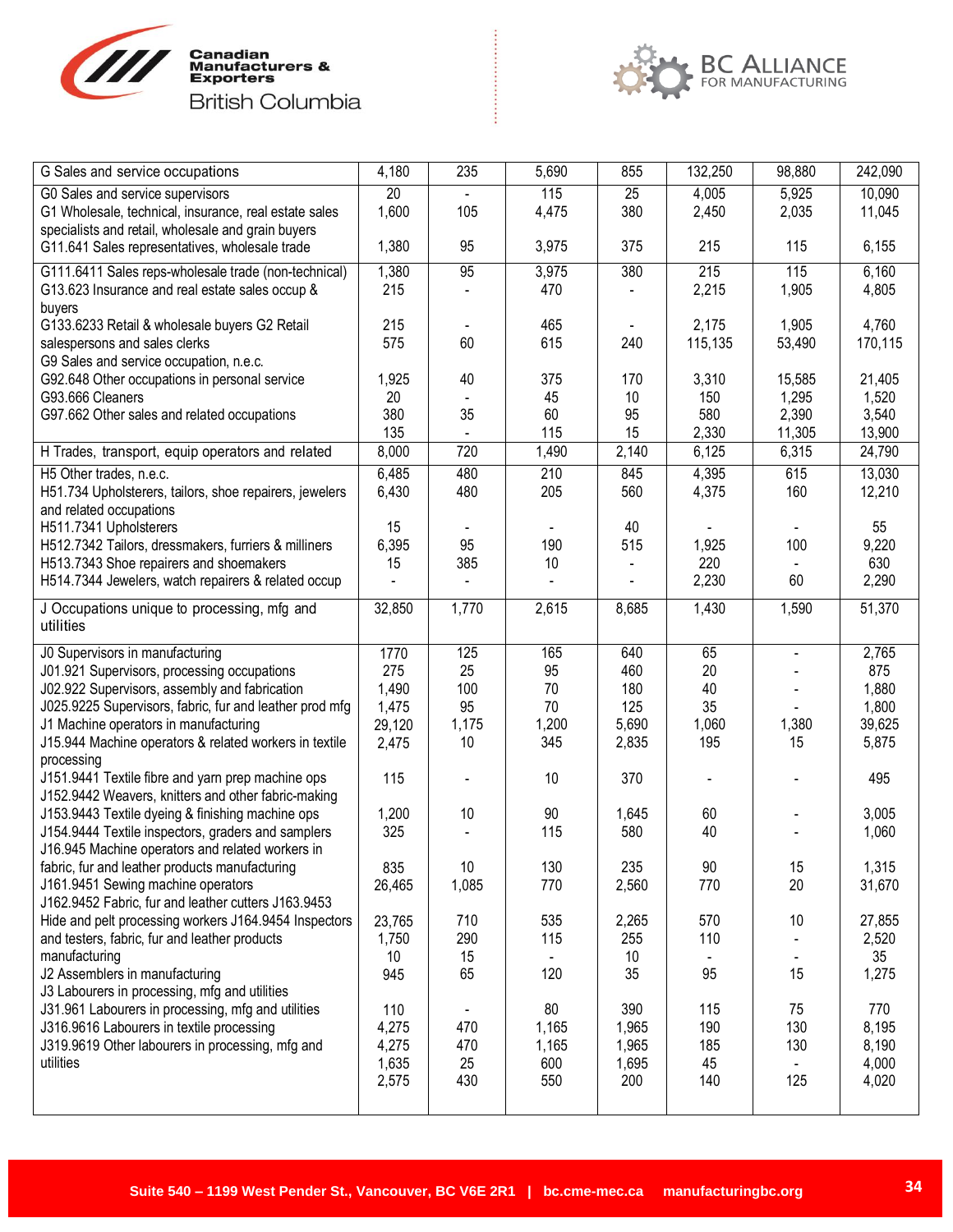



**Appendix D: Request for Proposal**

# **Request for Proposals**

# *Apparel Industry Labour Market Partnership:*

*Labour Market Information Research*



Funding provided through the Canada-British Columbia Labour Market Development Agreement.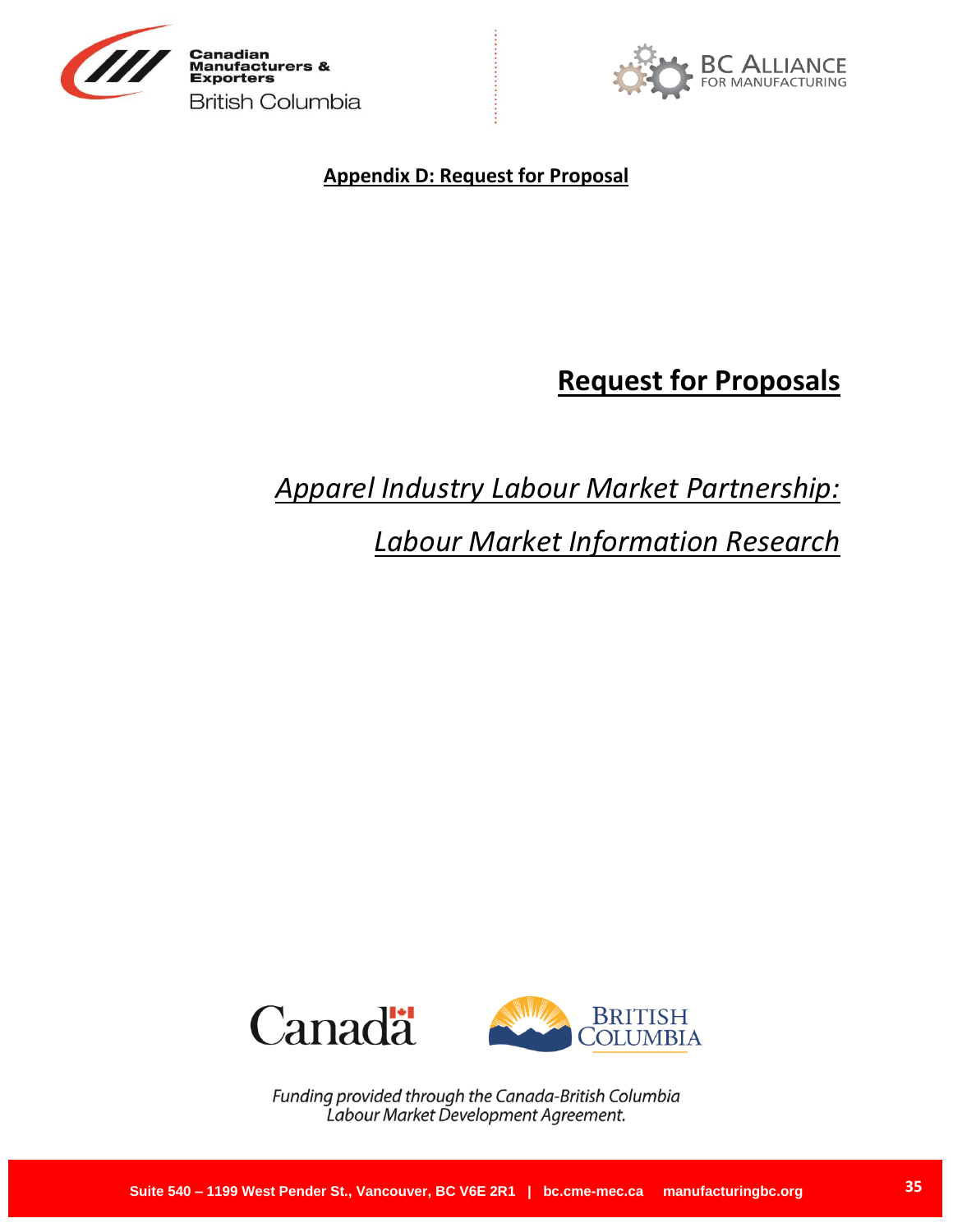



# <span id="page-35-0"></span>*Instructions for Submission:*

The following form and response to the request must be submitted electronically to:

# **Mylan Savjord, Project Manager** mylan.savjord@cme-mec.ca

Any questions can be submitted to the above address or to 604-713-7800 ext 5252

Please submit with the following subject line: RFP - Apparel Industry Labour Market Information Research

# **Deadline for submission:**

December 31<sup>st</sup>, 2015.

All parts of the Proponent Section below must be completed:

The enclosed proposal is submitted in response to the above-referenced Request for Proposals, including any addenda. Through submission of this proposal we agree to be bound by statements and representations made in our proposal.

| Signature of Authorized Representative:    | Legal Name of Proponent (and Doing Business As<br>Name, if applicable):<br>Legal name:<br>DBA Name: |
|--------------------------------------------|-----------------------------------------------------------------------------------------------------|
| Printed Name of Authorized Representative: | <b>Address of Proponent:</b>                                                                        |
|                                            |                                                                                                     |
| Title:                                     |                                                                                                     |
|                                            |                                                                                                     |
| Date:                                      | Authorized Representative phone, fax or email<br>address (if available):                            |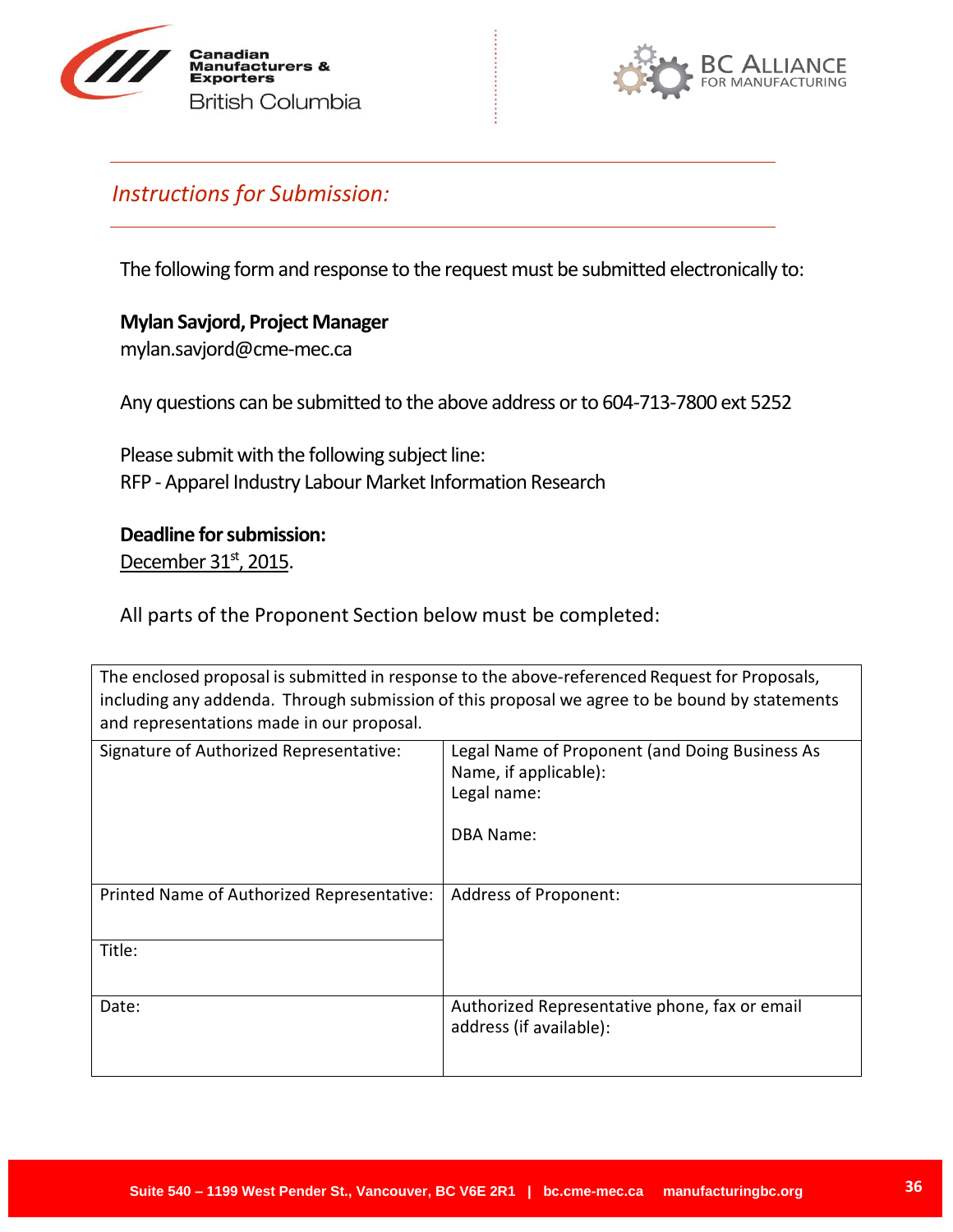



### <span id="page-36-0"></span>**Table of Contents**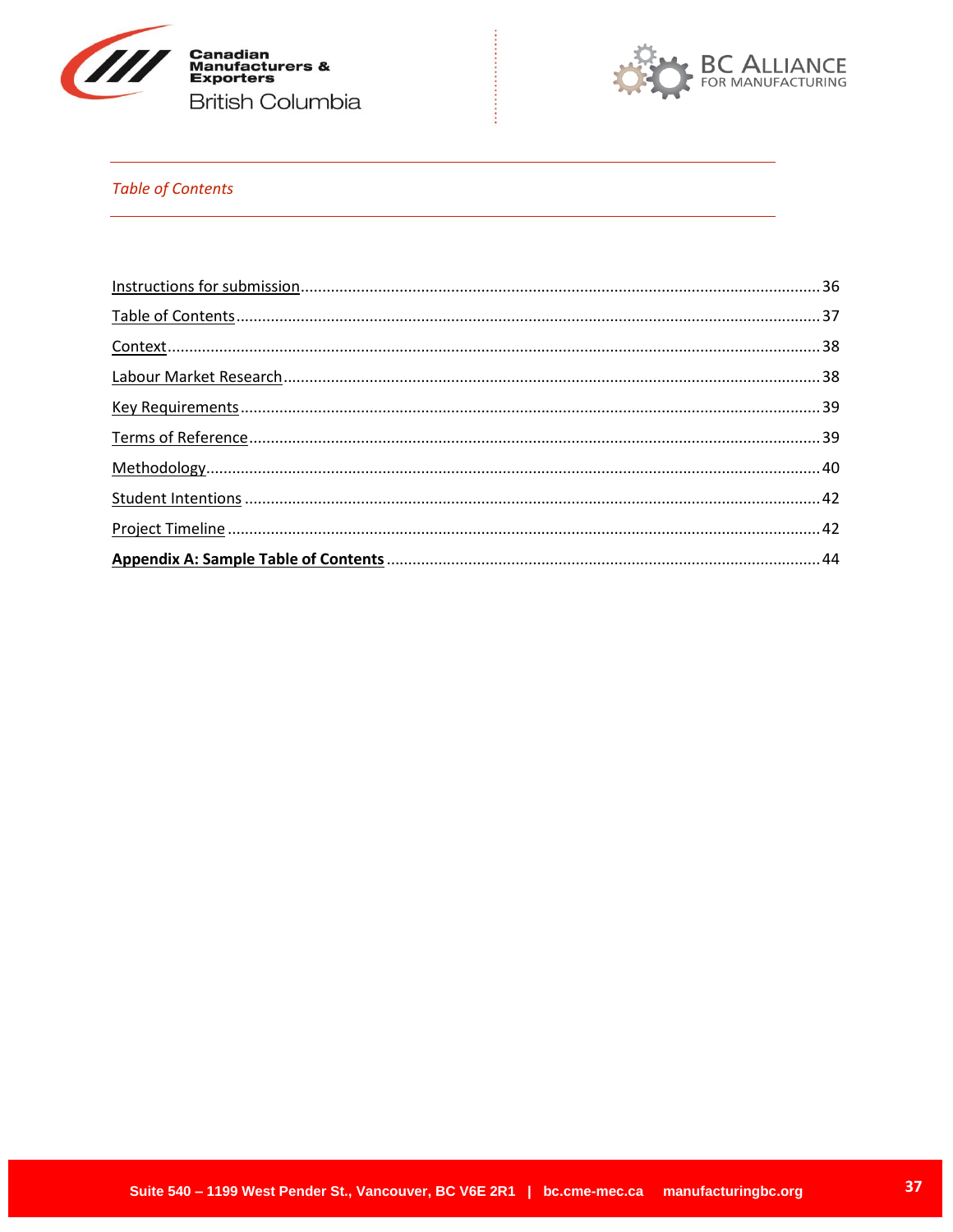



#### <span id="page-37-0"></span>*Context*

The apparel industry in B.C. has gone through numerous fluctuations throughout its existence. It emerged in the 1920s and became a significant employer in the post-WWII years. After a great deal of the industry declined in the trade-liberalisation years of the 1990s, the last five years have seen the industry make a significant come-back.

Canadian Manufacturers & Exporters is currently engaged in a Labour Market Partnership (LMP) with the British Columbia Ministry of Jobs, Tourism, and Skills Training organising the apparel industry in B.C. Despite the importance of the sector, little hard factual data is available on the apparel industry in B.C. In addition, as no industry organisation exists, coordination across the sector is inadequate. The Labour Market Partnership (LMP) project seeks to address these challenges by organising the industry, facilitating discussion, and gathering information to provide industry and government policy makers with accurate data to better support the industry and create jobs in the sector.

For the initial stage of the LMP, CME identified and communicated with more than 90 companies, educational institutions, and non-profits operating in the sector over the course of 10 weeks. Phase 1 objectives are currently concluding and once government approval is met, Phase 2 of the project will commence.

### <span id="page-37-1"></span>*Labour Market Research*

Phase 2 of the project will involve the collection of comprehensive labour market data. This Phase of the project will be managed by CME and carried out by an external research firm.

CME is seeking a qualified firm to fulfill the obligations of the labour market information (LMI) research. The contracted research firm will be tasked with several objectives, but chief among them will be an indepth collection of data from over 80 BC headquartered apparel firms.

The goal of Phase 2 is to identify labour and skills pressures limiting the growth of an important industry in B.C. Specific themes, detailed below, will identify and examine labour force details including current and future job demands, skills shortages and other pressures limiting competitive growth. Secondary objectives will be to build a better profile of the industry identifying type and location of products manufactured, general revenue, and labour force size.

The research project will focus on growth and advancements in BC's apparel manufacturing subsector, which have contributed to the increased visibility and importance of the sector for employment and provincial GDP.

As well, the research firm will be tasked with investigating and reporting on the educational institutions training workers for the industry in and outside of the province. Educational institutions will be asked about program size and content, graduate outcomes, and coop/internship programs. This will include looking at High schools as well as post-secondary institutions in the province and around the world.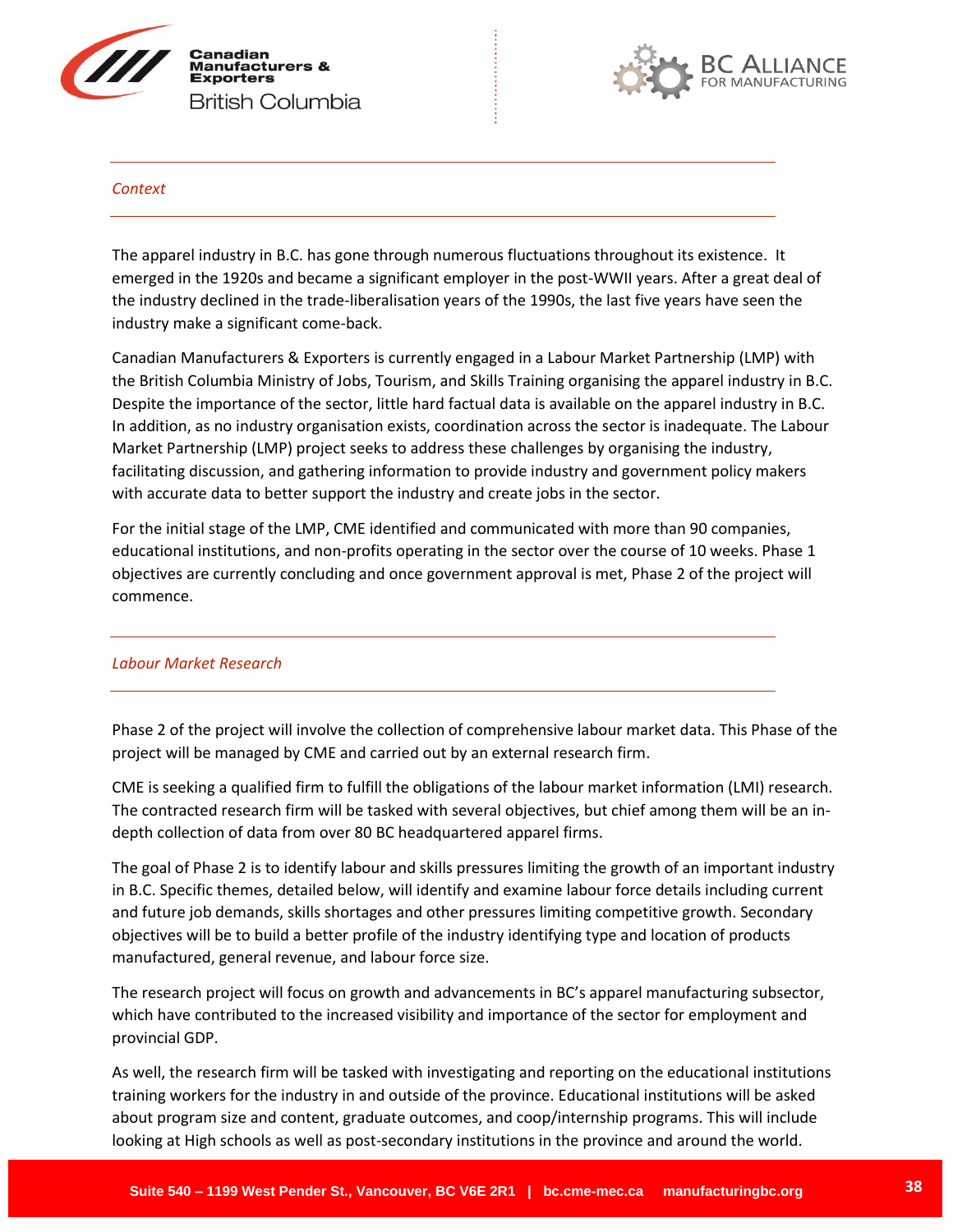



In addition to these two main themes, the research firm will be asked to identify best practices implemented in comparable apparel manufacturing jurisdictions, such as Toronto, New York, Montreal and Israel, and other possible solutions to current and anticipated labour and skills shortages and gaps. This will largely be based on existing literature reviews but may include direct contact with respective jurisdictions.

#### <span id="page-38-0"></span>*Key Requirements*

#### **The firm must have the following qualifications:**

- Experience conducting LMI studies in BC, and have relevant experience researching labour market challenges affecting the BC manufacturing sector.
- Experience with the apparel sector in Canada.
- Possess the necessary skills, experience, resources and familiarity with the issues to deliver a high quality product within the available timeframe and budget.

### **In addition to providing a response to the request and detailing how you meet the qualifications, please provide:**

- Three or more examples of past projects
- Two or more client references
- <span id="page-38-1"></span>A detailed project budget

### *Terms of Reference*

#### **The scope of the assignment will focus on the BC apparel subsector specifically.**

As defined by participants in phase 1, the study will include:

*"A focus on BC-based apparel, footwear and accessories firms conducting value-added activities locally such as innovation, design and engineering, sourcing, product development, quality control, marketing, technology, distribution and logistics. This can include manufacturing and their own retail, e-commerce and/or wholesale operations."* 

#### **The apparel subsector is defined as companies under the following NAICS inclusions:**

| Textile Mills (yarns, fabrics, coatings)           |
|----------------------------------------------------|
| Textile Products (curtains, bags, tents, etc.)     |
| Clothing and accessories manufacturing             |
| Footwear manufacturing                             |
| Other leather (luggage, handbags, purses, wallets) |
| Clothing and accessories wholesaling               |
| Footwear wholesaling                               |
|                                                    |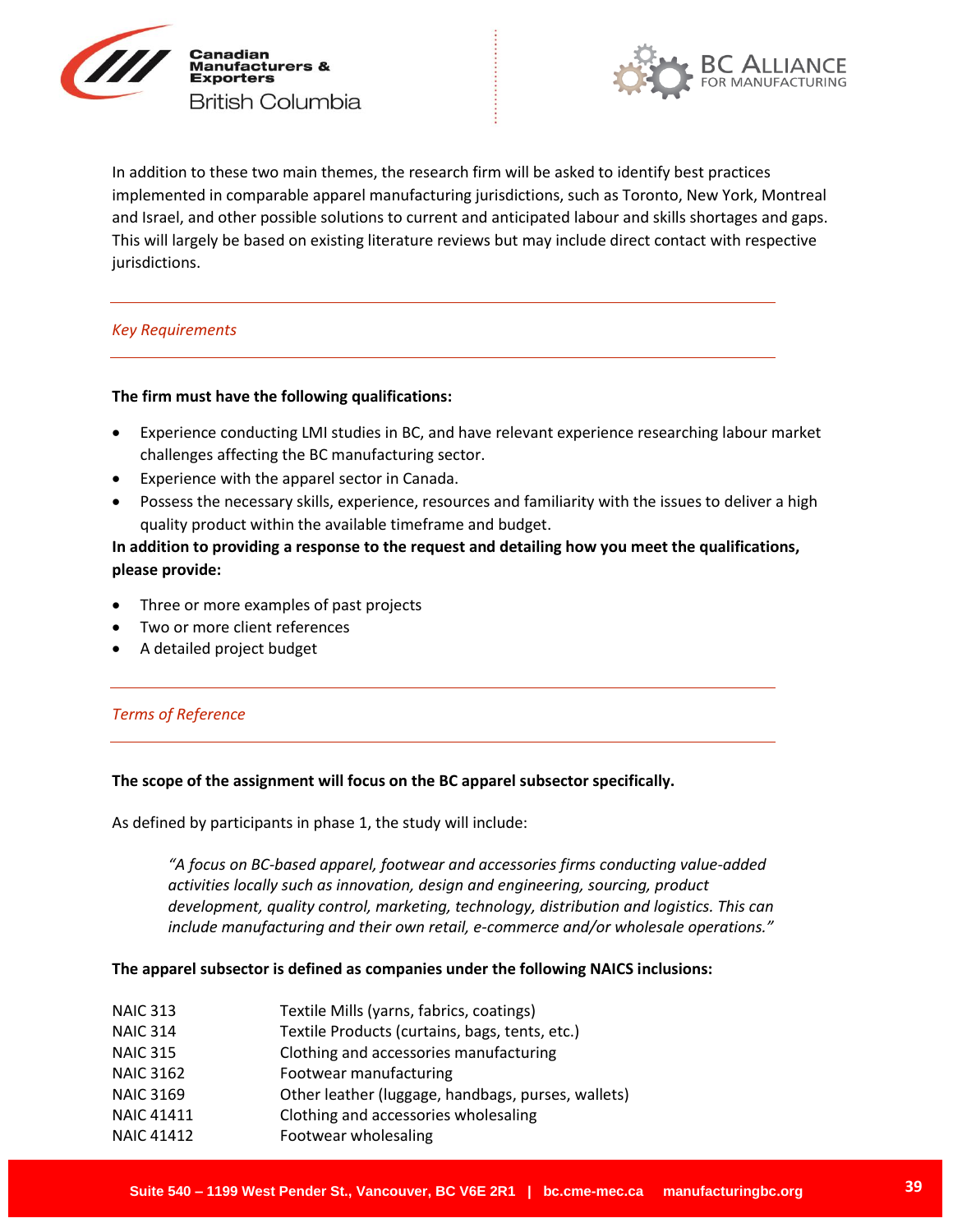



| <b>NAIC 448</b> | Clothing and clothing accessory stores                    |
|-----------------|-----------------------------------------------------------|
| NAIC 54149      | Designing Clothes and Shoes (Specialized Design Services) |

This survey will exclude employers with 4 or fewer employees and companies that do not fall under the definition of value-added (i.e. resellers, wholesalers and distributors).

### <span id="page-39-0"></span>*Methodology*

### **1: Analyze available data related to the apparel manufacturing subsector in BC, including projected growth, replacement demand and labour supply.**

- Conduct a detailed document and literature review of the apparel subsector in BC (i.e. the history of the subsector, a profile of companies active in the subsector, data on current employment levels and labour market conditions), and information on existing education and training programs and graduates;
- Conduct a literature and document review of published information on the size and characteristics of the apparel manufacturing subsector in BC. This may include, for example, anticipated growth rates, demand drivers, the characteristics of the workforce and changes in the workforce over time, current and projected labour market demand and supply, and factors affecting labour productivity.
- Collect and analyze data on the characteristics of the subsector including, for example, contribution to GDP relative to other sectors, value of manufacturing shipments, reliance on export markets, numbers of employers and employees, size of the labour force, rate of unemployment, distribution in terms of size of companies, regional distribution of employers and employment, and change in the size of the sector over the past ten years.
- Collect and analyze relevant LMI data including, for example, major occupational groupings in the BC apparel manufacturing subsector (i.e. description of major duties, number of people employed, percentage of people working in various occupations who are employed in the manufacturing sector, wage rates, supply of workers, unemployment rates, distribution by gender, and relevance to specific sub-sectors and regions by NOC code).

### **2: Interview apparel manufacturing companies in BC.**

- Conduct primary research to develop LMI on the apparel manufacturing subsector in BC, to identify possible gaps and shortages in skills and labour, and to identify possible solutions and best practices for addressing identified shortages and skills gaps.
- Interview at least 70 BC apparel subsector employers. The purpose of the interviews with employers will be to obtain information on the major drivers of employment growth, current labour market conditions and projected labour market requirements, skills and labour shortages, strategies used to attract, develop and retain workers, available training, factors expected to affect the level of productivity going forward and recommendations regarding actions that should be taken by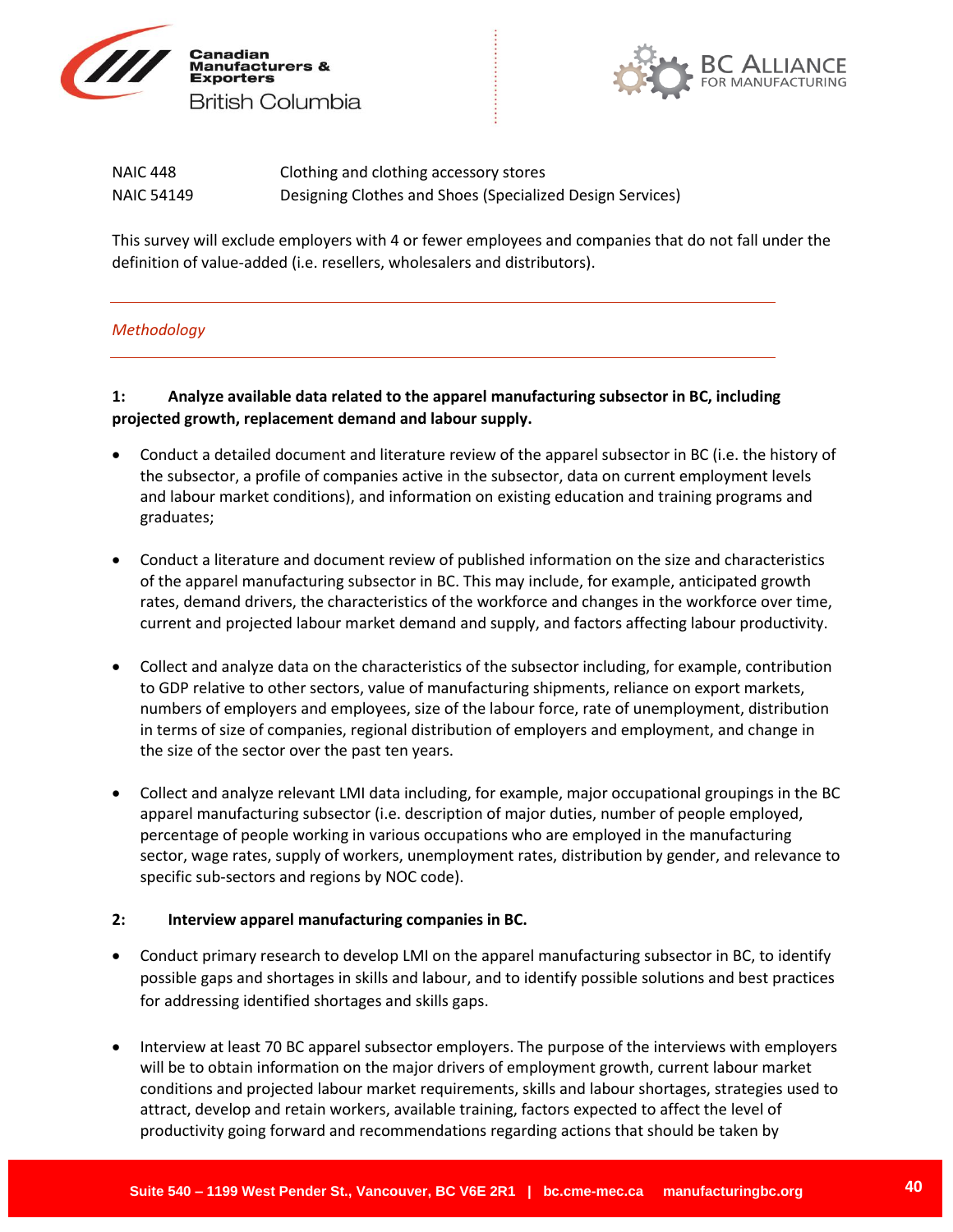



industry, educational institutions, government and others to address identified skills and labour shortages.

 The list of firms will be compiled primarily from internal CME documents and contact lists. Where necessary, additional employers may be sourced from membership directories of related associations, business directories, business registries and/or licensing bodies, as well as referrals from Project Steering Committee members.

#### **3: Investigate relevant educational institutions and programs in BC and elsewhere.**

- Conduct an environmental scan of employment and training programs related to apparel in BC.
- Obtain information on the availability of relevant education and training programs, sources of program funding, curriculum content, enrolment and graduation numbers, the use of work integrated learning practices (i.e. internships and co-op placements) and job placement rates.
- Interview representatives of BC educational and training programs relevant to apparel manufacturing
- Investigate at least 5 successful apparel-related education and training programs in other jurisdictions. Conduct a literature review of highly successful education and training programs in other jurisdictions to identify applicable best practices. Assess the successful education and training programs on criteria such as enrolment, tuition, curriculum, and job placement rates.
- The list of educational institutions will be compiled primarily from internal CME documents and contact lists.

### **4: Conduct a comparative analysis of best practices involving government intervention in other apparel manufacturing jurisdictions.**

 Investigate successful government and industry initiatives to address labour shortages and/or skills gaps in the manufacturing sector to identify possible best practices and solutions. Depending on the need for additional information, it may be necessary to arrange telephone interviews with representatives of the associated government programs or industry initiatives to obtain further details.

### **5: Report and analyze the results obtained during Interviews and literature review.**

Key outputs of the research project will include:

- A detailed profile of the BC apparel manufacturing subsector that outlines changes in the subsector over time and the increased importance and visibility of the subsector in recent years. This will include the number of companies active in BC apparel manufacturing, their activities (i.e. design, local manufacturing, off-shore manufacturing, retail, etc.), product types/categories and revenues/exports
- Detailed, regionally-based labour market information for the subsector that defines labour and skills shortages. The LMI will include a profile of current employment in BC apparel manufacturing,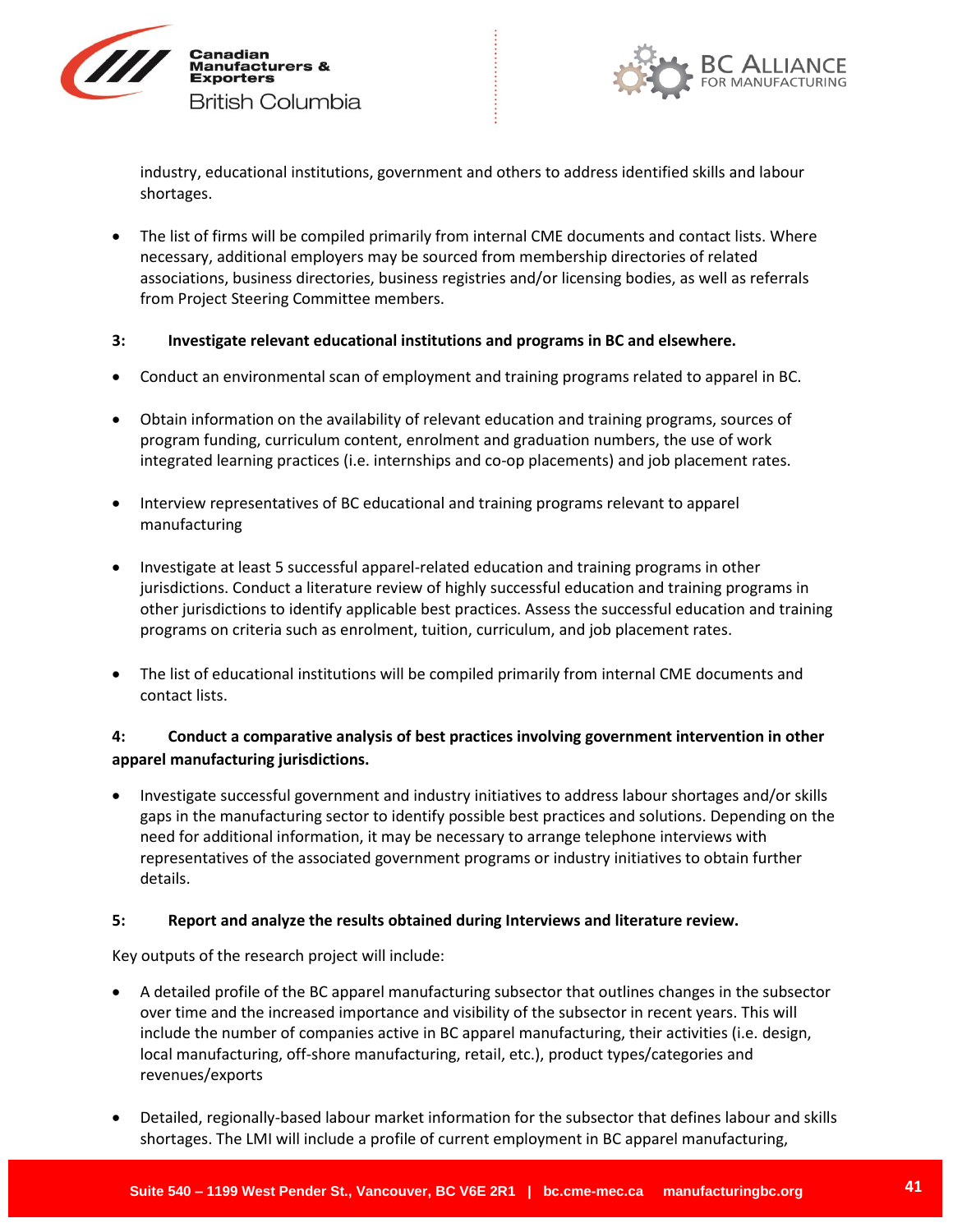



estimated job growth and labour demand, a profile of the existing labour pool and anticipated labour supply, and anticipated shortages and gaps in both labour and skills. Analysis of the labour supply will include an assessment of the availability and relevance of educational and training programs in BC related to apparel manufacturing, including their use of work integrated learning and job placement rates, and to the extent possible, student intentions following graduation.

 Strategic recommendations on possible solutions to meet the demand. Recommendations will be developed based on identified gaps and shortages in the labour supply and possible solutions including changes to immigration policies, post-secondary education and training programs and strategic investment to change the image of the manufacturing industry and encourage greater engagement of the workforce.

#### <span id="page-41-0"></span>*Student Intentions*

Identifying labour market gaps is important. However, this project would also like to survey student intentions. The goal of this component is to improve the marketability of opportunities in the apparel industry and certain career paths.

A survey of high-school students needs to be done to obtain information on their post-graduation intentions along with students' values and motivators.

Employers and employees in the apparel sector will also be surveyed. This will help identify if there is a match in values and drivers of future workforce entrants and key employers.

Subsequently, what strategies could be utilized by industry to change its image and attract more individuals to want to work in the apparel sector?

<span id="page-41-1"></span>The findings of the survey will need to be incorporated into the report.

#### *Project Timeline*

#### **Start date: January**

- The firm should begin research operations January  $4<sup>th</sup>$ .
- This stage will include literature review and detailed planning.

#### **Interview Stage: February/March**

- Interviewing of firms and educational institutions should begin in February.
- An interim report should be provided by March  $1<sup>st</sup>$  to be reviewed by the Apparel LMP Steering committee.

#### **Analysis stage: April**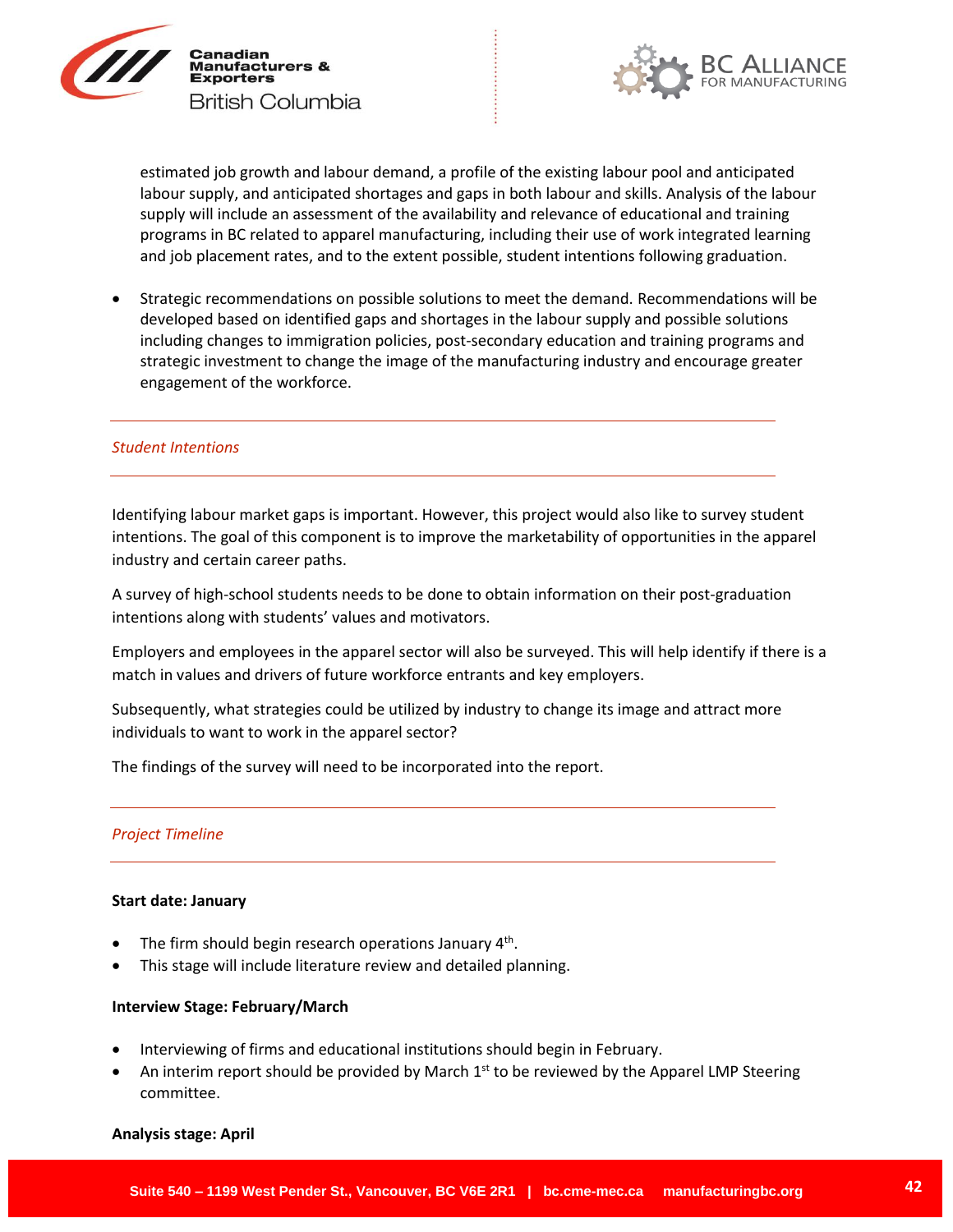



- Work compiling and analyzing findings from prior stages should begin in April.
- This will include review of other jurisdictions.
- A second draft of the report should be submitted April 15th, to be reviewed by the Steering Committee.

### **Final report: April 30th**

 $\bullet$  A final report with data and recommendations should be presented by April 30<sup>th</sup>.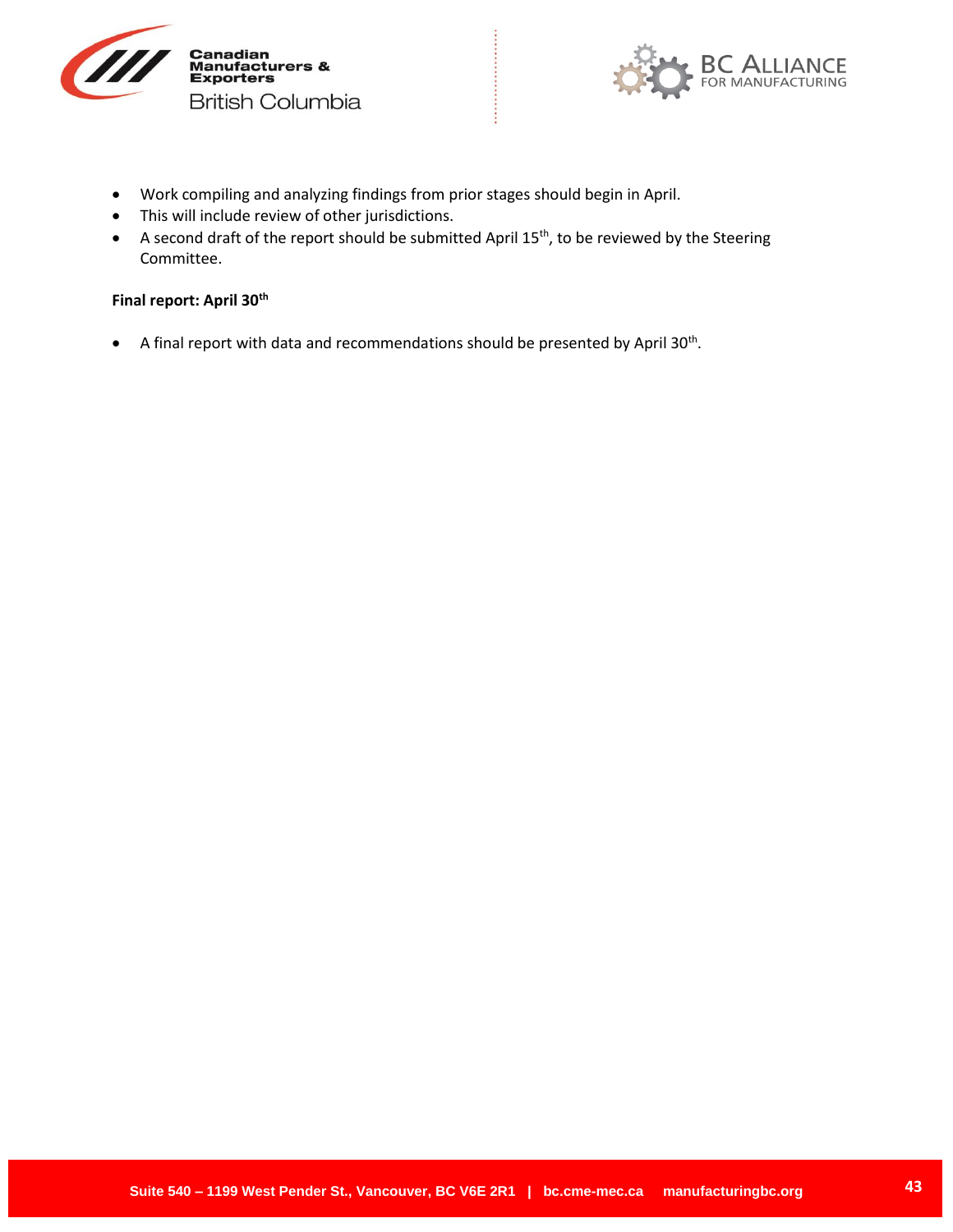



#### <span id="page-43-0"></span>**Appendix A: Sample Table of Contents**

| Intro | <b>Executive Summary</b>                                |
|-------|---------------------------------------------------------|
|       | Recent growth trends                                    |
|       | Government wants to support increasingly visible sector |
|       |                                                         |
|       |                                                         |

| Chapter 1 | History                                          |
|-----------|--------------------------------------------------|
|           | • History of the apparel sector 1900ish to today |
|           | • How do we rank in global standings?            |

| Chapter 2 | Methodology                          |                                                                                                                                                                                                                                                                                                                                                              |
|-----------|--------------------------------------|--------------------------------------------------------------------------------------------------------------------------------------------------------------------------------------------------------------------------------------------------------------------------------------------------------------------------------------------------------------|
|           | Research Scope                       |                                                                                                                                                                                                                                                                                                                                                              |
|           | Apparel sector definition            |                                                                                                                                                                                                                                                                                                                                                              |
|           |                                      | "A focus on BC-based apparel, footwear accessories and firms conducting value-added<br>activities locally such as innovation, design and engineering, sourcing, product<br>development, quality control, marketing, technology, distribution and logistics. This can<br>include manufacturing and their own retail, e-commerce and/or wholesale operations." |
|           | <b>NAICS inclusions:</b>             |                                                                                                                                                                                                                                                                                                                                                              |
|           | NAIC 313                             | Textile Mills (yarns, fabrics, coatings)                                                                                                                                                                                                                                                                                                                     |
|           | NAIC 314                             | Textile Products (curtains, bags, tents, etc.)                                                                                                                                                                                                                                                                                                               |
|           | NAIC 315                             | <b>Clothing and Accessories Manufacturing</b>                                                                                                                                                                                                                                                                                                                |
|           | <b>NAIC 3162</b>                     | <b>Footwear Manufacturing</b>                                                                                                                                                                                                                                                                                                                                |
|           | <b>NAIC 3169</b>                     | Other Leather (luggage, handbags, purses, wallets)                                                                                                                                                                                                                                                                                                           |
|           | <b>NAIC 41411</b>                    | <b>Clothing and Accessories Wholesaling</b>                                                                                                                                                                                                                                                                                                                  |
|           | <b>NAIC 41412</b>                    | <b>Footwear Wholesaling</b>                                                                                                                                                                                                                                                                                                                                  |
|           | N AIC 448                            | <b>Clothing and Clothing Accessory Stores</b>                                                                                                                                                                                                                                                                                                                |
|           | <b>NAIC 54149</b>                    | Designing Clothes and Shoes (Specialized Design Services)                                                                                                                                                                                                                                                                                                    |
|           | $\circ$<br>Job categories<br>$\circ$ | Companies included/excluded (70+ companies)<br>Excluded- below certain size (<4 employees), Not Value added (not<br>resellers/wholesalers/distributors)<br>NOC list (Appendix A)                                                                                                                                                                             |
|           | Additions:<br>$\bigcirc$             |                                                                                                                                                                                                                                                                                                                                                              |
|           |                                      | E-commerce;                                                                                                                                                                                                                                                                                                                                                  |
|           |                                      | sewing machine operator sub categories (cutters/pressers)                                                                                                                                                                                                                                                                                                    |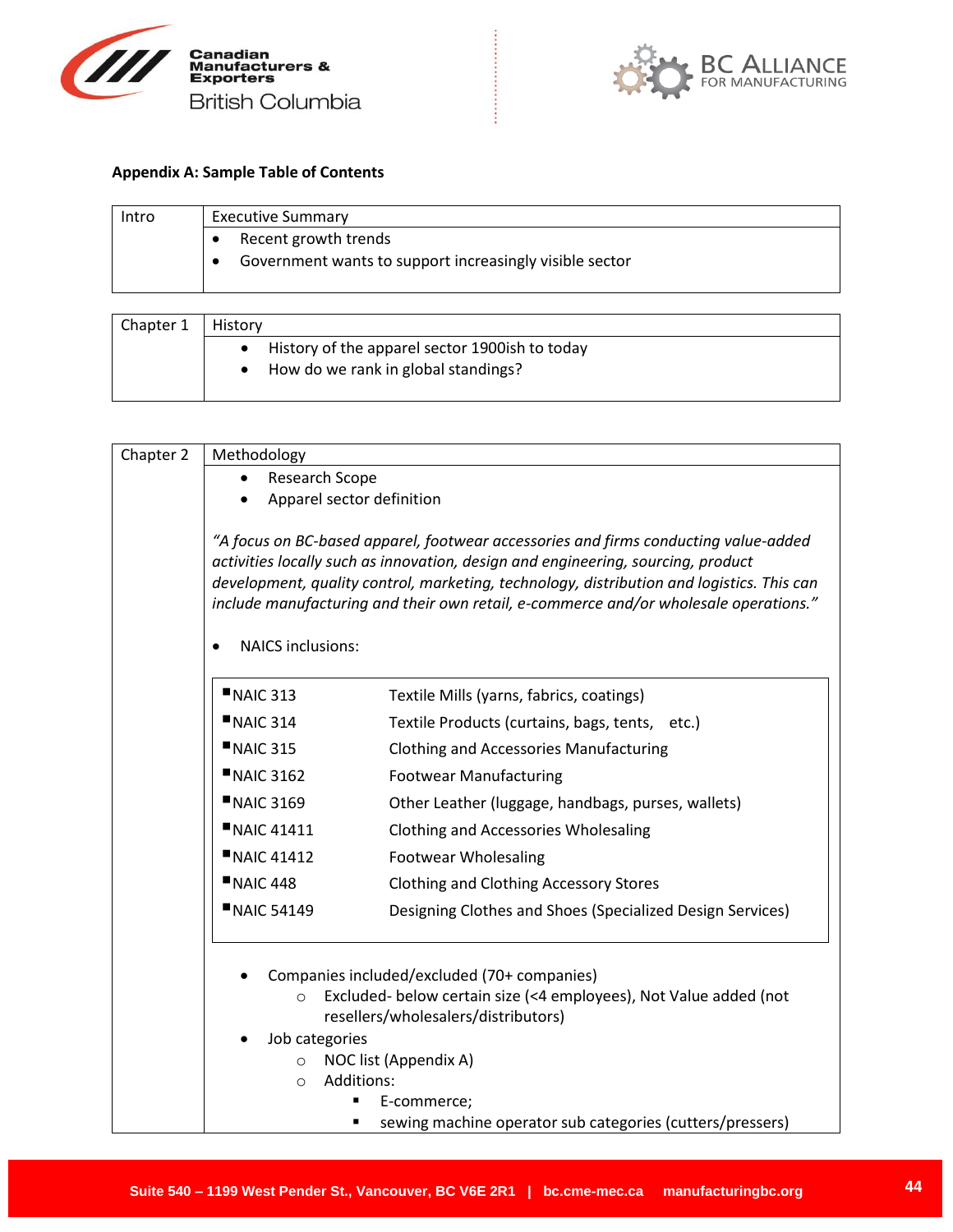



| Chapter 3 | <b>Industry Profile</b>                                                                                           |
|-----------|-------------------------------------------------------------------------------------------------------------------|
|           | Companies (By type)                                                                                               |
|           | Who does design in BC, who does manufacturing, who does manufacturing<br>$\bullet$<br>off shore, who does retail? |
|           | What is main product category<br>$\bullet$                                                                        |
|           | Estimate of revenue to show scale of sector                                                                       |
|           | Number of people employed (by location, by company)                                                               |
|           | Estimated growth rates in terms of jobs growth and revenue growth 2025-2030                                       |

| Chapter 4 | Occupations                                                                                 |
|-----------|---------------------------------------------------------------------------------------------|
|           | Jobs today by NOC category<br>٠                                                             |
|           | Years of experience in each position in each company<br>$\bullet$                           |
|           | Number of Citizens, PR, Temporary foreign workers, students, interns<br>$\bullet$           |
|           | Number of vacant jobs<br>$\bullet$                                                          |
|           | [Call out story about org chart – "if only could hire new manager would create<br>$\bullet$ |
|           | 20 additional jobs"]                                                                        |
|           | Estimated Jobs by NOC for growth<br>$\bullet$                                               |
|           | Estimated jobs 2020<br>$\bullet$                                                            |
|           | Estimated jobs 2025<br>٠                                                                    |
|           | Estimated jobs 2030<br>$\bullet$                                                            |
|           | Analysis of trends – what does industry need to compete<br>٠                                |
|           | <b>Existing Labour pool</b><br>٠                                                            |
|           | What is coming from educational institutions<br>٠                                           |
|           | What is in El pool?<br>$\bullet$                                                            |
|           | Where are biggest gaps?<br>$\bullet$                                                        |
|           | Key reasons for difficulty in hiring?<br>$\bullet$                                          |
|           | [Anecdotally – short of talent pathways in BC right now. Nowhere locally<br>$\circ$         |
|           | for people from BC to have gained 15 years experience]                                      |

| Chapter 5 | <b>Educational Institutions</b>                                                           |  |
|-----------|-------------------------------------------------------------------------------------------|--|
|           | What private and public post-secondary institutions have programs related to<br>$\bullet$ |  |
|           | fashion?                                                                                  |  |
|           | What are high schools doing?<br>$\bullet$                                                 |  |
|           | Program Funding - percentage covered by tuition vs government funding                     |  |
|           | Number of entrants and graduates in fashion/apparel/design programs<br>$\bullet$          |  |
|           | # of domestic/international students in programs<br>$\bullet$                             |  |
|           | # of domestic students continuing on to international programs<br>$\bullet$               |  |
|           | Specific jobs people are being trained for (any training sewers?)                         |  |
|           | Programs with co-ops<br>$\bullet$                                                         |  |
|           | Which companies have work-terms?<br>$\circ$                                               |  |